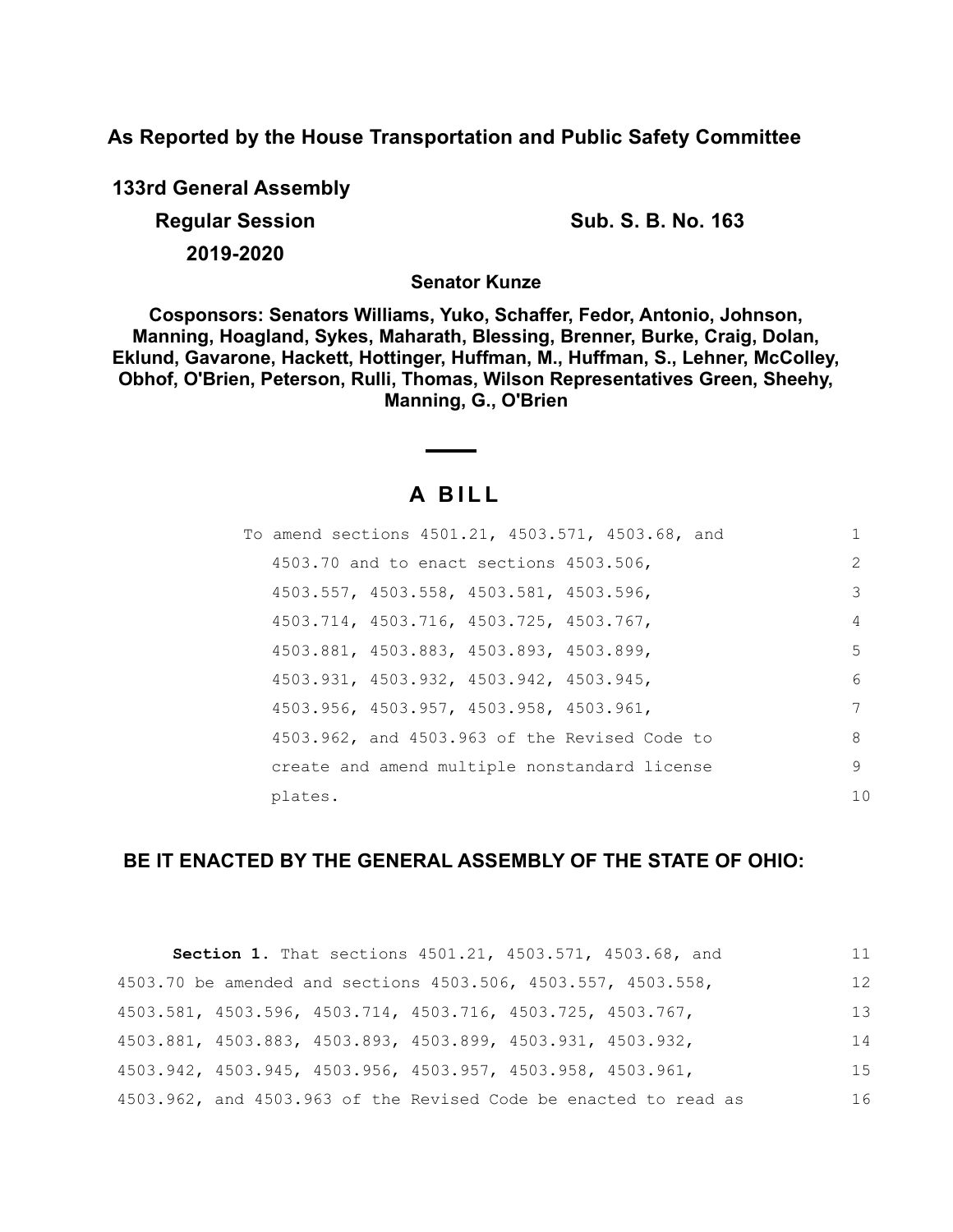## **Sub. S. B. No. 163 Page 2 As Reported by the House Transportation and Public Safety Committee**

follows:

17

**Sec. 4501.21.** (A) There is hereby created in the state treasury the license plate contribution fund. The fund shall consist of all contributions paid by motor vehicle registrants and collected by the registrar of motor vehicles pursuant to sections 4503.491, 4503.492, 4503.493, 4503.494, 4503.495, 4503.496, 4503.497, 4503.498, 4503.499, 4503.4910, 4503.4911, 4503.50, 4503.501, 4503.502, 4503.505, 4503.506, 4503.51, 4503.514, 4503.521, 4503.522, 4503.523, 4503.524, 4503.525, 4503.526, 4503.528, 4503.529, 4503.531, 4503.534, 4503.545, 4503.55, 4503.551, 4503.552, 4503.553, 4503.554, 4503.555, 4503.556, 4503.557, 4503.561, 4503.562, 4503.564, 4503.565, 4503.566, 4503.567, 4503.576, 4503.577, 4503.581, 4503.591, 4503.592, 4503.594, 4503.595, 4503.596, 4503.67, 4503.68, 4503.69, 4503.70, 4503.701, 4503.702, 4503.71, 4503.711, 4503.712, 4503.713, 4503.714, 4503.715, 4503.716, 4503.72, 4503.722, 4503.725, 4503.73, 4503.732, 4503.733, 4503.734, 4503.74, 4503.75, 4503.751, 4503.752, 4503.763, 4503.764, 4503.765, 4503.767, 4503.85, 4503.86, 4503.87, 4503.871, 4503.872, 4503.873, 4503.874, 4503.875, 4503.876, 4503.877, 4503.878, 4503.879, 4503.88, 4503.881, 4503.883, 4503.89, 4503.891, 4503.892, 4503.893, 4503.899, 4503.90, 4503.901, 4503.902, 4503.903, 4503.904, 4503.905, 4503.906, 4503.907, 4503.908, 4503.909, 4503.92, 4503.931, 4503.932, 4503.94, 4503.941, 4503.942, 4503.945, 4503.951, 4503.952, 4503.953, 4503.954, 4503.955, 4503.956, 4503.957, 4503.958, 4503.961, 4503.962, 4503.963, 4503.97, and 4503.98 of the Revised Code. (B) The registrar shall pay the contributions the 18 19 20 21 22 23 24 25 26 27 28 29 30 31 32 33 34 35 36 37 38 39 40 41 42 43 44

The registrar shall pay the contributions received

registrar collects in the fund as follows:

46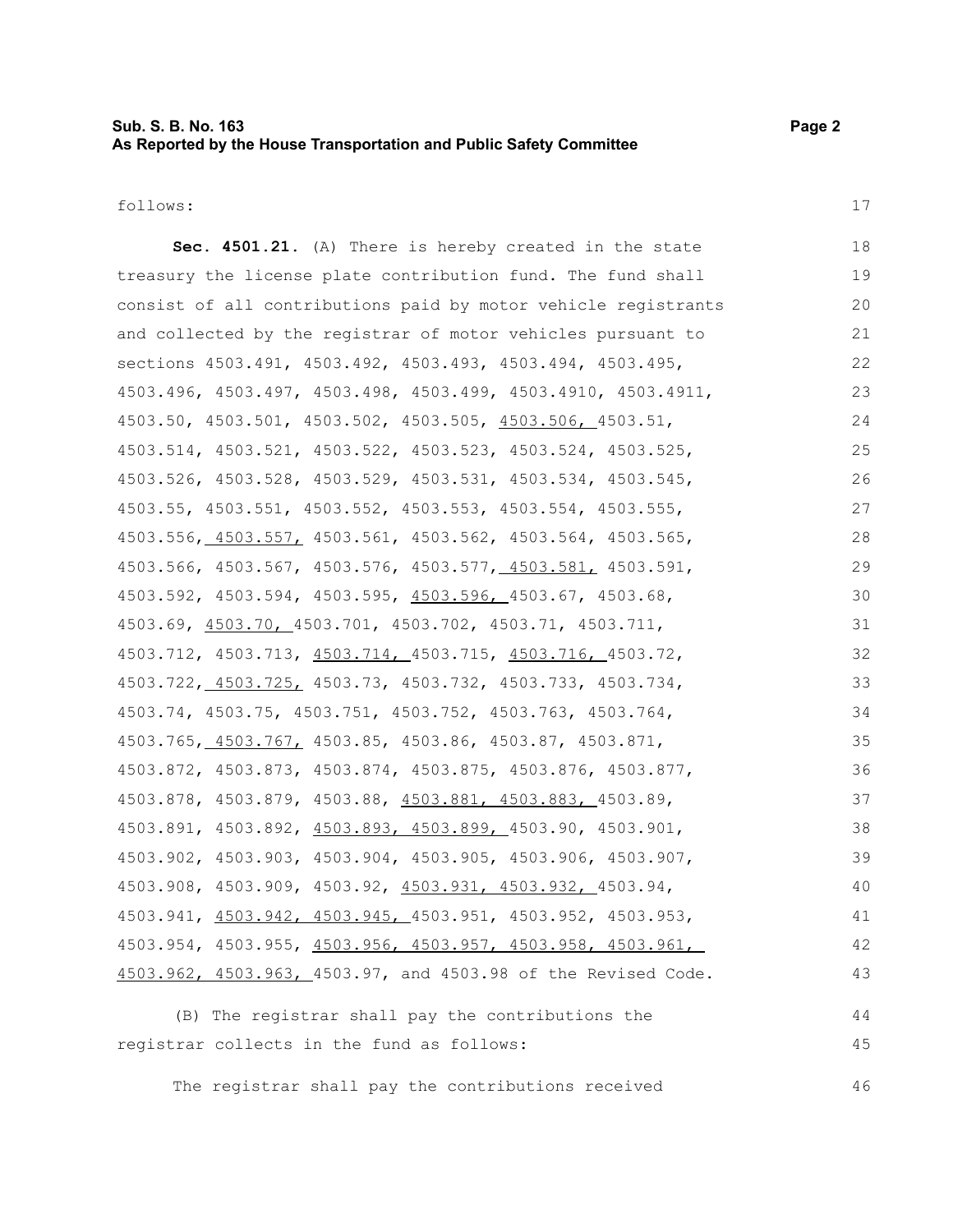#### **Sub. S. B. No. 163 Page 3 As Reported by the House Transportation and Public Safety Committee**

pursuant to section 4503.491 of the Revised Code to the breast cancer fund of Ohio, which shall use that money only to pay for programs that provide assistance and education to Ohio breast cancer patients and that improve access for such patients to quality health care and clinical trials and shall not use any of the money for abortion information, counseling, services, or other abortion-related activities. 47 48 49 50 51 52 53

The registrar shall pay the contributions the registrar receives pursuant to section 4503.492 of the Revised Code to the organization cancer support community central Ohio, which shall deposit the money into the Sheryl L. Kraner Fund of that organization. Cancer support community central Ohio shall expend the money it receives pursuant to this division only in the same manner and for the same purposes as that organization expends other money in that fund.

The registrar shall pay the contributions received pursuant to section 4503.493 of the Revised Code to the autism society of Ohio, which shall use the contributions for programs and autism awareness efforts throughout the state.

The registrar shall pay the contributions the registrar receives pursuant to section 4503.494 of the Revised Code to the national multiple sclerosis society for distribution in equal amounts to the northwestern Ohio, Ohio buckeye, and Ohio valley chapters of the national multiple sclerosis society. These chapters shall use the money they receive under this section to assist in paying the expenses they incur in providing services directly to their clients. 66 67 68 69 70 71 72 73

The registrar shall pay the contributions the registrar receives pursuant to section 4503.495 of the Revised Code to the national pancreatic cancer foundation, which shall use the money 74 75 76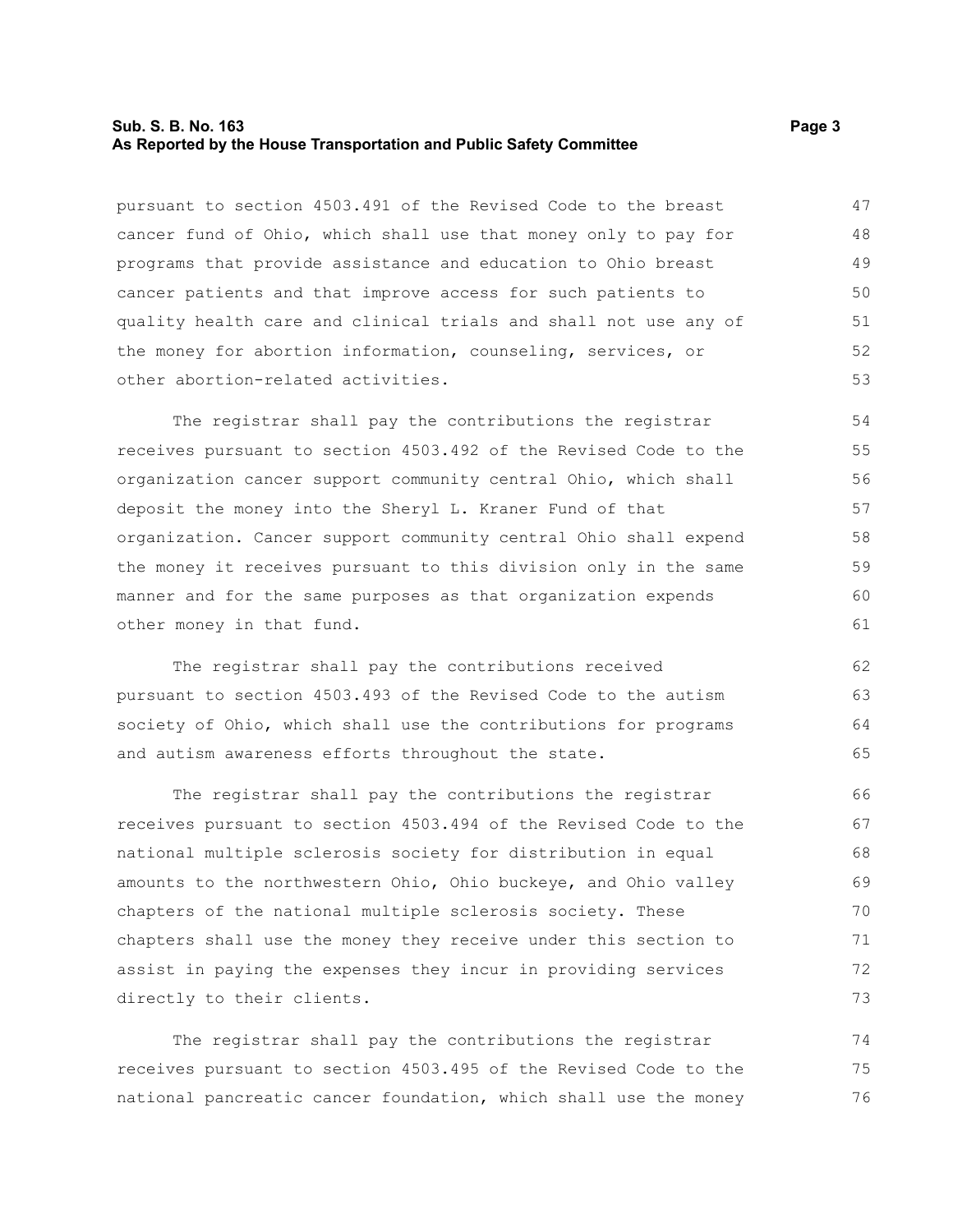#### **Sub. S. B. No. 163 Page 4 As Reported by the House Transportation and Public Safety Committee**

it receives under this section to assist those who suffer with

pancreatic cancer and their families. The registrar shall pay the contributions the registrar receives pursuant to section 4503.496 of the Revised Code to the Ohio sickle cell and health association, which shall use the contributions to help support educational, clinical, and social support services for adults who have sickle cell disease. The registrar shall pay the contributions the registrar receives pursuant to section 4503.497 of the Revised Code to the St. Baldrick's foundation, which shall use the contributions for its research and other programs. The registrar shall pay the contributions the registrar receives pursuant to section 4503.498 of the Revised Code to special olympics Ohio, inc., which shall use the contributions for its programs, charitable efforts, and other activities. The registrar shall pay the contributions the registrar receives pursuant to section 4503.499 of the Revised Code to the children's glioma cancer foundation, which shall use the contributions for its research and other programs. The registrar shall pay the contributions the registrar receives pursuant to section 4503.4910 of the Revised Code to the KylerStrong foundation, which shall use the contributions to raise awareness of brain cancer caused by diffuse intrinsic pontine glioma and to fund research for the cure of such cancer. The registrar shall pay the contributions the registrar receives pursuant to section 4503.4911 of the Revised Code to the research institution for childhood cancer at nationwide 78 79 80 81 82 83 84 85 86 87 88 89 90 91 92 93 94 95 96 97 98 99 100 101 102 103

children's hospital, which shall use the contributions to fund research for the cure of childhood cancers. 104 105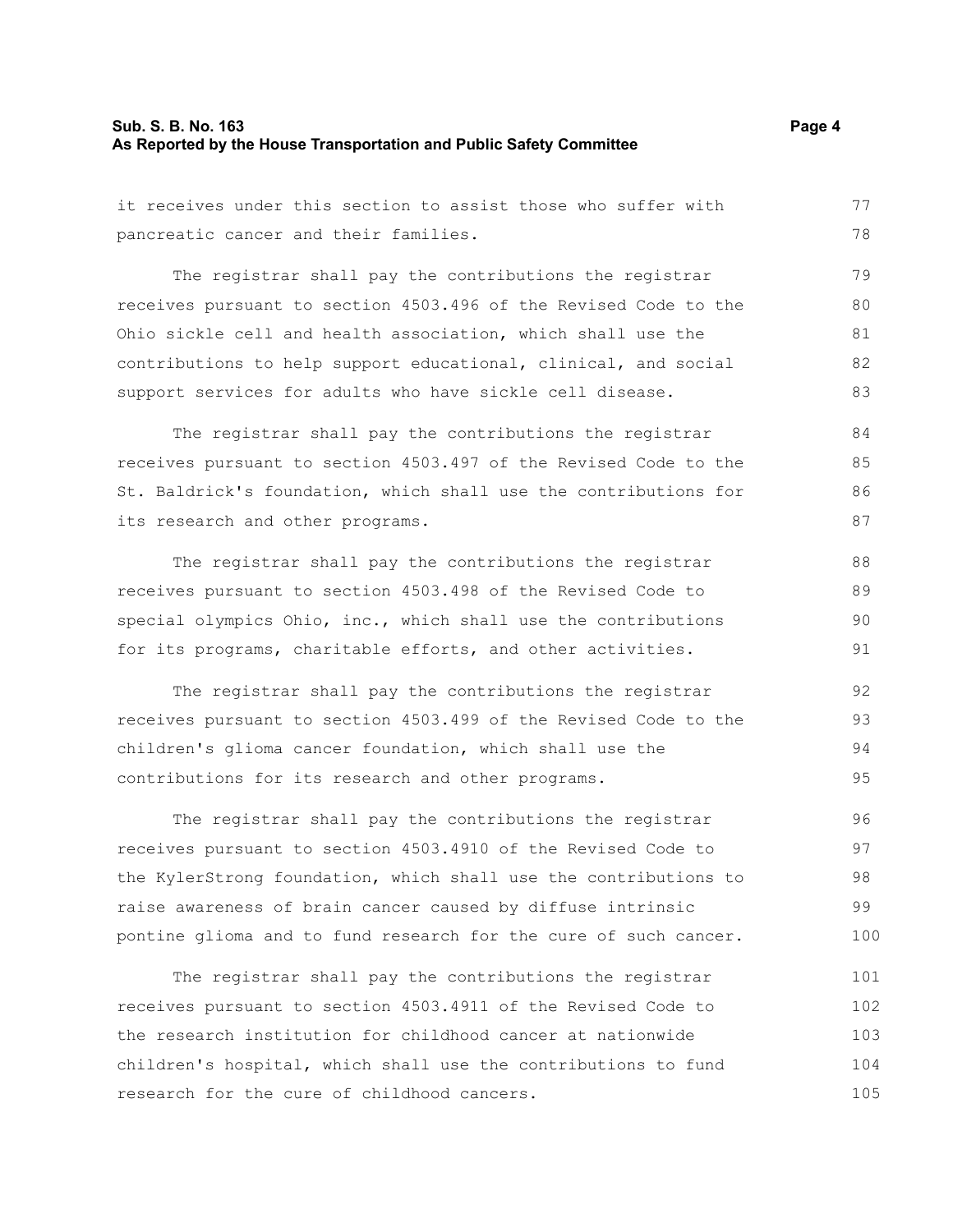#### **Sub. S. B. No. 163 Page 5 As Reported by the House Transportation and Public Safety Committee**

The registrar shall pay the contributions the registrar receives pursuant to section 4503.50 of the Revised Code to the future farmers of America foundation, which shall deposit the contributions into its general account to be used for educational and scholarship purposes of the future farmers of America foundation. 106 107 108 109 110 111

The registrar shall pay the contributions the registrar receives pursuant to section 4503.501 of the Revised Code to the 4-H youth development program of the Ohio state university extension program, which shall use those contributions to pay the expenses it incurs in conducting its educational activities. 112 113 114 115 116

The registrar shall pay the contributions received pursuant to section 4503.502 of the Revised Code to the Ohio cattlemen's foundation, which shall use those contributions for scholarships and other educational activities. 117 118 119 120

The registrar shall pay the contributions received pursuant to section 4503.505 of the Revised Code to the organization Ohio region phi theta kappa, which shall use those contributions for scholarships for students who are members of that organization. 121 122 123 124 125

The registrar shall pay the contributions the registrar receives pursuant to section 4503.506 of the Revised Code to Ohio demolay, which shall use the contributions for scholarships, educational programs, and any other programs or events the organization holds or sponsors in this state. 126 127 128 129 130

The registrar shall pay each contribution the registrar receives pursuant to section 4503.51 of the Revised Code to the university or college whose name or marking or design appears on collegiate license plates that are issued to a person under that 131 132 133 134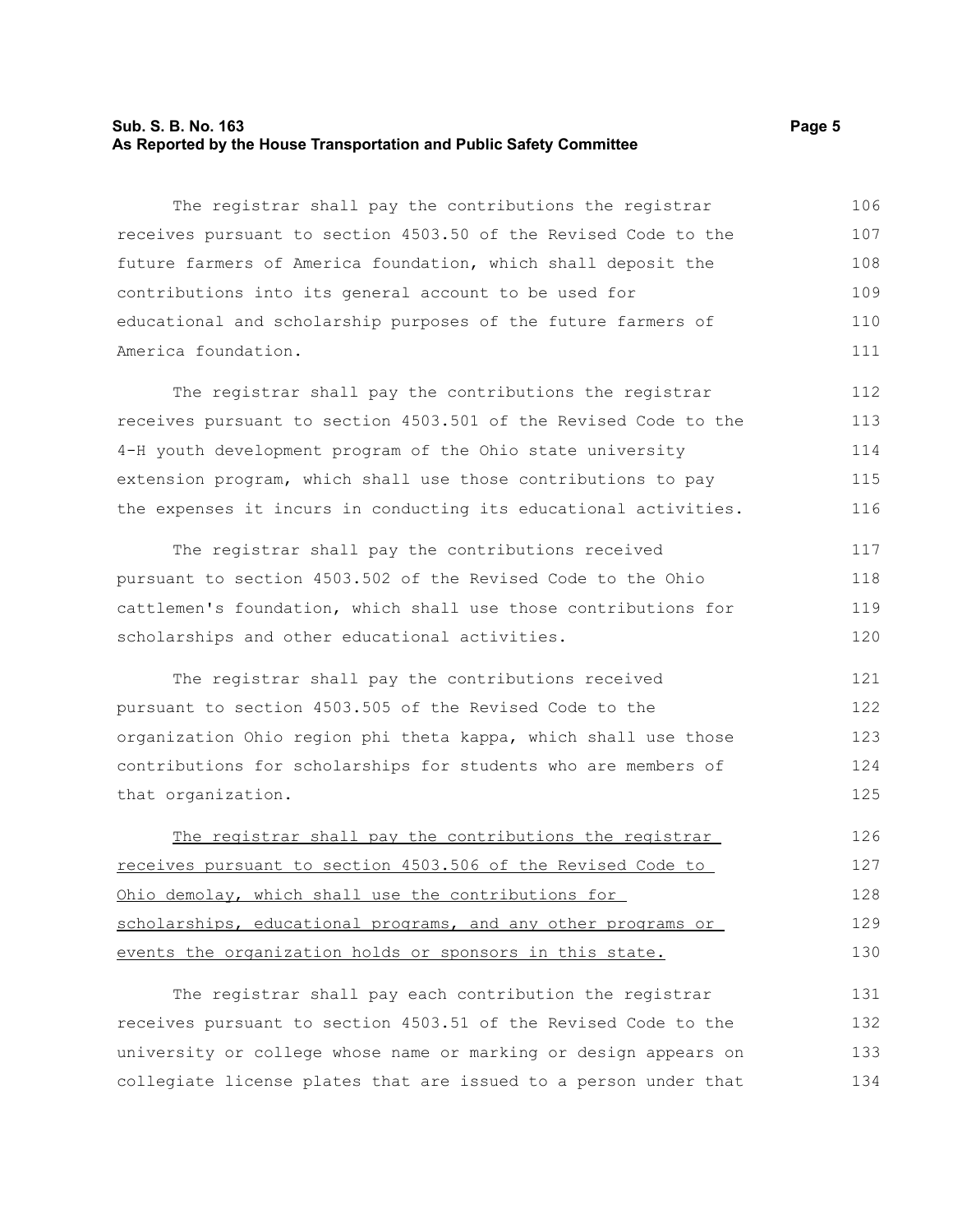#### **Sub. S. B. No. 163 Page 6 As Reported by the House Transportation and Public Safety Committee**

section. A university or college that receives contributions from the fund shall deposit the contributions into its general scholarship fund. 135 136 137

The registrar shall pay the contributions the registrar receives pursuant to section 4503.514 of the Revised Code to the university of Notre Dame in South Bend, Indiana, for purposes of awarding grants or scholarships to residents of Ohio who attend the university. The university shall not use any of the funds it receives for purposes of administering the scholarship program. The registrar shall enter into appropriate agreements with the university of Notre Dame to effectuate the distribution of such funds as provided in this section. 138 139 140 141 142 143 144 145 146

The registrar shall pay the contributions the registrar receives pursuant to section 4503.521 of the Revised Code to the Ohio bicycle federation to assist that organization in paying for the educational programs it sponsors in support of Ohio cyclists of all ages.

The registrar shall pay the contributions the registrar receives pursuant to section 4503.522 of the Revised Code to the "friends of Perry's victory and international peace memorial, incorporated," a nonprofit corporation organized under the laws of this state, to assist that organization in paying the expenses it incurs in sponsoring or holding charitable, educational, and cultural events at the monument. 152 153 154 155 156 157 158

The registrar shall pay the contributions the registrar receives pursuant to section 4503.523 of the Revised Code to the fairport lights foundation, which shall use the money to pay for the restoration, maintenance, and preservation of the lighthouses of fairport harbor. 159 160 161 162 163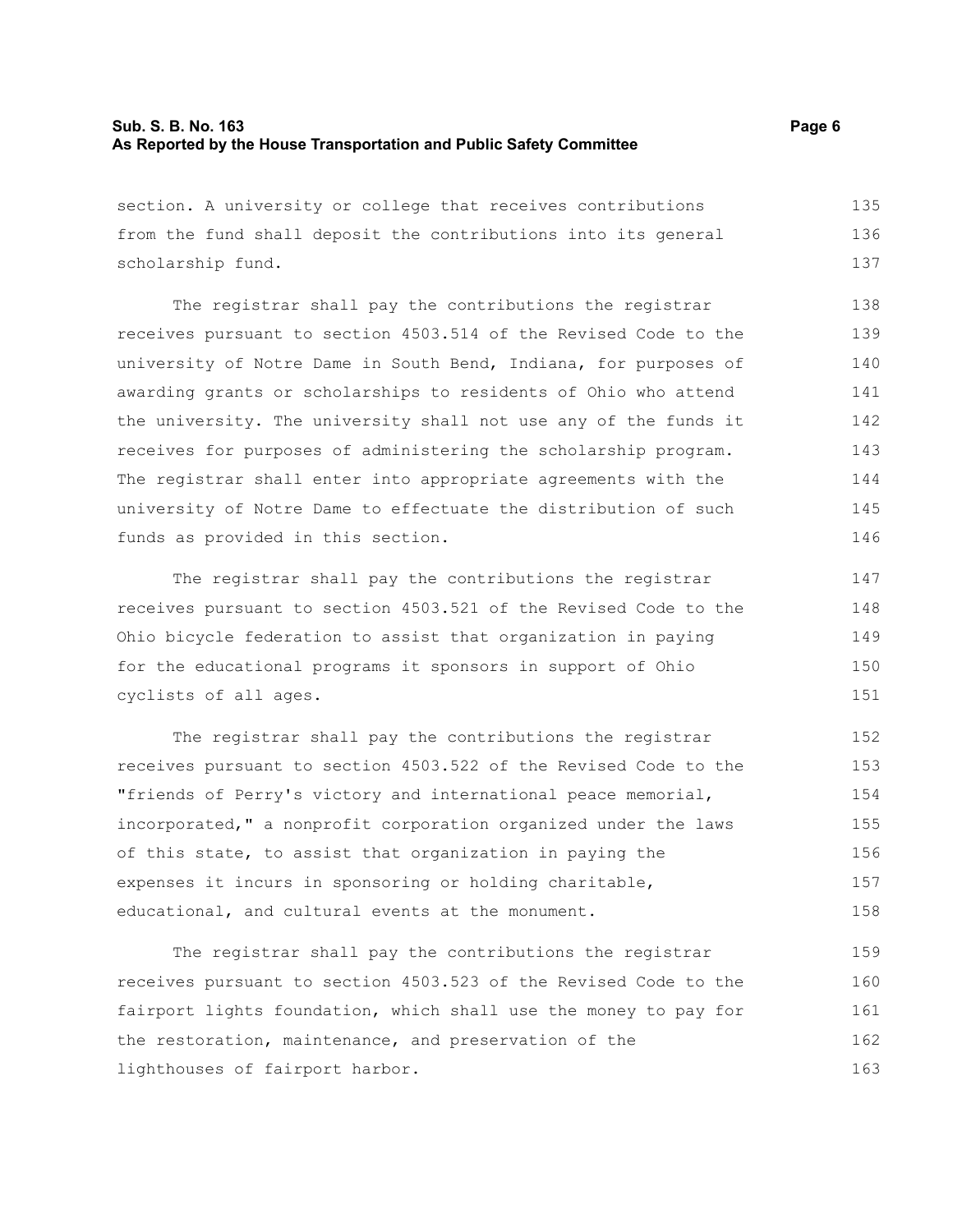#### **Sub. S. B. No. 163 Page 7 As Reported by the House Transportation and Public Safety Committee**

The registrar shall pay the contributions the registrar receives pursuant to section 4503.524 of the Revised Code to the Massillon tiger football booster club, which shall use the contributions only to promote and support the football team of Washington high school of the Massillon city school district. 164 165 166 167 168

The registrar shall pay the contributions the registrar receives pursuant to section 4503.525 of the Revised Code to the United States power squadron districts seven, eleven, twentyfour, and twenty-nine in equal amounts. Each power squadron district shall use the money it receives under this section to pay for the educational boating programs each district holds or sponsors within this state. 169 170 171 172 173 174 175

The registrar shall pay the contributions the registrar receives pursuant to section 4503.526 of the Revised Code to the Ohio district Kiwanis foundation of the Ohio district of Kiwanis international, which shall use the money it receives under this section to pay the costs of its educational and humanitarian activities.

The registrar shall pay the contributions the registrar receives pursuant to section 4503.528 of the Revised Code to the Ohio children's alliance, which shall use the money it receives under this section to pay the expenses it incurs in advancing its mission of sustainably improving the provision of services to children, young adults, and families in this state. 182 183 184 185 186 187

The registrar shall pay the contributions the registrar receives pursuant to section 4503.529 of the Revised Code to the Ohio nurses foundation. The foundation shall use the money it receives under this section to provide educational scholarships to assist individuals who aspire to join the nursing profession, to assist nurses in the nursing profession who seek to advance 188 189 190 191 192 193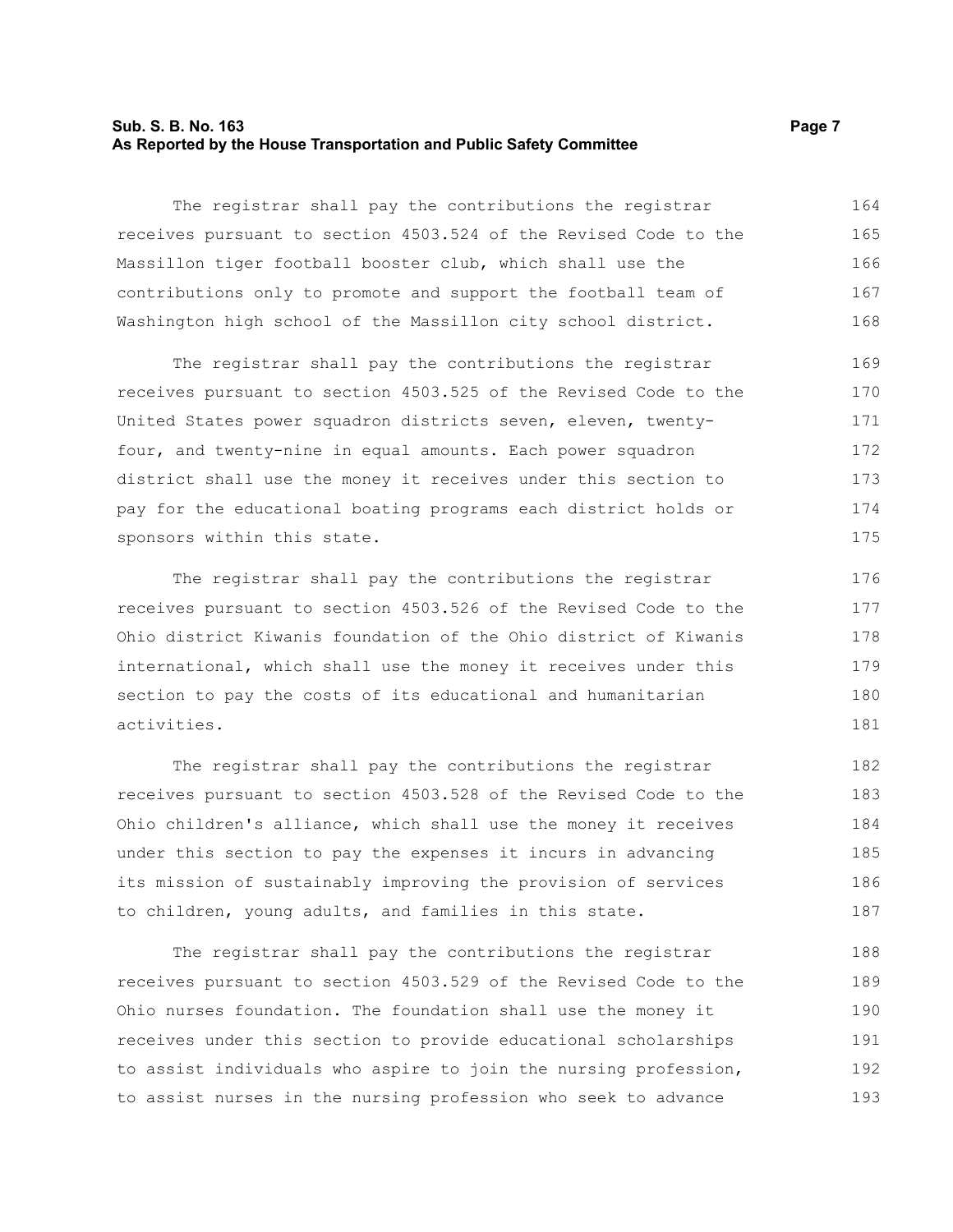#### **Sub. S. B. No. 163 Page 8 As Reported by the House Transportation and Public Safety Committee**

their education, and to support persons conducting nursing research concerning the evidence-based practice of nursing and the improvement of patient outcomes. 194 195 196

The registrar shall pay the contributions the registrar receives pursuant to section 4503.531 of the Revised Code to the thank you foundation, incorporated, a nonprofit corporation organized under the laws of this state, to assist that organization in paying for the charitable activities and programs it sponsors in support of United States military personnel, veterans, and their families. 197 198 199 200 201 202 203

The registrar shall pay the contributions the registrar receives pursuant to section 4503.534 of the Revised Code to the disabled American veterans department of Ohio, to be used for programs that serve disabled American veterans and their families. 204 205 206 207 208

The registrar shall pay the contributions the registrar receives pursuant to section 4503.55 of the Revised Code to the pro football hall of fame, which shall deposit the contributions into a special bank account that it establishes and which shall be separate and distinct from any other account the pro football hall of fame maintains, to be used exclusively for the purpose of promoting the pro football hall of fame as a travel destination. 209 210 211 212 213 214 215 216

The registrar shall pay the contributions that are paid to the registrar pursuant to section 4503.545 of the Revised Code to the national rifle association foundation, which shall use the money to pay the costs of the educational activities and programs the foundation holds or sponsors in this state. 217 218 219 220 221

The registrar shall pay to the Ohio pet fund the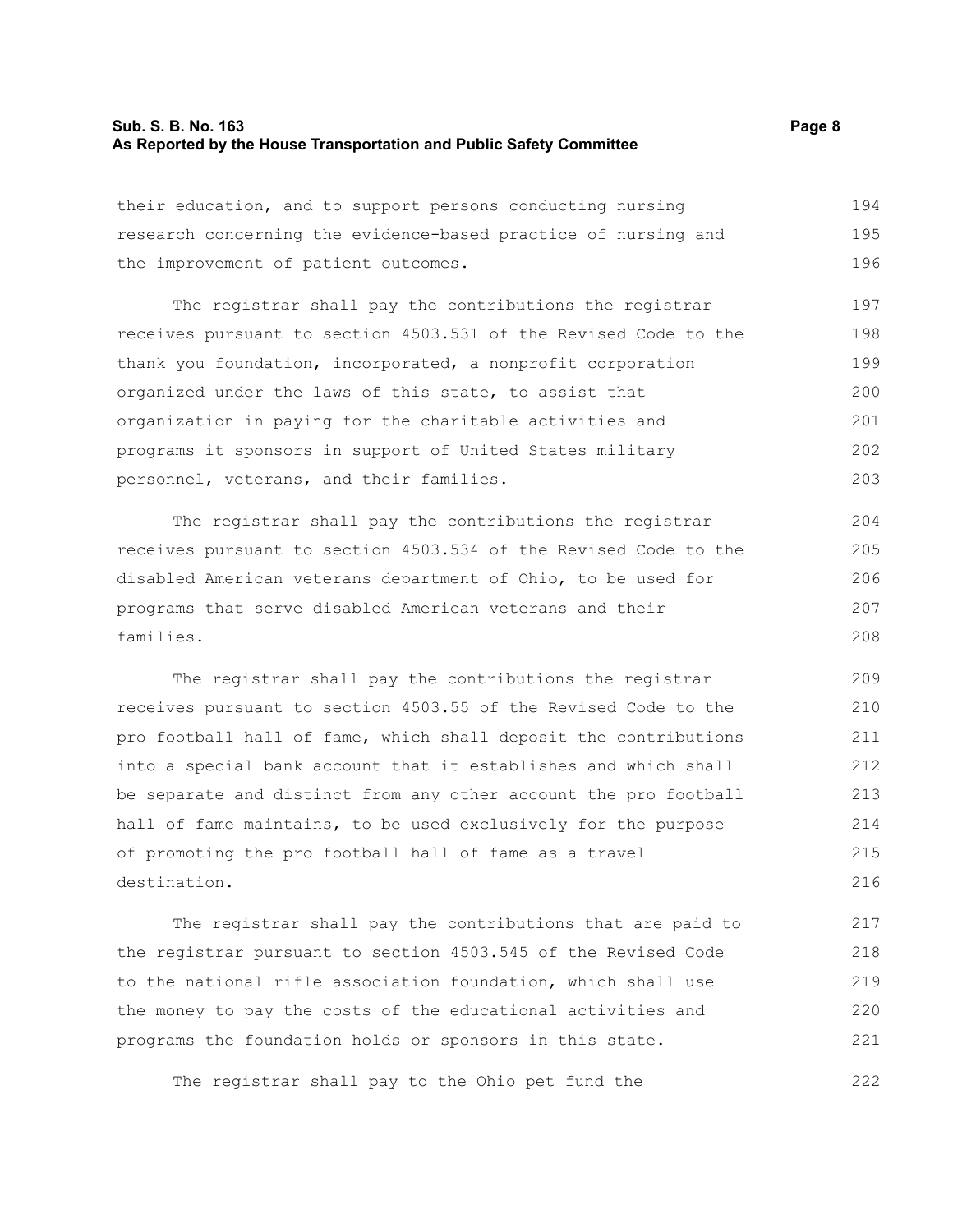#### **Sub. S. B. No. 163 Page 9 As Reported by the House Transportation and Public Safety Committee**

contributions the registrar receives pursuant to section 4503.551 of the Revised Code and any other money from any other source, including donations, gifts, and grants, that is designated by the source to be paid to the Ohio pet fund. The Ohio pet fund shall use the moneys it receives under this section to support programs for the sterilization of dogs and cats and for educational programs concerning the proper veterinary care of those animals, and for expenses of the Ohio pet fund that are reasonably necessary for it to obtain and maintain its tax-exempt status and to perform its duties. 223 224 225 226 227 228 229 230 231 232

The registrar shall pay the contributions the registrar receives pursuant to section 4503.552 of the Revised Code to the rock and roll hall of fame and museum, incorporated. 233 234 235

The registrar shall pay the contributions the registrar receives pursuant to section 4503.553 of the Revised Code to the Ohio coalition for animals, incorporated, a nonprofit corporation. Except as provided in division (B) of this section, the coalition shall distribute the money to its members, and the members shall use the money only to pay for educational, charitable, and other programs of each coalition member that provide care for unwanted, abused, and neglected horses. The Ohio coalition for animals may use a portion of the money to pay for reasonable marketing costs incurred in the design and promotion of the license plate and for administrative costs incurred in the disbursement and management of funds received under this section. 236 237 238 239 240 241 242 243 244 245 246 247 248

The registrar shall pay the contributions the registrar receives pursuant to section 4503.554 of the Revised Code to the Ohio state council of the knights of Columbus, which shall use the contributions to pay for its charitable activities and 249 250 251 252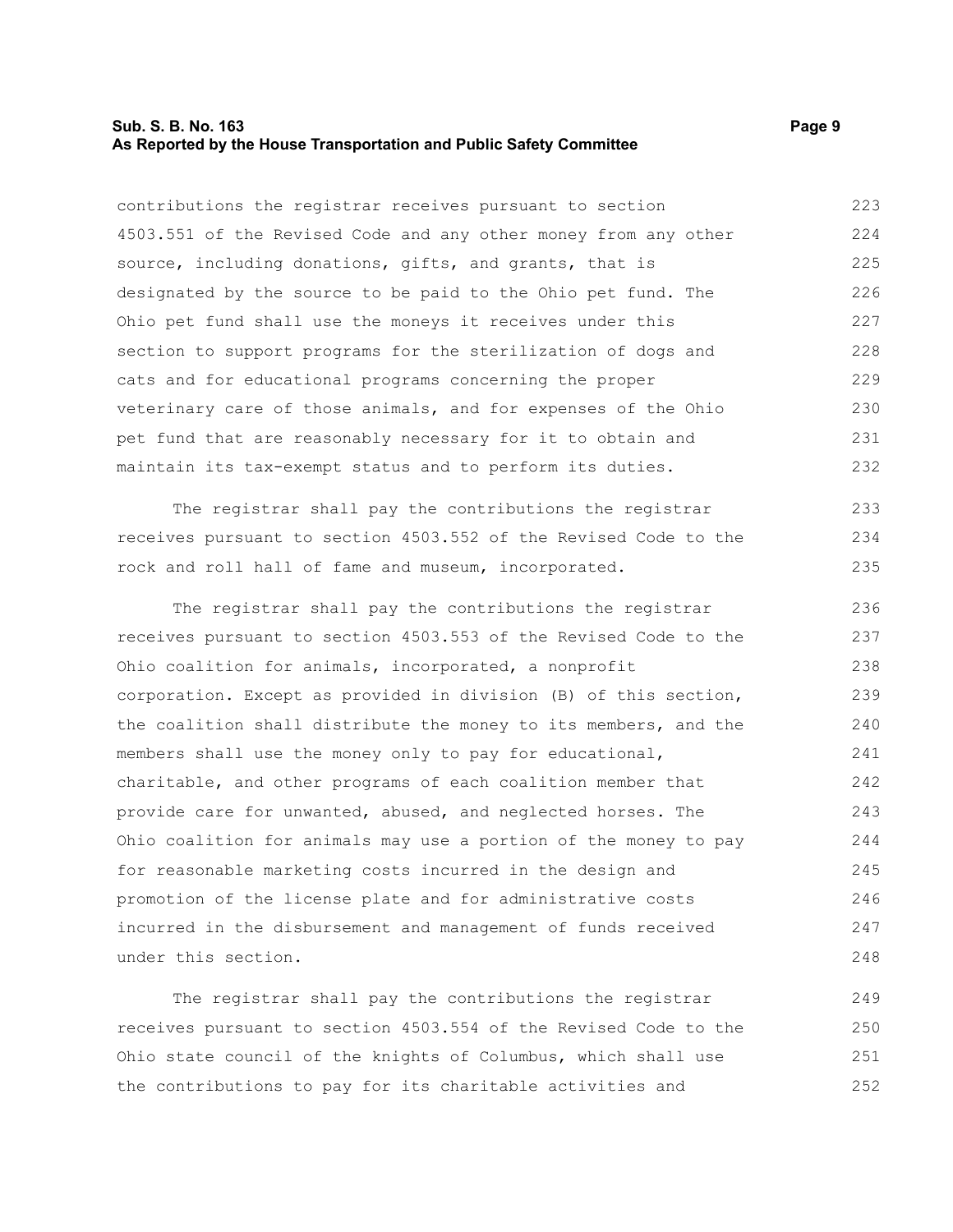#### **Sub. S. B. No. 163 Page 10 As Reported by the House Transportation and Public Safety Committee**

programs.

253

| The registrar shall pay the contributions the registrar          | 254  |
|------------------------------------------------------------------|------|
| receives pursuant to section 4503.555 of the Revised Code to the | 255  |
| western reserve historical society, which shall use the          | 256  |
| contributions to fund the Crawford auto aviation museum.         | 2.57 |

The registrar shall pay the contributions the registrar receives pursuant to section 4503.556 of the Revised Code to the Erica J. Holloman foundation, inc., for the awareness of triple negative breast cancer. The foundation shall use the contributions for charitable and educational purposes. 258 259 260 261 262

The registrar shall pay each contribution the registrar receives pursuant to section 4503.557 of the Revised Code to the central Ohio chapter of the Ronald McDonald house charities, which shall distribute the contribution to the chapter of the Ronald McDonald house charities in whose geographic territory the person who paid the contribution resides. 263 264 265 266 267 268

The registrar shall pay the contributions the registrar receives pursuant to section 4503.561 of the Revised Code to the state of Ohio chapter of ducks unlimited, inc., which shall deposit the contributions into a special bank account that it establishes. The special bank account shall be separate and distinct from any other account the state of Ohio chapter of ducks unlimited, inc., maintains and shall be used exclusively for the purpose of protecting, enhancing, restoring, and managing wetlands and conserving wildlife habitat. The state of Ohio chapter of ducks unlimited, inc., annually shall notify the registrar in writing of the name, address, and account to which such payments are to be made. 269 270 271 272 273 274 275 276 277 278 279 280

The registrar shall pay the contributions the registrar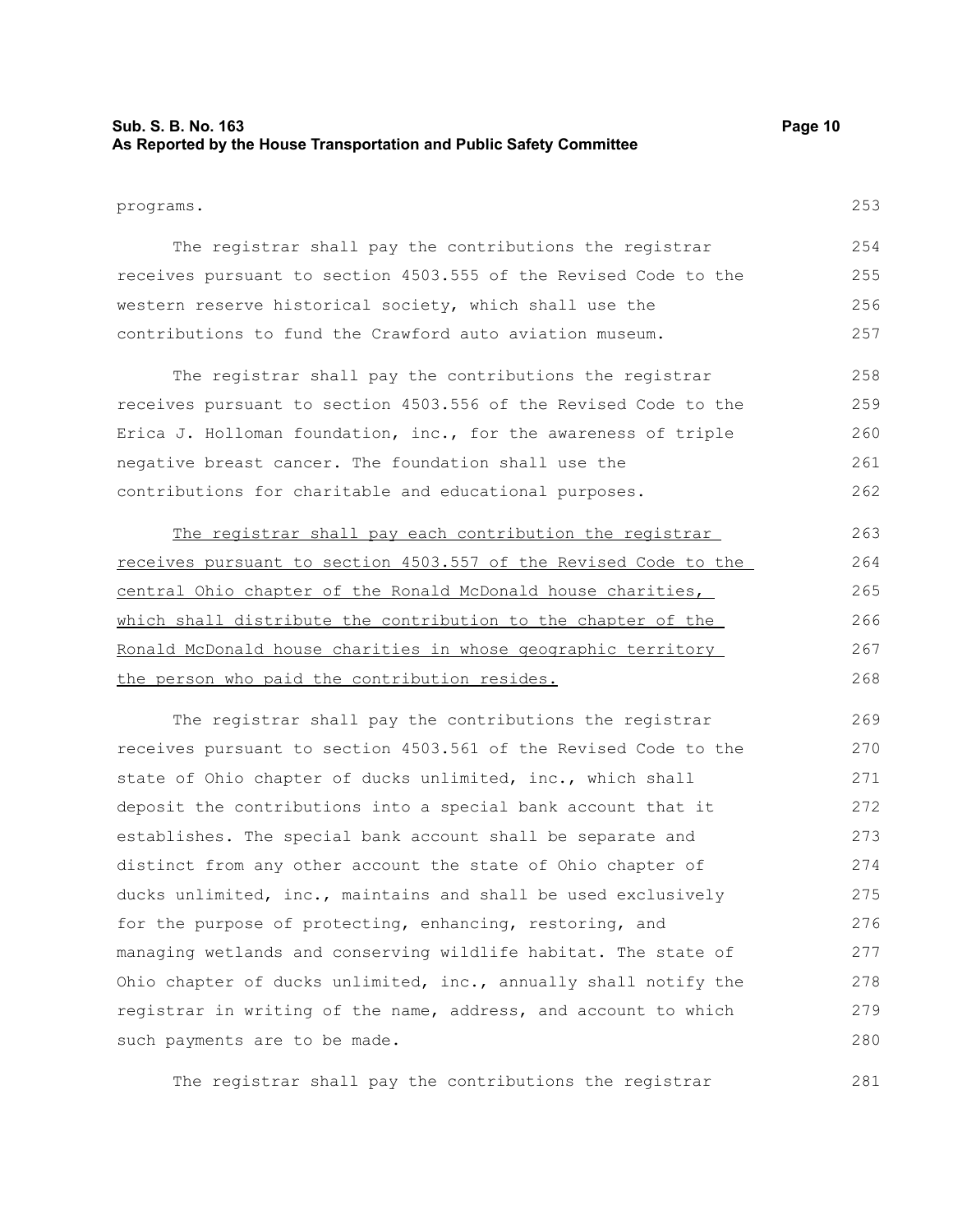#### **Sub. S. B. No. 163 Page 11 As Reported by the House Transportation and Public Safety Committee**

receives pursuant to section 4503.562 of the Revised Code to the Mahoning river consortium, which shall use the money to pay the expenses it incurs in restoring and maintaining the Mahoning river watershed. 282 283 284 285

The registrar shall pay the contributions the registrar receives pursuant to section 4503.564 of the Revised Code to Antioch college for the use of the Glen Helen ecology institute to pay expenses related to the Glen Helen nature preserve. 286 287 288 289

The registrar shall pay the contributions the registrar receives pursuant to section 4503.565 of the Revised Code to the conservancy for Cuyahoga valley national park, which shall use the money in support of the park.

The registrar shall pay the contributions the registrar receives pursuant to section 4503.566 of the Revised Code to the Ottawa national wildlife refuge, which shall use the contributions for wildlife preservation purposes. 294 295 296 297

The registrar shall pay the contributions the registrar receives pursuant to section 4503.567 of the Revised Code to the girls on the run of Franklin county, inc., which shall use the contributions to support the activities of the organization. 298 299 300 301

The registrar shall pay the contributions the registrar receives pursuant to section 4503.576 of the Revised Code to the Ohio state beekeepers association, which shall use those contributions to promote beekeeping, provide educational information about beekeeping, and to support other state and local beekeeping programs. 302 303 304 305 306 307

The registrar shall pay the contributions the registrar receives pursuant to section 4503.577 of the Revised Code to the national aviation hall of fame, which shall use the 308 309 310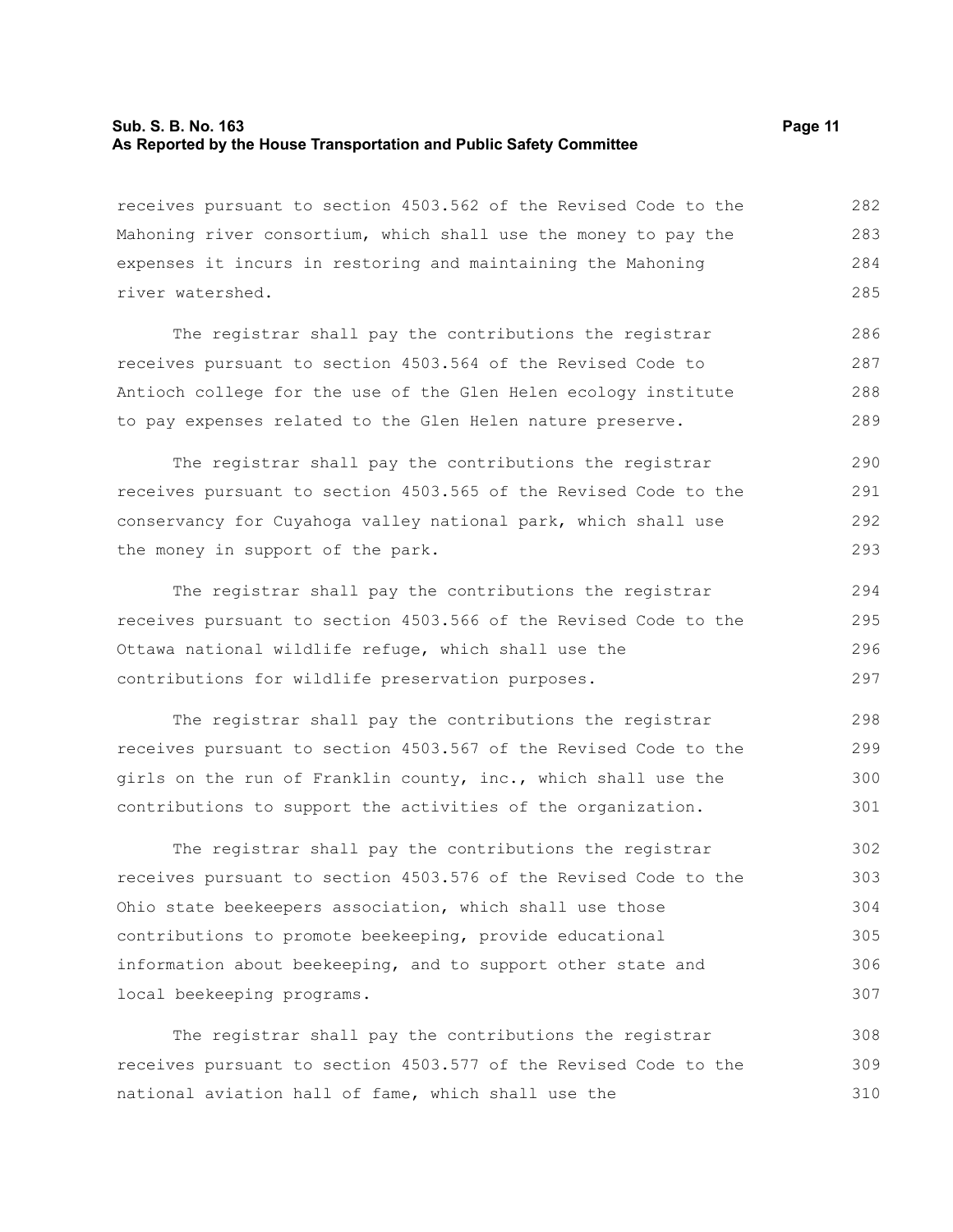| contributions to fulfill its mission of honoring aerospace       | 311 |
|------------------------------------------------------------------|-----|
| legends to inspire future leaders.                               | 312 |
| The registrar shall pay the contributions the registrar          | 313 |
| receives pursuant to section 4503.581 of the Revised Code to the | 314 |
| Ohio sons of the American legion, which shall use the            | 315 |
| contributions to support the activities of the organization.     | 316 |
| The registrar shall pay to a sports commission created           | 317 |
| pursuant to section 4503.591 of the Revised Code each            | 318 |
| contribution the registrar receives under that section that an   | 319 |
| applicant pays to obtain license plates that bear the logo of a  | 320 |
| professional sports team located in the county of that sports    | 321 |
| commission and that is participating in the license plate        | 322 |
| program pursuant to division (E) of that section, irrespective   | 323 |
| of the county of residence of an applicant.                      | 324 |
| The registrar shall pay to a community charity each              | 325 |
| contribution the registrar receives under section 4503.591 of    | 326 |
| the Revised Code that an applicant pays to obtain license plates | 327 |
| that bear the logo of a professional sports team that is         | 328 |
| participating in the license plate program pursuant to division  | 329 |
| (G) of that section.                                             | 330 |
| The registrar shall pay the contributions the registrar          | 331 |
| receives pursuant to section 4503.592 of the Revised Code to     | 332 |
| pollinator partnership's monarch wings across Ohio program,      | 333 |
| which shall use the contributions for the protection and         | 334 |
| preservation of the monarch butterfly and pollinator corridor in | 335 |
| Ohio and for educational programs.                               | 336 |
| The registrar shall pay the contributions the registrar          | 337 |
| receives pursuant to section 4503.594 of the Revised Code to     | 338 |
| pelotonia, which shall use the contributions for the purpose of  | 339 |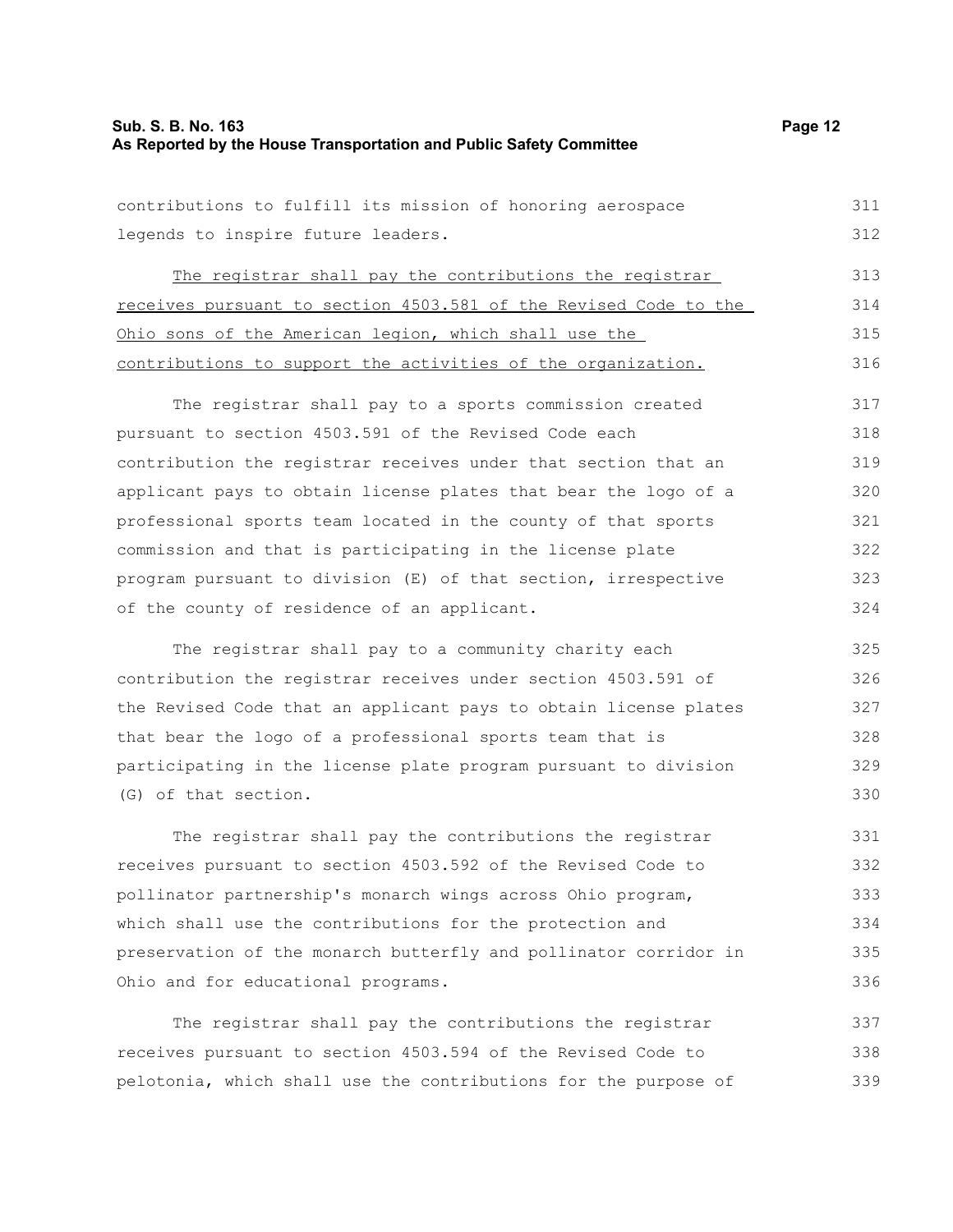#### **Sub. S. B. No. 163 Page 13 As Reported by the House Transportation and Public Safety Committee**

supporting cancer research.

The registrar shall pay the contributions the registrar receives pursuant to section 4503.595 of the Revised Code to the Stan Hywet hall and gardens. 342 343

The registrar shall pay the contributions the registrar receives pursuant to section 4503.596 of the Revised Code to the Cuyahoga valley scenic railroad.

The registrar shall pay the contributions the registrar receives pursuant to section 4503.67 of the Revised Code to the Dan Beard council of the boy scouts of America. The council shall distribute all contributions in an equitable manner throughout the state to regional councils of the boy scouts. 347 348

The registrar shall pay the contributions the registrar receives pursuant to section 4503.68 of the Revised Code to the great river council of the girl scouts of the United States of AmericaOhio's heartland. The council girl scouts of Ohio's heartland shall distribute all contributions in an equitable manner throughout the state to regional councils of the girl scouts. 352 353 354 355 356 357 358

The registrar shall pay the contributions the registrar receives pursuant to section 4503.69 of the Revised Code to the Dan Beard council of the boy scouts of America. The council shall distribute all contributions in an equitable manner throughout the state to regional councils of the boy scouts. 359 360 361 362 363

The registrar shall pay the contributions the registrar receives pursuant to section 4503.70 of the Revised Code to the charitable foundation of the grand lodge of Ohio, f. & a. m., which shall use the contributions for scholarship purposes. 364 365 366 367

The registrar shall pay the contributions the registrar 368

341

344 345 346

340

349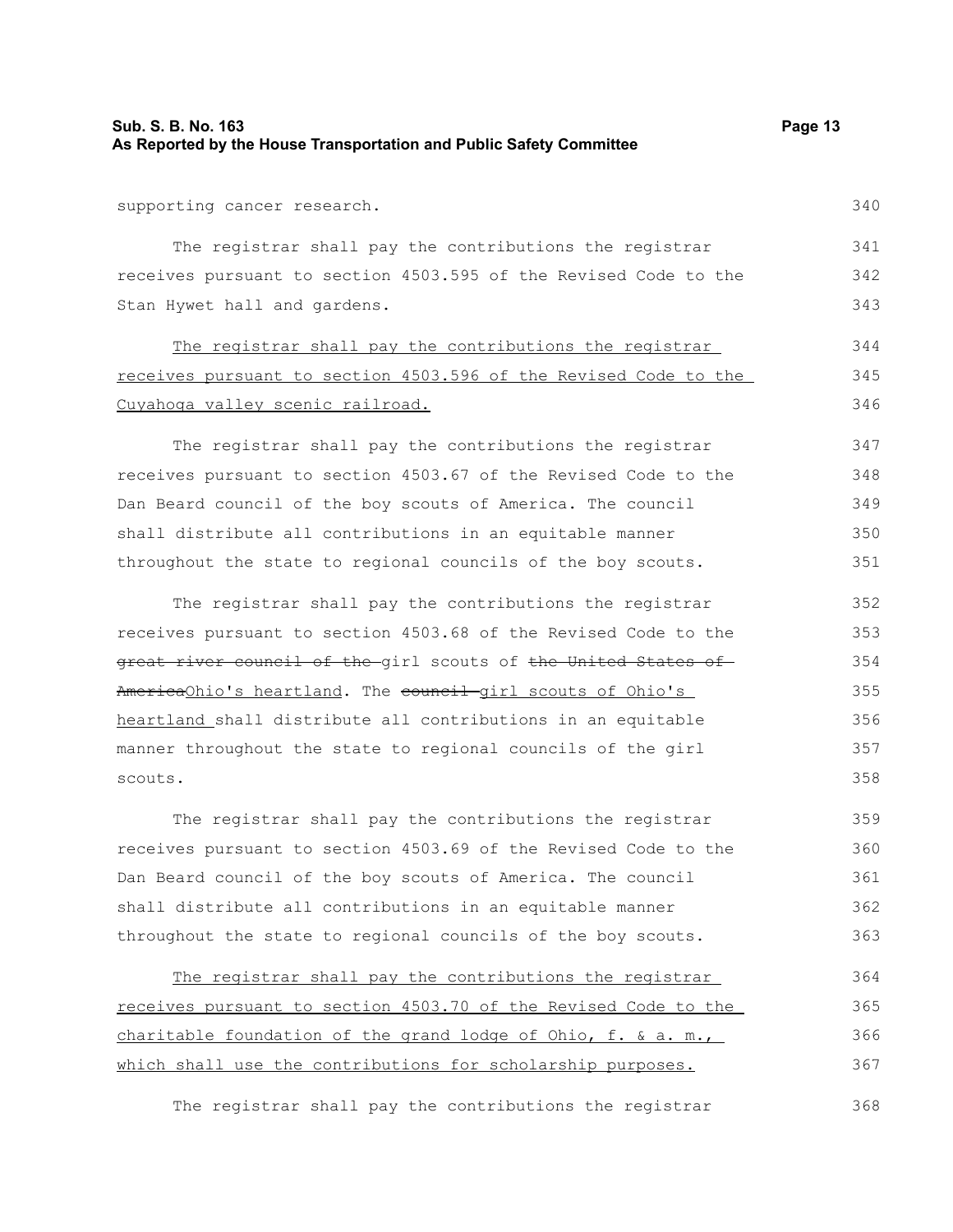#### **Sub. S. B. No. 163 Page 14 As Reported by the House Transportation and Public Safety Committee**

receives pursuant to section 4503.701 of the Revised Code to the Prince Hall grand lodge of free and accepted masons of Ohio, which shall use the contributions for scholarship purposes. 369 370 371

The registrar shall pay the contributions the registrar receives pursuant to section 4503.702 of the Revised Code to the Ohio Association of the Improved Benevolent and Protective Order of the Elks of the World, which shall use the funds for charitable purposes. 372 373 374 375 376

The registrar shall pay the contributions the registrar receives pursuant to section 4503.71 of the Revised Code to the fraternal order of police of Ohio, incorporated, which shall deposit the fees into its general account to be used for purposes of the fraternal order of police of Ohio, incorporated. 377 378 379 380 381

The registrar shall pay the contributions the registrar receives pursuant to section 4503.711 of the Revised Code to the fraternal order of police of Ohio, incorporated, which shall deposit the contributions into an account that it creates to be used for the purpose of advancing and protecting the law enforcement profession, promoting improved law enforcement methods, and teaching respect for law and order. 382 383 384 385 386 387 388

The registrar shall pay the contributions received pursuant to section 4503.712 of the Revised Code to Ohio concerns of police survivors, which shall use those contributions to provide whatever assistance may be appropriate to the families of Ohio law enforcement officers who are killed in the line of duty. 389 390 391 392 393 394

The registrar shall pay the contributions received pursuant to section 4503.713 of the Revised Code to the greater Cleveland peace officers memorial society, which shall use those 395 396 397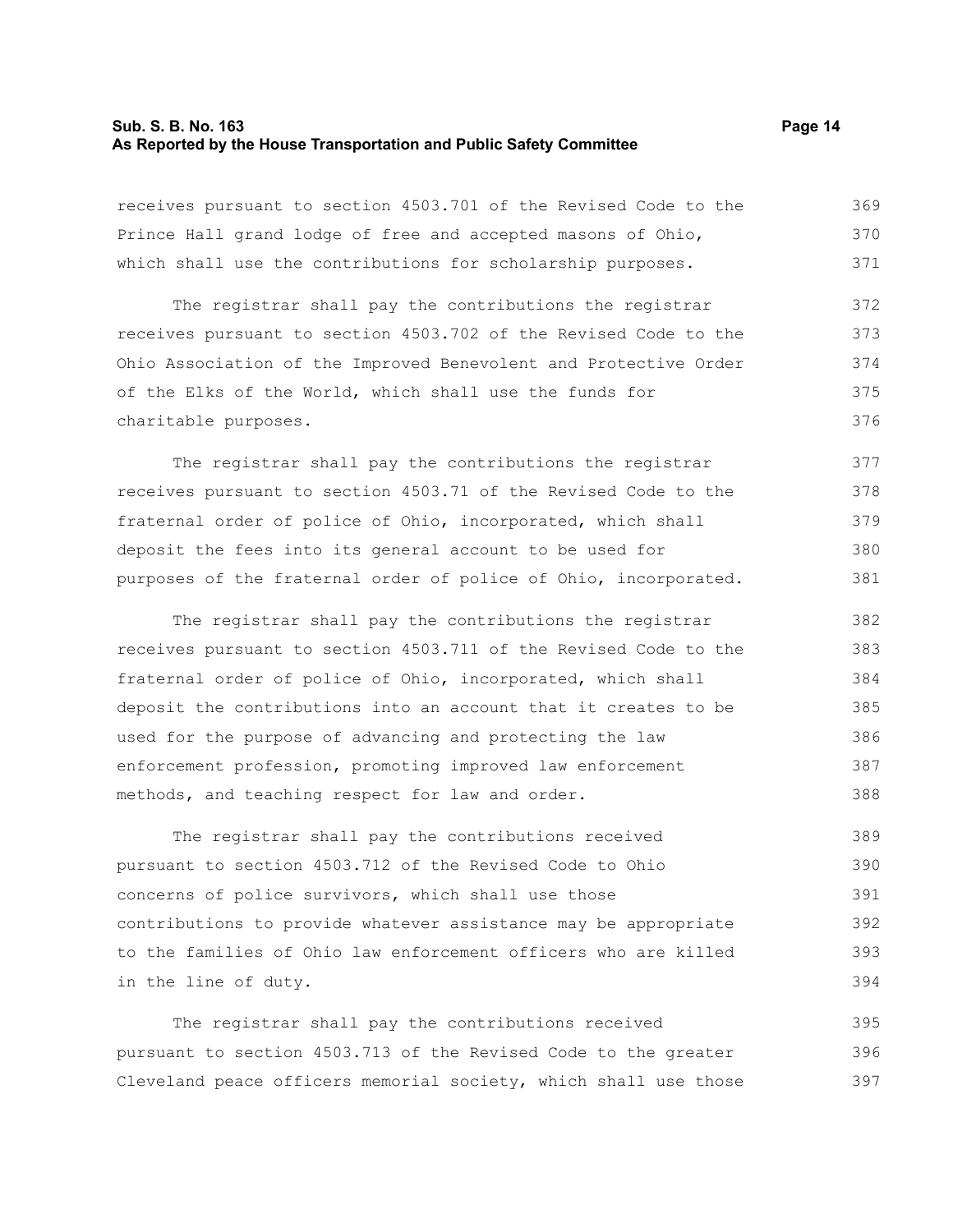#### **Sub. S. B. No. 163 Page 15 As Reported by the House Transportation and Public Safety Committee**

contributions to honor law enforcement officers who have died in the line of duty and support its charitable purposes. 398 399

The registrar shall pay the contributions received pursuant to section 4503.714 of the Revised Code to the Ohio association of chiefs of police. 400 401 402

The registrar shall pay the contributions the registrar receives pursuant to section 4503.715 of the Revised Code to the fallen linemen organization, which shall use the contributions to recognize and memorialize fallen linemen and support their families. 403 404 405 406 407

The registrar shall pay the contributions the registrar receives pursuant to section 4503.716 of the Revised Code to the fallen timbers battlefield preservation commission, which shall use the contributions to further the mission of the commission.

The registrar shall pay the contributions the registrar receives pursuant to section 4503.72 of the Revised Code to the organization known on March 31, 2003, as the Ohio CASA/GAL association, a private, nonprofit corporation organized under Chapter 1702. of the Revised Code. The Ohio CASA/GAL association shall use these contributions to pay the expenses it incurs in administering a program to secure the proper representation in the courts of this state of abused, neglected, and dependent children, and for the training and supervision of persons participating in that program. 412 413 414 415 416 417 418 419 420 421

The registrar shall pay the contributions the registrar receives pursuant to section 4503.722 of the Revised Code to the Down Syndrome Association of Central Ohio, which shall use the contributions for advocacy purposes throughout the state. 422 423 424 425

The registrar shall pay the contributions the registrar 426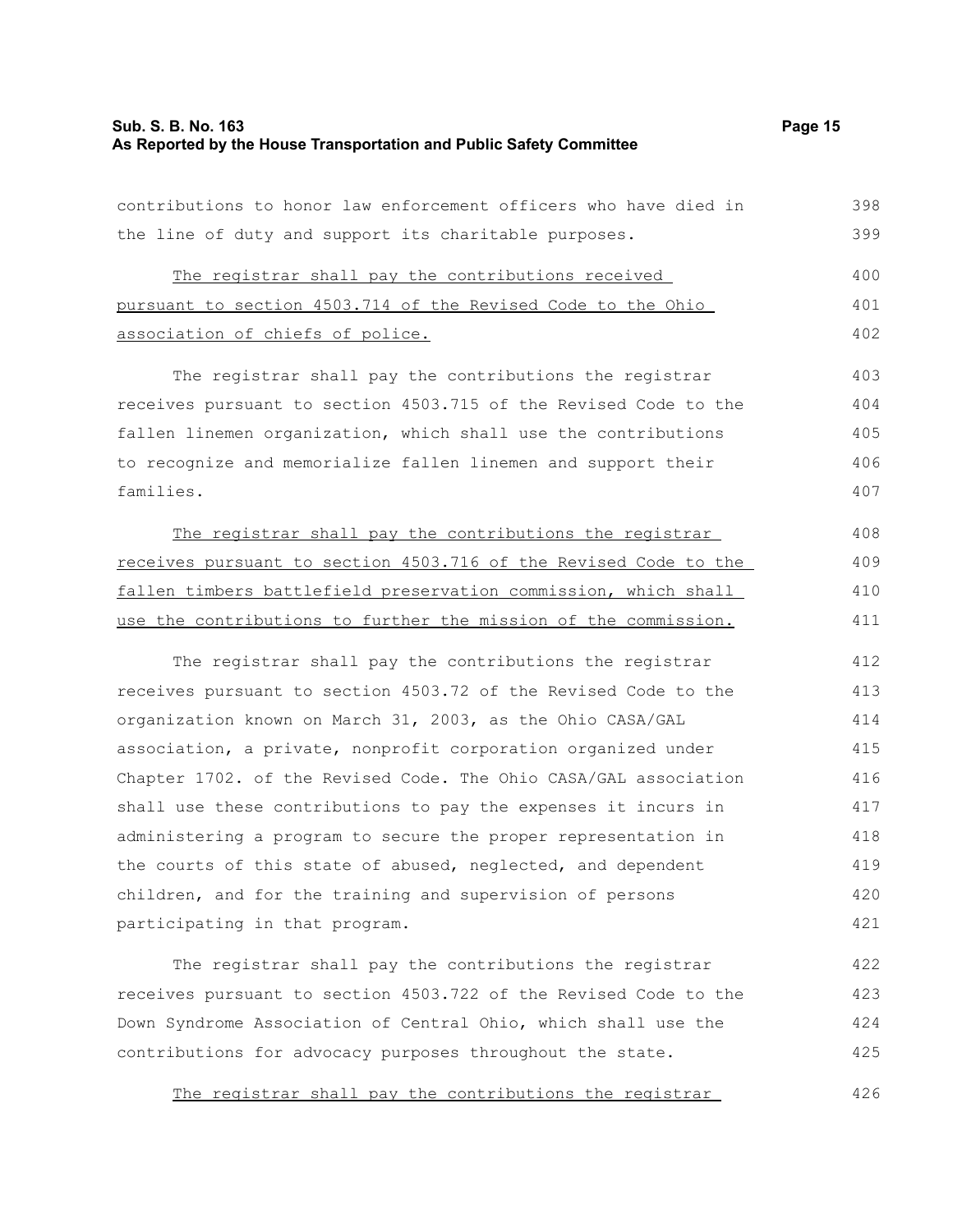## **Sub. S. B. No. 163 Page 16 As Reported by the House Transportation and Public Safety Committee**

| receives pursuant to section 4503.725 of the Revised Code to the | 427 |
|------------------------------------------------------------------|-----|
| ALS association central & southern Ohio chapter, which shall     | 428 |
| split the contributions between that chapter and the ALS         | 429 |
| association northern Ohio chapter in accordance with any         | 430 |
| agreement between the two associations. The contributions shall  | 431 |
| be used to discover treatments and a cure for ALS, and to serve, | 432 |
| advocate for, and empower people affected by ALS to live their   | 433 |
| lives to the fullest.                                            | 434 |
| The registrar shall pay the contributions the registrar          | 435 |
| receives pursuant to section 4503.73 of the Revised Code to      | 436 |
| Wright B. Flyer, incorporated, which shall deposit the           | 437 |
| contributions into its general account to be used for purposes   | 438 |
| of Wright B. Flyer, incorporated.                                | 439 |
| The registrar shall pay the contributions the registrar          | 440 |
| receives pursuant to section 4503.732 of the Revised Code to the | 441 |
| Siegel Shuster society, a nonprofit organization dedicated to    | 442 |
| commemorating and celebrating the creation of Superman in        | 443 |
| Cleveland, Ohio.                                                 | 444 |
| The registrar shall pay the contributions the registrar          | 445 |
| receives pursuant to section 4503.733 of the Revised Code to the | 446 |
| central Ohio chapter of the juvenile diabetes research           | 447 |
| foundation, which shall distribute the contributions to the      | 448 |
| chapters of the juvenile diabetes research foundation in whose   | 449 |
| geographic territory the person who paid the contribution        | 450 |
| resides.                                                         | 451 |
| The registrar shall pay the contributions the registrar          | 452 |
| receives pursuant to section 4503.734 of the Revised Code to the | 453 |

Ohio highway patrol auxiliary foundation, which shall use the contributions to fulfill the foundation's mission of supporting law enforcement education and assistance. 454 455 456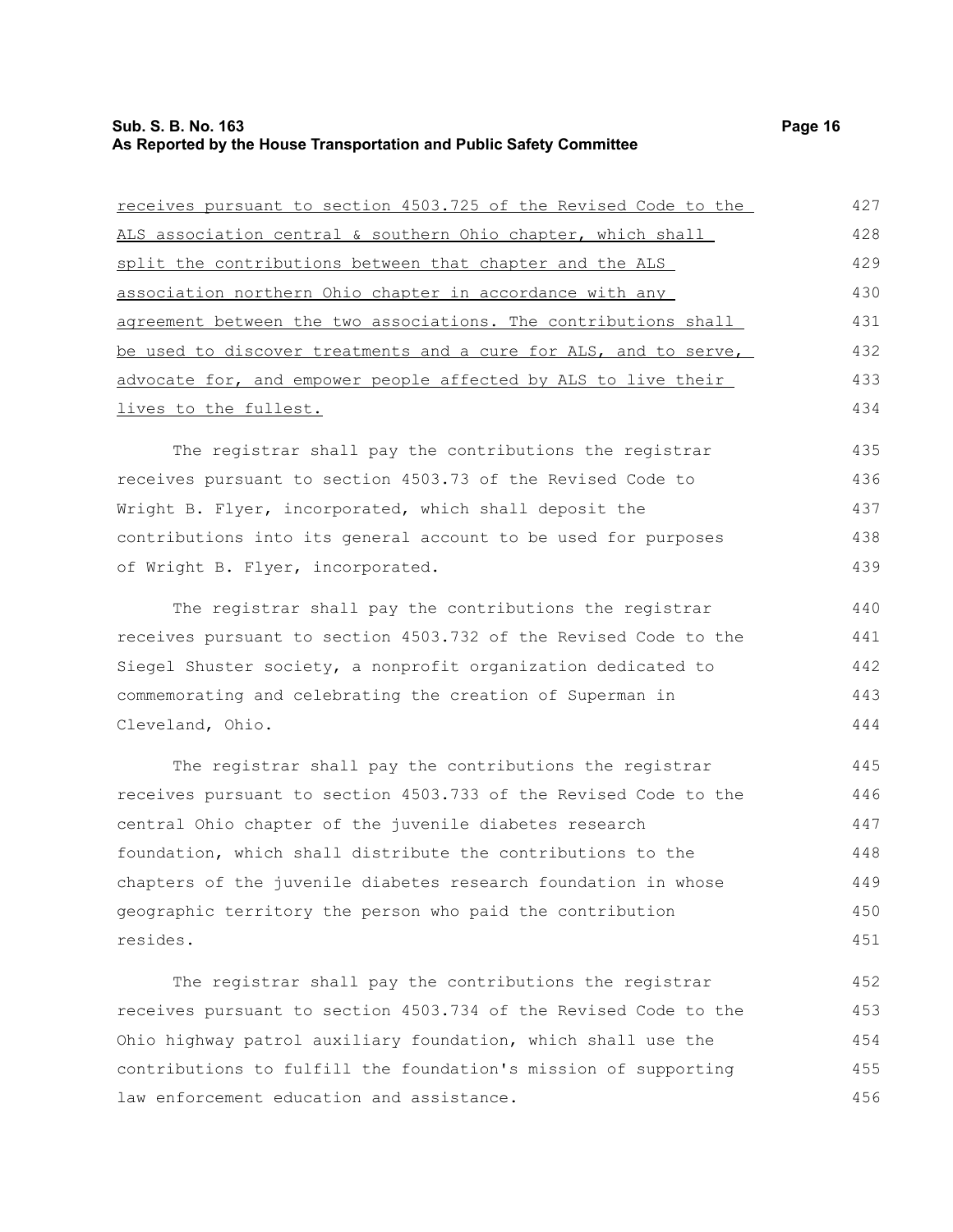#### **Sub. S. B. No. 163 Page 17 As Reported by the House Transportation and Public Safety Committee**

The registrar shall pay the contributions the registrar receives pursuant to section 4503.74 of the Revised Code to the Columbus zoological park association, which shall disburse the moneys to Ohio's major metropolitan zoos, as defined in section 4503.74 of the Revised Code, in accordance with a written agreement entered into by the major metropolitan zoos. 457 458 459 460 461 462

The registrar shall pay the contributions the registrar receives pursuant to section 4503.75 of the Revised Code to the rotary foundation, located on March 31, 2003, in Evanston, Illinois, to be placed in a fund known as the permanent fund and used to endow educational and humanitarian programs of the rotary foundation. 463 464 465 466 467 468

The registrar shall pay the contributions the registrar receives pursuant to section 4503.751 of the Revised Code to the Ohio association of realtors, which shall deposit the contributions into a property disaster relief fund maintained under the Ohio realtors charitable and education foundation. 469 470 471 472 473

The registrar shall pay the contributions the registrar receives pursuant to section 4503.752 of the Revised Code to buckeye corvettes, incorporated, which shall use the contributions to pay for its charitable activities and programs. 474 475 476 477

The registrar shall pay the contributions the registrar receives pursuant to section 4503.763 of the Revised Code to the Ohio history connection to be used solely to build, support, and maintain the Ohio battleflag collection within the Ohio history connection. 478 479 480 481 482

The registrar shall pay the contributions the registrar receives pursuant to section 4503.764 of the Revised Code to the Medina county historical society, which shall use those 483 484 485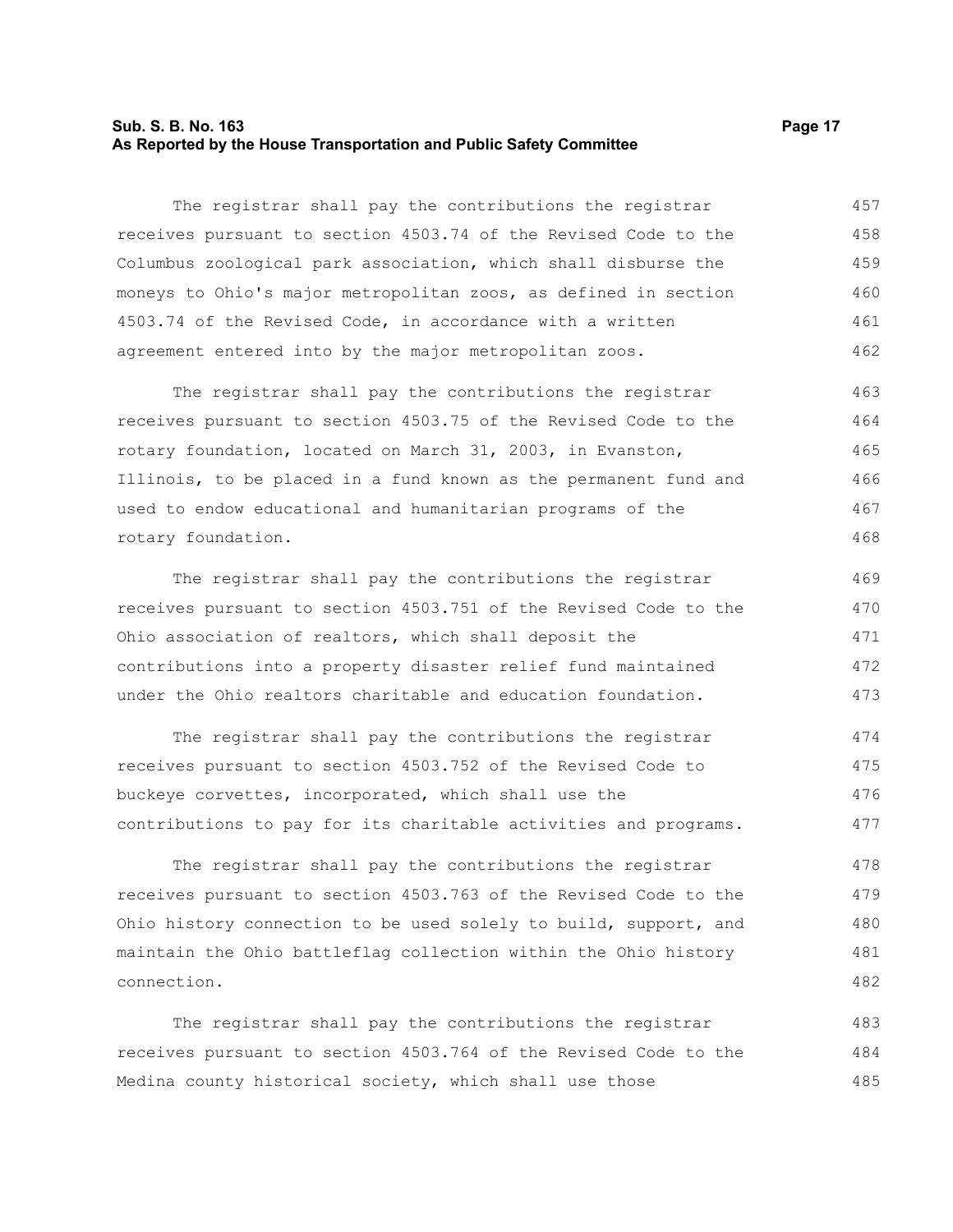#### **Sub. S. B. No. 163 Page 18 As Reported by the House Transportation and Public Safety Committee**

contributions to distribute between the various historical societies and museums in Medina county. 486 487

The registrar shall pay the contributions the registrar receives pursuant to section 4503.765 of the Revised Code to the Amaranth grand chapter foundation, which shall use the contributions for communal outreach, charitable service, and scholarship purposes. 488 489 490 491 492

The registrar shall pay the contributions the registrar receives pursuant to section 4503.767 of the Revised Code to folds of honor of central Ohio, which shall use the contributions to provide scholarships to spouses and children either of disabled veterans or of members of any branch of the armed forces who died during their service. 493 494 495 496 497 498

The registrar shall pay the contributions the registrar receives pursuant to section 4503.85 of the Revised Code to the Ohio sea grant college program to be used for Lake Erie area research projects.

The registrar shall pay the contributions the registrar receives pursuant to section 4503.86 of the Revised Code to the Ohio Lincoln highway historic byway, which shall use those contributions solely to promote and support the historical preservation and advertisement of the Lincoln highway in this state. 503 504 505 506 507 508

The registrar shall pay the contributions the registrar receives pursuant to section 4503.87 of the Revised Code to the Grove City little league dream field fund, which shall use those contributions solely to build, maintain, and improve youth baseball fields within the municipal corporation of Grove City. 509 510 511 512 513

The registrar shall pay the contributions the registrar 514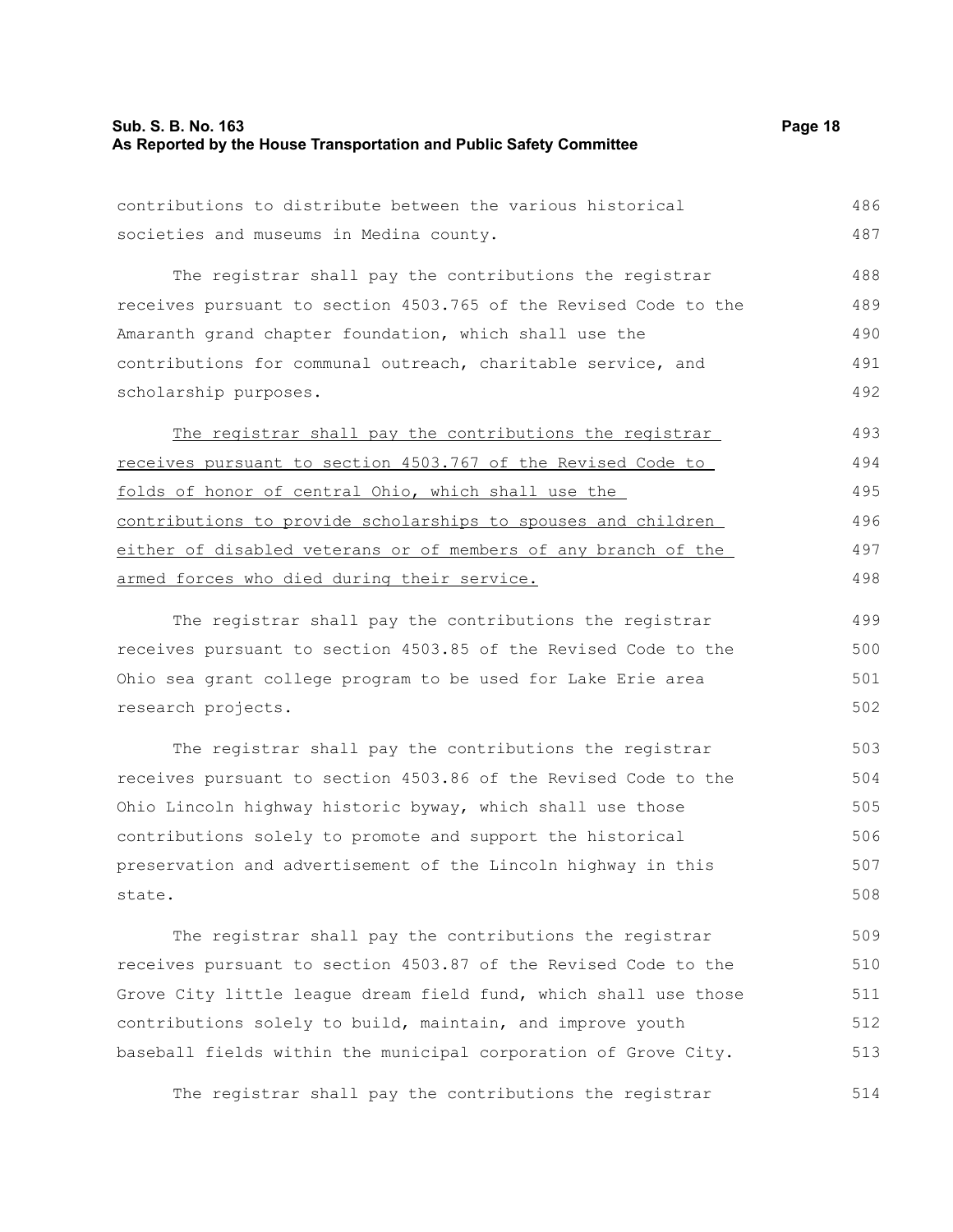#### **Sub. S. B. No. 163 Page 19 As Reported by the House Transportation and Public Safety Committee**

receives pursuant to section 4503.871 of the Revised Code to the Solon city school district. The school district shall use the contributions it receives to pay the expenses it incurs in providing services to the school district's students that assist in developing or maintaining the mental and emotional well-being of the students. The services provided may include bereavement counseling, instruction in defensive driving techniques, sensitivity training, and the counseling and education of students regarding bullying, dating violence, drug abuse, suicide prevention, and human trafficking. The school district superintendent or, in the school district superintendent's discretion, the appropriate school principal or appropriate school counselors shall determine any charitable organizations that the school district hires to provide those services. The school district also may use the contributions it receives to pay for members of the faculty of the school district to receive training in providing such services to the students of the school district. The school district shall ensure that any charitable organization that is hired by the district is exempt from federal income taxation under subsection 501(c)(3) of the Internal Revenue Code. The school district shall not use the contributions it receives for any other purpose. 515 516 517 518 519 520 521 522 523 524 525 526 527 528 529 530 531 532 533 534 535 536

The registrar shall pay the contributions the registrar receives pursuant to section 4503.872 of the Revised Code to the Canton city school district. The district may use the contributions for student welfare, but shall not use the contributions for any political purpose or to pay salaries of district employees. 537 538 539 540 541 542

The registrar shall pay the contributions the registrar receives pursuant to section 4503.873 of the Revised Code to Padua Franciscan high school located in the municipal 543 544 545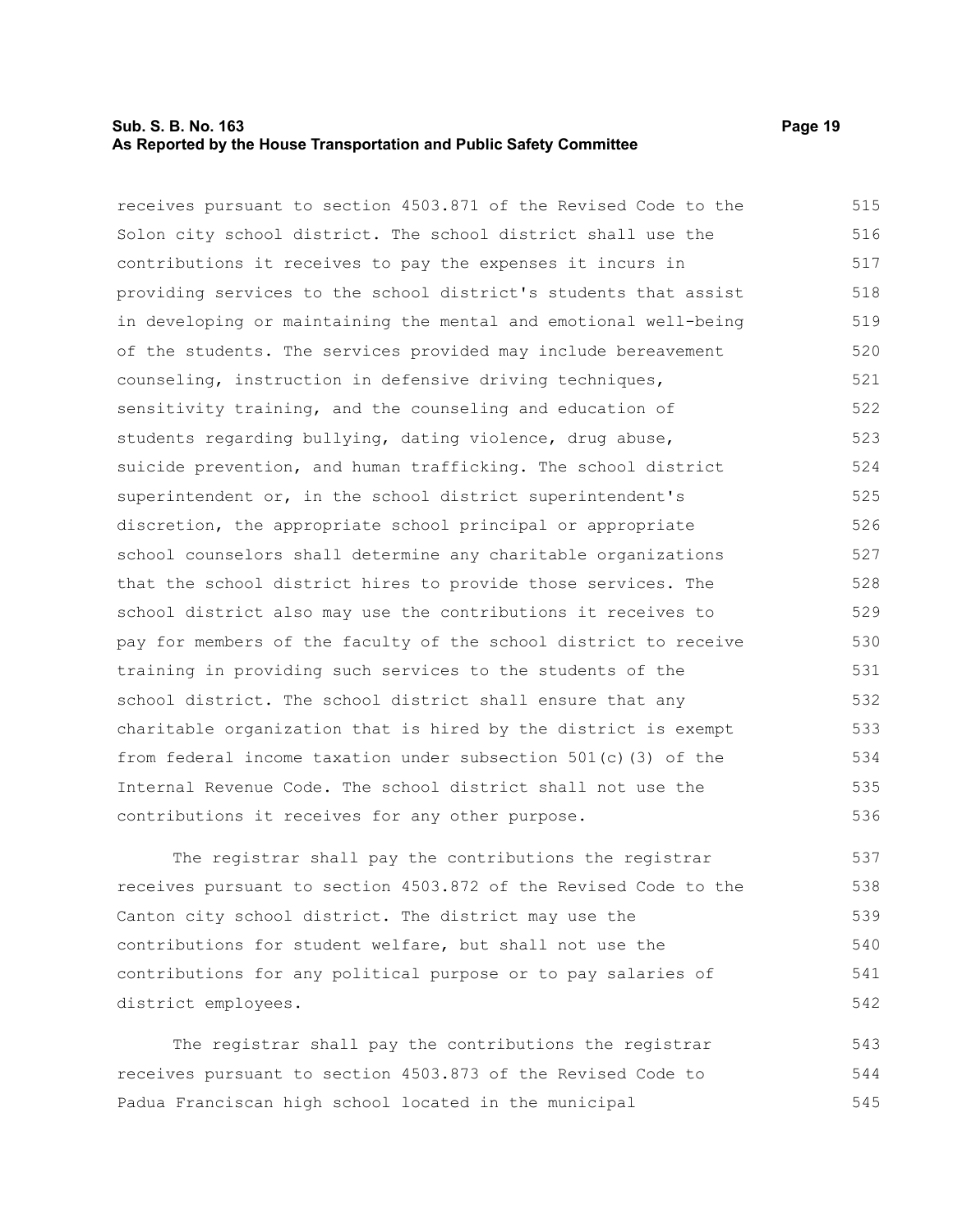#### **Sub. S. B. No. 163 Page 20 As Reported by the House Transportation and Public Safety Committee**

corporation of Parma. The school shall use fifty per cent of the contributions it receives to provide tuition assistance to its students. The school shall use the remaining fifty per cent to pay the expenses it incurs in providing services to the school's students that assist in developing or maintaining the mental and emotional well-being of the students. The services provided may include bereavement counseling, instruction in defensive driving techniques, sensitivity training, and the counseling and education of students regarding bullying, dating violence, drug abuse, suicide prevention, and human trafficking. As a part of providing such services, the school may pay for members of the faculty of the school to receive training in providing those services. The school principal or, in the school principal's discretion, appropriate school counselors shall determine any charitable organizations that the school hires to provide those services. The school shall ensure that any such charitable organization is exempt from federal income taxation under subsection 501(c)(3) of the Internal Revenue Code. The school shall not use the contributions it receives for any other purpose. 546 547 548 549 550 551 552 553 554 555 556 557 558 559 560 561 562 563 564 565

The registrar shall pay the contributions the registrar receives pursuant to section 4503.874 of the Revised Code to St. Edward high school located in the municipal corporation of Lakewood. The school shall use fifty per cent of the contributions it receives to provide tuition assistance to its students. The school shall use the remaining fifty per cent to pay the expenses it incurs in providing services to the school's students that assist in developing or maintaining the mental and emotional well-being of the students. The services provided may include bereavement counseling, instruction in defensive driving techniques, sensitivity training, and the counseling and 566 567 568 569 570 571 572 573 574 575 576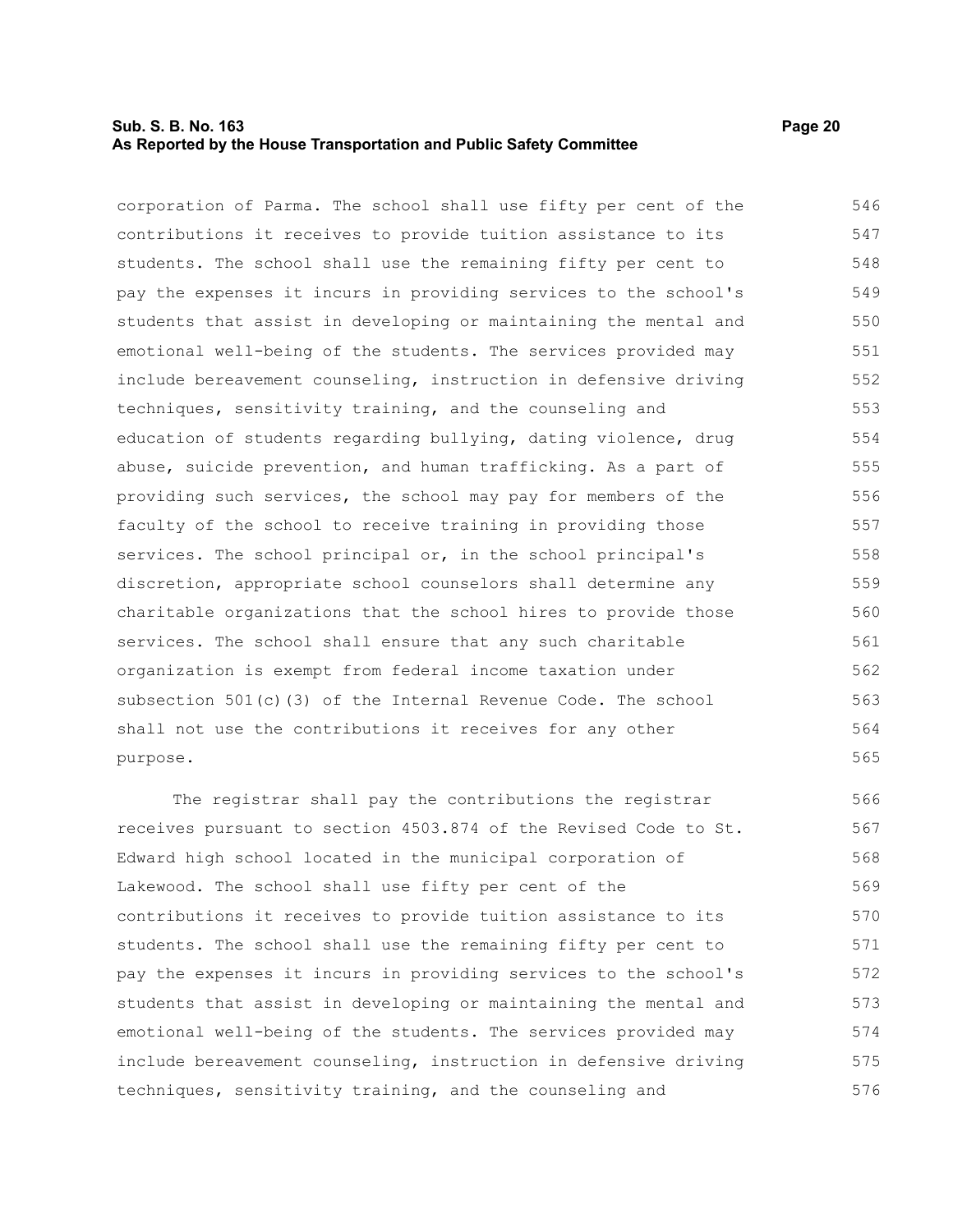#### **Sub. S. B. No. 163 Page 21 As Reported by the House Transportation and Public Safety Committee**

education of students regarding bullying, dating violence, drug abuse, suicide prevention, and human trafficking. As a part of providing such services, the school may pay for members of the faculty of the school to receive training in providing those services. The school principal or, in the school principal's discretion, appropriate school counselors shall determine any charitable organizations that the school hires to provide those services. The school shall ensure that any such charitable organization is exempt from federal income taxation under subsection 501(c)(3) of the Internal Revenue Code. The school shall not use the contributions it receives for any other purpose. 577 578 579 580 581 582 583 584 585 586 587 588

The registrar shall pay the contributions the registrar receives pursuant to section 4503.875 of the Revised Code to Walsh Jesuit high school located in the municipal corporation of Cuyahoga Falls. The school shall use fifty per cent of the contributions it receives to provide tuition assistance to its students. The school shall use the remaining fifty per cent to pay the expenses it incurs in providing services to the school's students that assist in developing or maintaining the mental and emotional well-being of the students. The services provided may include bereavement counseling, instruction in defensive driving techniques, sensitivity training, and the counseling and education of students regarding bullying, dating violence, drug abuse, suicide prevention, and human trafficking. As a part of providing such services, the school may pay for members of the faculty of the school to receive training in providing those services. The school principal or, in the school principal's discretion, appropriate school counselors shall determine any charitable organizations that the school hires to provide those services. The school shall ensure that any such charitable 589 590 591 592 593 594 595 596 597 598 599 600 601 602 603 604 605 606 607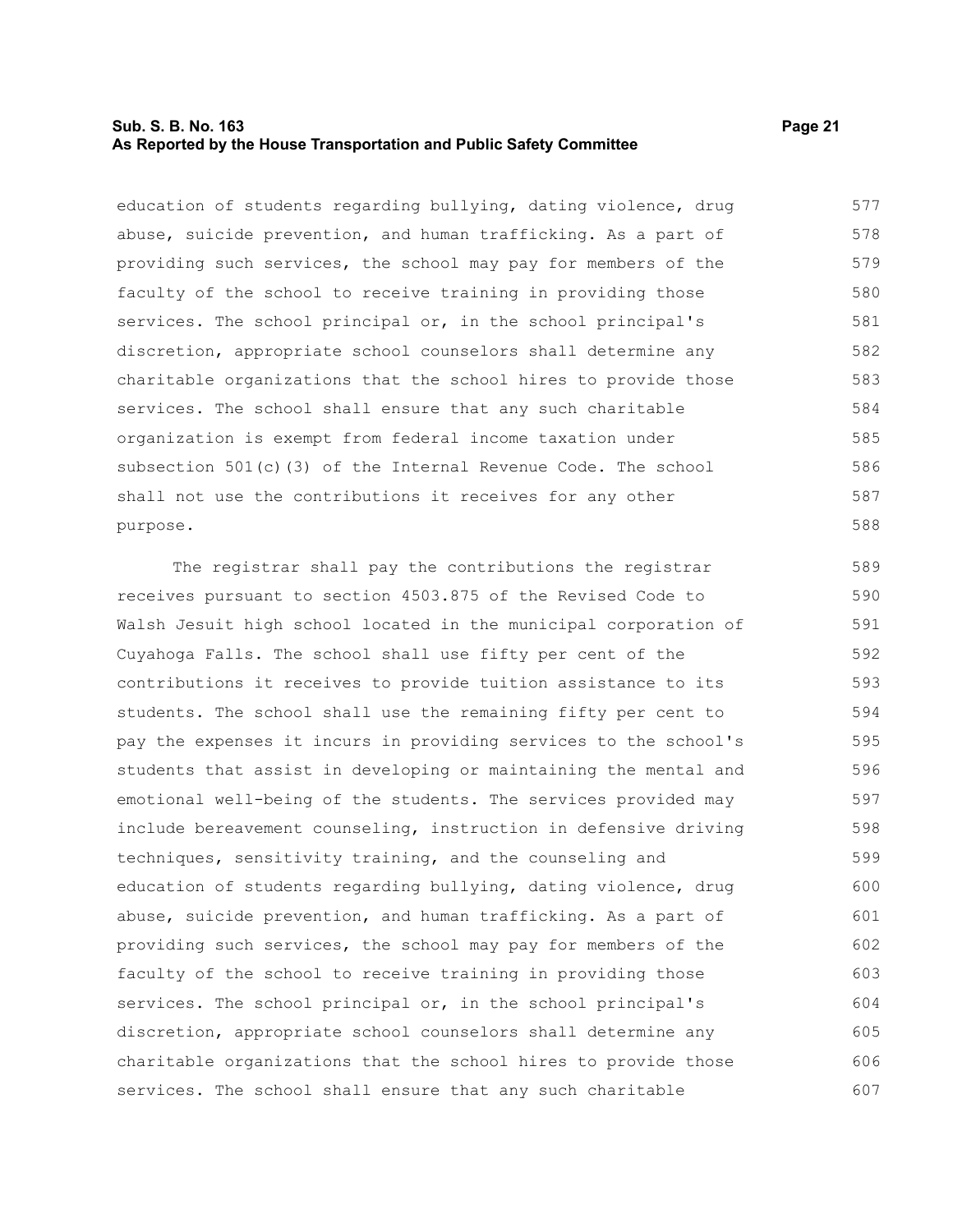#### **Sub. S. B. No. 163 Page 22 As Reported by the House Transportation and Public Safety Committee**

organization is exempt from federal income taxation under subsection 501(c)(3) of the Internal Revenue Code. The school shall not use the contributions it receives for any other purpose. 608 609 610 611

The registrar shall pay the contributions the registrar receives pursuant to section 4503.876 of the Revised Code to the North Royalton city school district. The school district shall use the contributions it receives to pay the expenses it incurs in providing services to the school district's students that assist in developing or maintaining the mental and emotional well-being of the students. The services provided may include bereavement counseling, instruction in defensive driving techniques, sensitivity training, and the counseling and education of students regarding bullying, dating violence, drug abuse, suicide prevention, and human trafficking. The school district superintendent or, in the school district superintendent's discretion, the appropriate school principal or appropriate school counselors shall determine any charitable organizations that the school district hires to provide those services. The school district also may use the contributions it receives to pay for members of the faculty of the school district to receive training in providing such services to the students of the school district. The school district shall ensure that any charitable organization that is hired by the district is exempt from federal income taxation under subsection 501(c)(3) of the Internal Revenue Code. The school district shall not use the contributions it receives for any other purpose. 612 613 614 615 616 617 618 619 620 621 622 623 624 625 626 627 628 629 630 631 632 633 634 635

The registrar shall pay the contributions the registrar receives pursuant to section 4503.877 of the Revised Code to the Independence local school district. The school district shall 636 637 638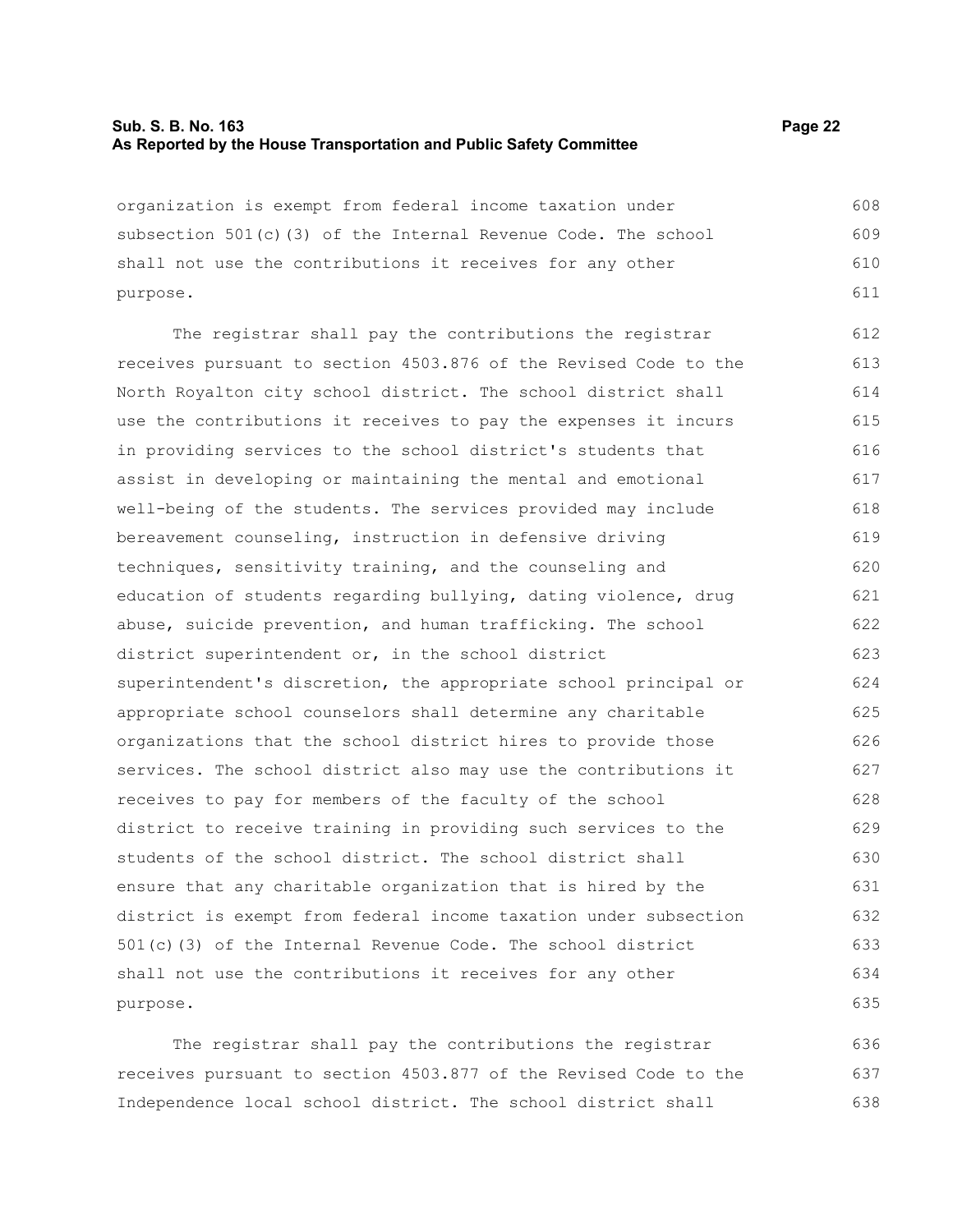#### **Sub. S. B. No. 163 Page 23 As Reported by the House Transportation and Public Safety Committee**

use the contributions it receives to pay the expenses it incurs in providing services to the school district's students that assist in developing or maintaining the mental and emotional well-being of the students. The services provided may include bereavement counseling, instruction in defensive driving techniques, sensitivity training, and the counseling and education of students regarding bullying, dating violence, drug abuse, suicide prevention, and human trafficking. The school district superintendent or, in the school district superintendent's discretion, the appropriate school principal or appropriate school counselors shall determine any charitable organizations that the school district hires to provide those services. The school district also may use the contributions it receives to pay for members of the faculty of the school district to receive training in providing such services to the students of the school district. The school district shall ensure that any charitable organization that is hired by the district is exempt from federal income taxation under subsection 501(c)(3) of the Internal Revenue Code. The school district shall not use the contributions it receives for any other purpose. 639 640 641 642 643 644 645 646 647 648 649 650 651 652 653 654 655 656 657 658 659

The registrar shall pay the contributions the registrar receives pursuant to section 4503.878 of the Revised Code to the Cuyahoga Heights local school district. The school district shall use the contributions it receives to pay the expenses it incurs in providing services to the school district's students that assist in developing or maintaining the mental and emotional well-being of the students. The services provided may include bereavement counseling, instruction in defensive driving techniques, sensitivity training, and the counseling and education of students regarding bullying, dating violence, drug 660 661 662 663 664 665 666 667 668 669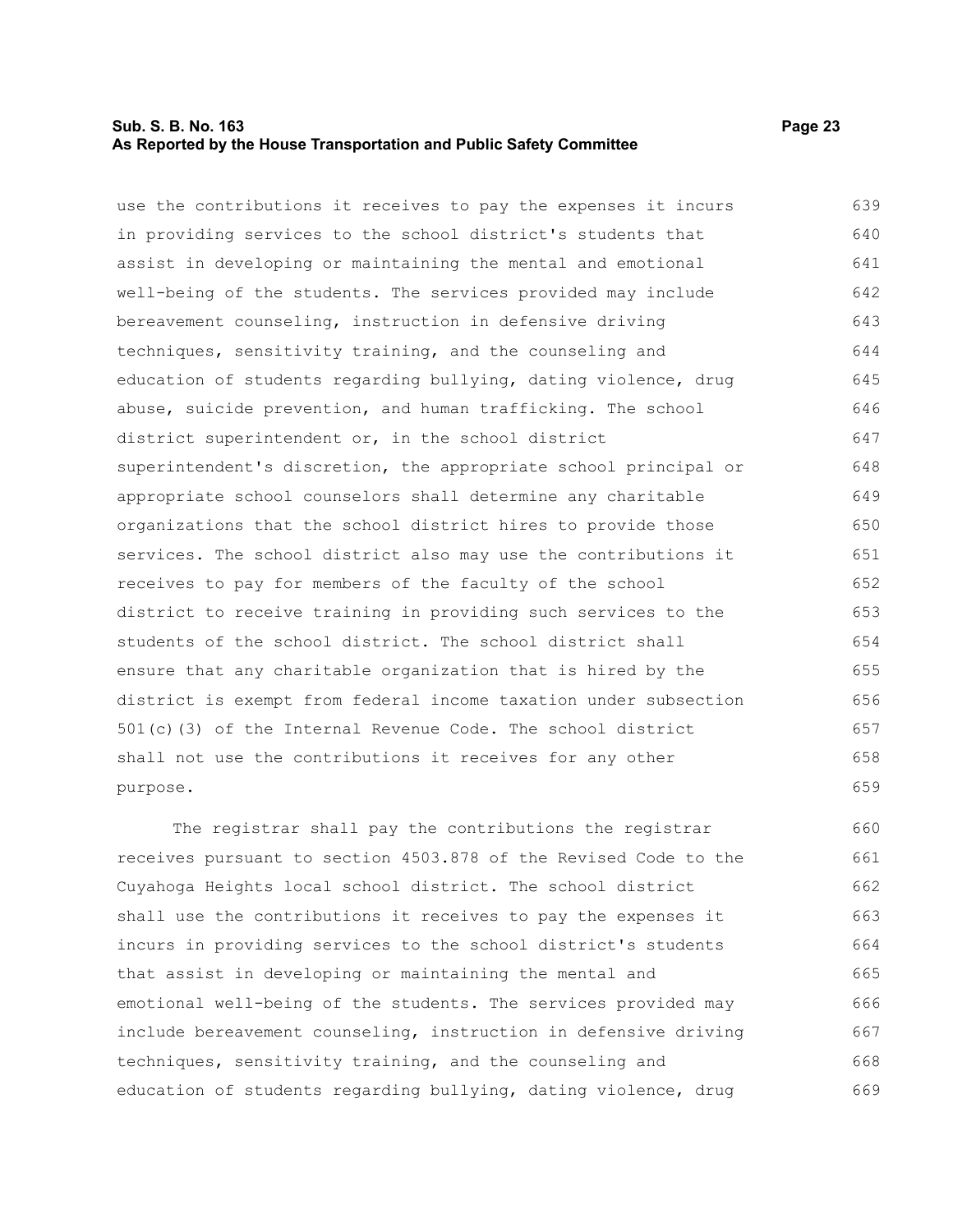#### **Sub. S. B. No. 163 Page 24 As Reported by the House Transportation and Public Safety Committee**

abuse, suicide prevention, and human trafficking. The school district superintendent or, in the school district superintendent's discretion, the appropriate school principal or appropriate school counselors, shall determine any charitable organizations that the school district hires to provide those services. The school district also may use the contributions it receives to pay for members of the faculty of the school district to receive training in providing such services to the students of the school district. The school district shall ensure that any charitable organization that is hired by the district is exempt from federal income taxation under subsection 501(c)(3) of the Internal Revenue Code. The school district shall not use the contributions it receives for any other purpose. 670 671 672 673 674 675 676 677 678 679 680 681 682 683

The registrar shall pay the contributions the registrar receives pursuant to section 4503.879 of the Revised Code to the west technical high school alumni association, which shall use the contributions for activities sponsored by the association. 684 685 686 687

The registrar shall pay the contributions the registrar receives pursuant to section 4503.88 of the Revised Code to the Kenston local school district. The school district shall use the contributions it receives to pay the expenses it incurs in providing services that assist in developing or maintaining a culture of environmental responsibility and an innovative science, technology, engineering, art, and math (S.T.E.A.M.) curriculum to the school district's students. The school district shall not use the contributions it receives for any other purpose. 688 689 690 691 692 693 694 695 696 697

The registrar shall pay the contributions the registrar receives pursuant to section 4503.881 of the Revised Code to La 698 699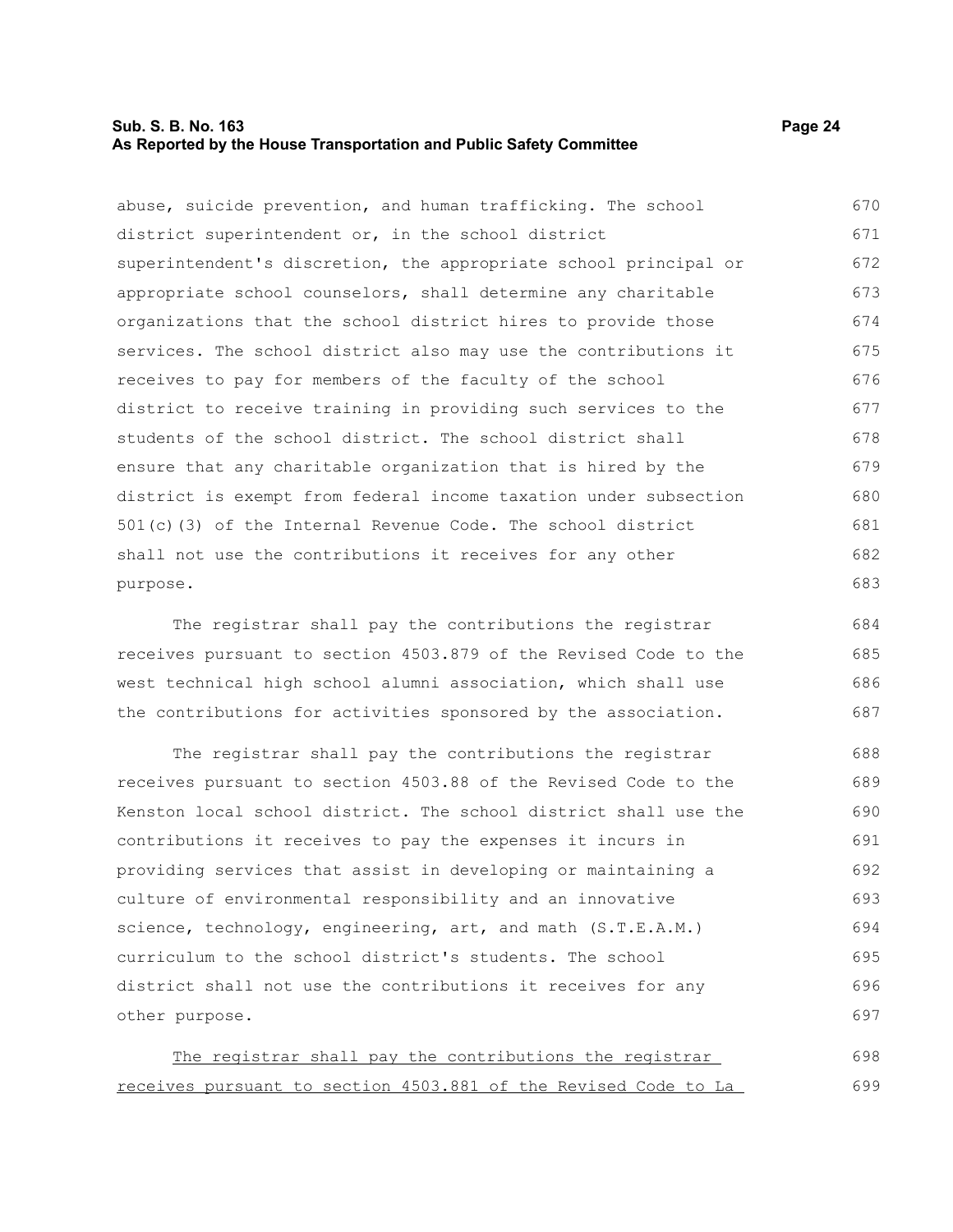#### **Sub. S. B. No. 163 Page 25 As Reported by the House Transportation and Public Safety Committee**

Salle high school in the municipal corporation of Cincinnati.

The high school shall not use the contributions it receives for any political purpose. The registrar shall pay the contributions the registrar receives pursuant to section 4503.883 of the Revised Code to St. Charles preparatory school located in the municipal corporation of Columbus, which shall use the contributions for the school's alumni association and the alumni association's purposes. The registrar shall pay the contributions the registrar receives pursuant to section 4503.89 of the Revised Code to the American red cross of greater Columbus on behalf of the Ohio chapters of the American red cross, which shall use the contributions for disaster readiness, preparedness, and response programs on a statewide basis. The registrar shall pay the contributions the registrar 702 703 704 705 706 707 708 709 710 711 712 713 714

receives pursuant to section 4503.891 of the Revised Code to the Ohio lions foundation. The foundation shall use the contributions for charitable and educational purposes. 715 716 717

The registrar shall pay the contributions the registrar receives pursuant to section 4503.892 of the Revised Code to the Hudson city school district. The school district shall not use the contributions it receives for any political purpose. 718 719 720 721

The registrar shall pay the contributions the registrar receives pursuant to section 4503.893 of the Revised Code to the Harrison Central jr./sr. high school located in the municipal corporation of Cadiz. 722 723 724 725

The registrar shall pay the contributions the registrar receives pursuant to section 4503.899 of the Revised Code to the Cleveland clinic foundation, which shall use the contributions 726 727 728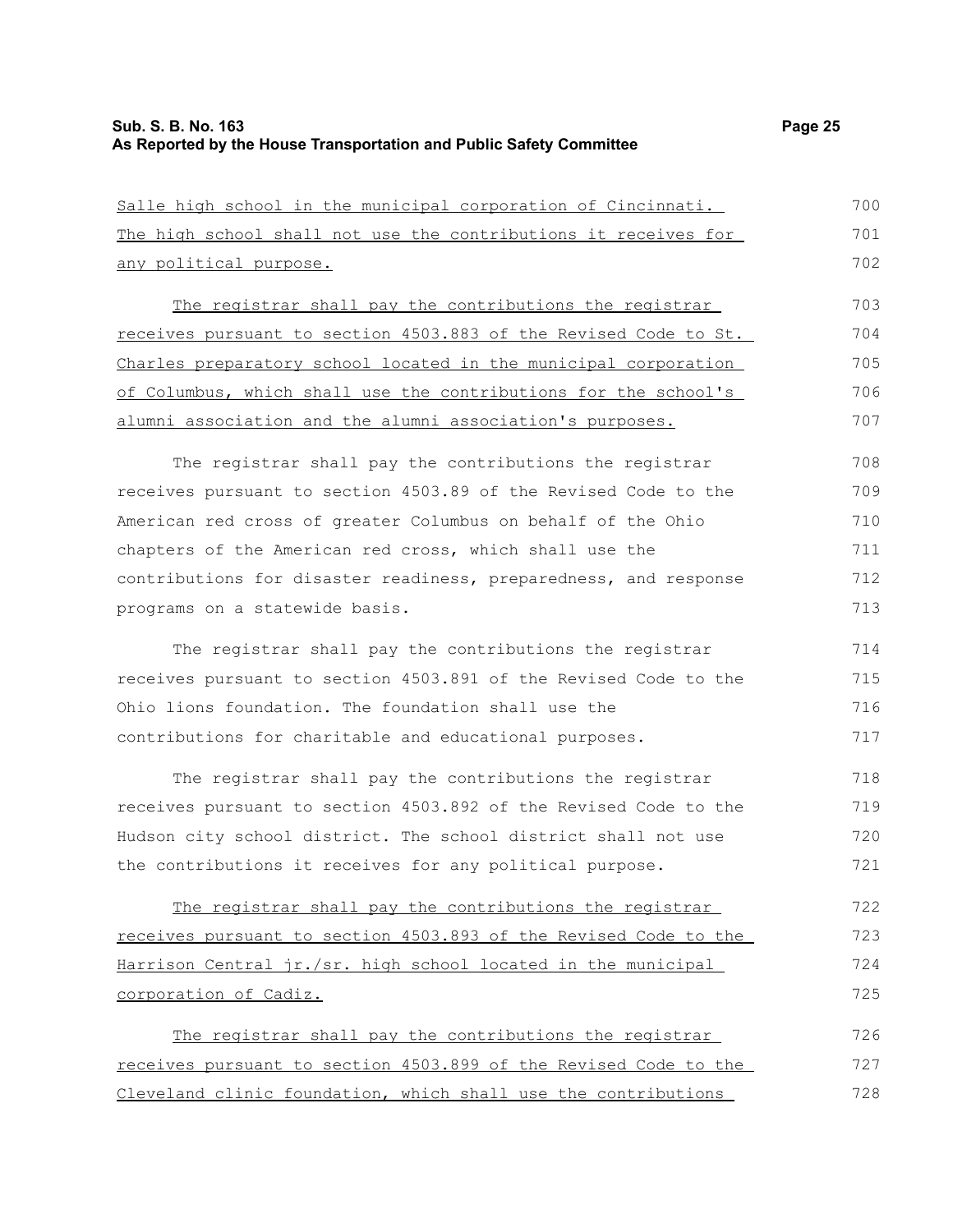| to support Cleveland clinic children's education, research, and  | 729 |
|------------------------------------------------------------------|-----|
| patient services.                                                | 730 |
| The registrar shall pay the contributions the registrar          | 731 |
| receives pursuant to section 4503.90 of the Revised Code to the  | 732 |
| nationwide children's hospital foundation.                       | 733 |
| The registrar shall pay the contributions the registrar          | 734 |
| receives pursuant to section 4503.901 of the Revised Code to the | 735 |
| Ohio association for pupil transportation, which shall use the   | 736 |
| money to support transportation programs, provide training to    | 737 |
| school transportation professionals, and support other           | 738 |
| initiatives for school transportation safety.                    | 739 |
| The registrar shall pay the contributions the registrar          | 740 |
| receives pursuant to section 4503.902 of the Revised Code to St. | 741 |
| Ignatius high school located in the municipal corporation of     | 742 |
| Cleveland. The school shall use fifty per cent of the            | 743 |
| contributions it receives to provide tuition assistance to its   | 744 |
| students. The school shall use the remaining fifty per cent to   | 745 |
| pay the expenses it incurs in providing services to the school's | 746 |
| students that assist in developing or maintaining the mental and | 747 |
| emotional well-being of the students. The services provided may  | 748 |
| include bereavement counseling, instruction in defensive driving | 749 |
| techniques, sensitivity training, and the counseling and         | 750 |
| education of students regarding bullying, dating violence, drug  | 751 |
| abuse, suicide prevention, and human trafficking. As a part of   | 752 |
| providing such services, the school may pay for members of the   | 753 |
| faculty of the school to receive training in providing those     | 754 |
| services. The school principal or, in the school principal's     | 755 |
| discretion, appropriate school counselors shall determine any    | 756 |
| charitable organizations that the school hires to provide those  | 757 |
| services. The school shall ensure that any such charitable       | 758 |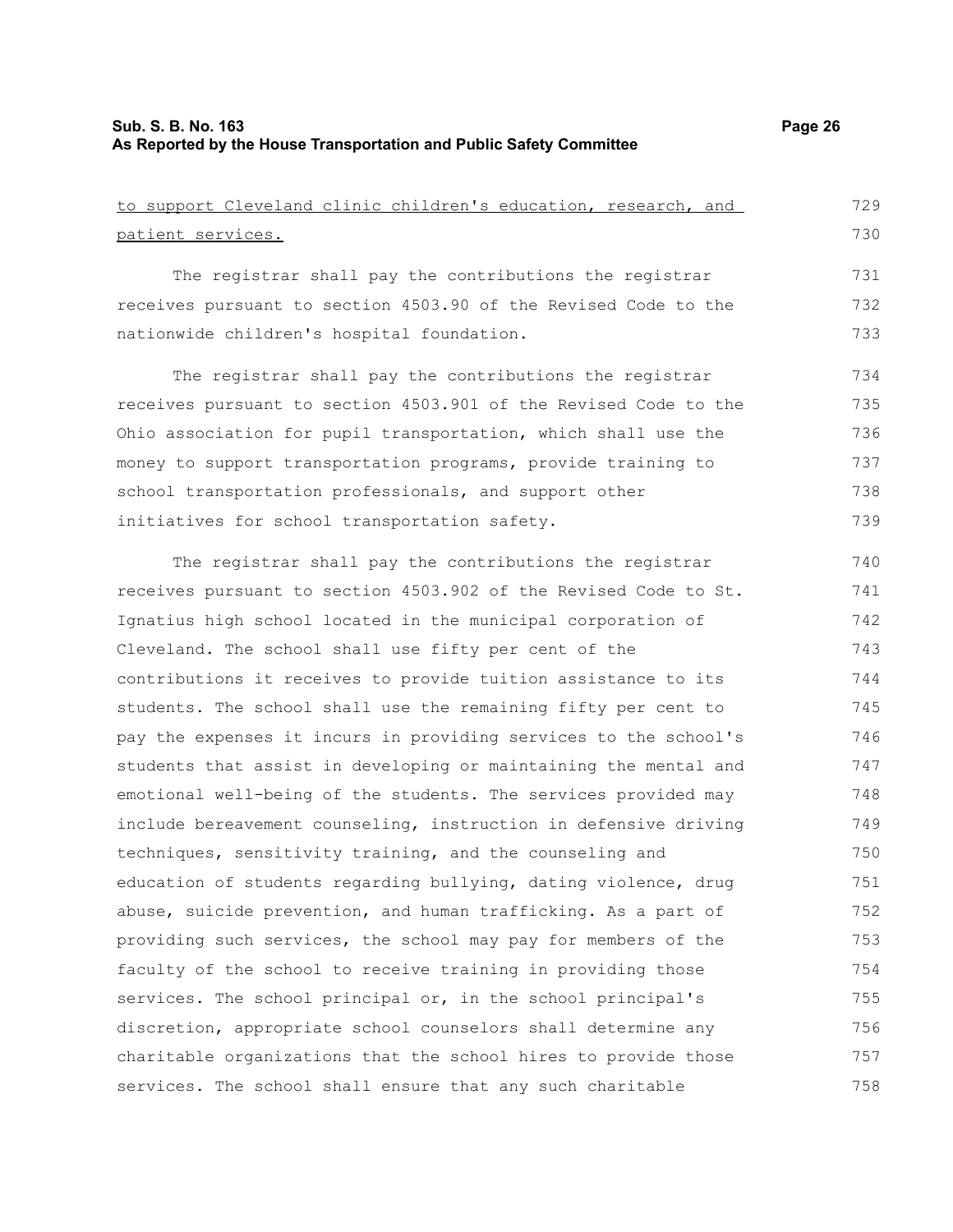#### **Sub. S. B. No. 163 Page 27 As Reported by the House Transportation and Public Safety Committee**

organization is exempt from federal income taxation under subsection 501(c)(3) of the Internal Revenue Code. The school shall not use the contributions it receives for any other purpose. 759 760 761 762

The registrar shall pay the contributions the registrar receives pursuant to section 4503.903 of the Revised Code to the Brecksville-Broadview Heights city school district. The school district shall use the contributions it receives to pay the expenses it incurs in providing services to the school district's students that assist in developing or maintaining the mental and emotional well-being of the students. The services provided may include bereavement counseling, instruction in defensive driving techniques, sensitivity training, and the counseling and education of students regarding bullying, dating violence, drug abuse, suicide prevention, and human trafficking. The school district superintendent or, in the school district superintendent's discretion, the appropriate school principal or appropriate school counselors shall determine any charitable organizations that the school district hires to provide those services. The school district also may use the contributions it receives to pay for members of the faculty of the school district to receive training in providing such services to the students of the school district. The school district shall ensure that any charitable organization that is hired by the district is exempt from federal income taxation under subsection 501(c)(3) of the Internal Revenue Code. The school district shall not use the contributions it receives for any other purpose. 763 764 765 766 767 768 769 770 771 772 773 774 775 776 777 778 779 780 781 782 783 784 785 786

The registrar shall pay the contributions the registrar receives pursuant to section 4503.904 of the Revised Code to the Chagrin Falls exempted village school district. The school 787 788 789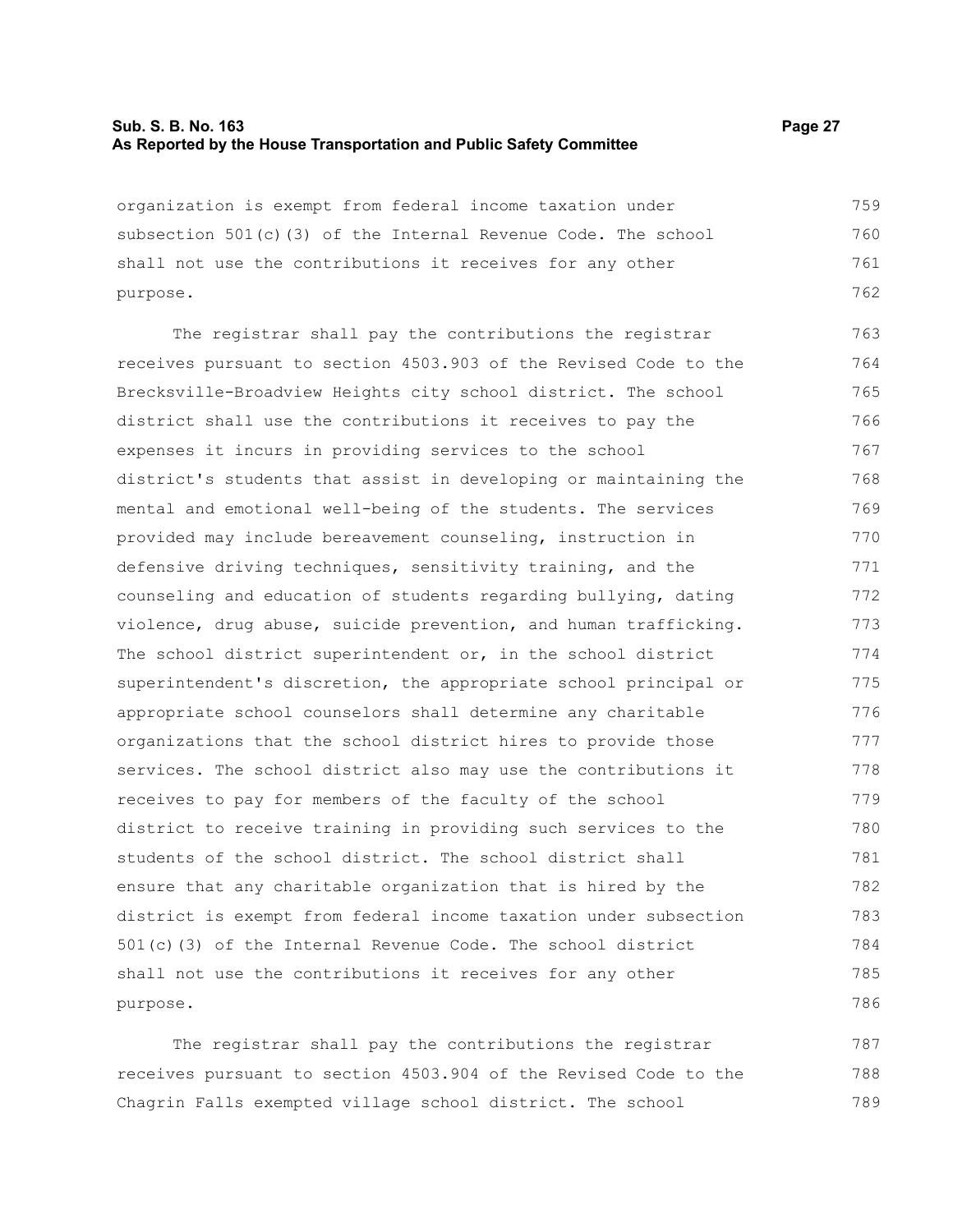#### **Sub. S. B. No. 163 Page 28 As Reported by the House Transportation and Public Safety Committee**

district shall use the contributions it receives to pay the expenses it incurs in providing services to the school district's students that assist in developing or maintaining the mental and emotional well-being of the students. The services provided may include bereavement counseling, instruction in defensive driving techniques, sensitivity training, and the counseling and education of students regarding bullying, dating violence, drug abuse, suicide prevention, and human trafficking. The school district superintendent or, in the school district superintendent's discretion, the appropriate school principal or appropriate school counselors shall determine any charitable organizations that the school district hires to provide those services. The school district also may use the contributions it receives to pay for members of the faculty of the school district to receive training in providing such services to the students of the school district. The school district shall ensure that any charitable organization that is hired by the district is exempt from federal income taxation under subsection 501(c)(3) of the Internal Revenue Code. The school district shall not use the contributions it receives for any other purpose. 790 791 792 793 794 795 796 797 798 799 800 801 802 803 804 805 806 807 808 809 810

The registrar shall pay the contributions the registrar receives pursuant to section 4503.905 of the Revised Code to the Cuyahoga valley career center. The career center shall use the contributions it receives to pay the expenses it incurs in providing services to the career center's students that assist in developing or maintaining the mental and emotional well-being of the students. The services provided may include bereavement counseling, instruction in defensive driving techniques, sensitivity training, and the counseling and education of students regarding bullying, dating violence, drug abuse, 811 812 813 814 815 816 817 818 819 820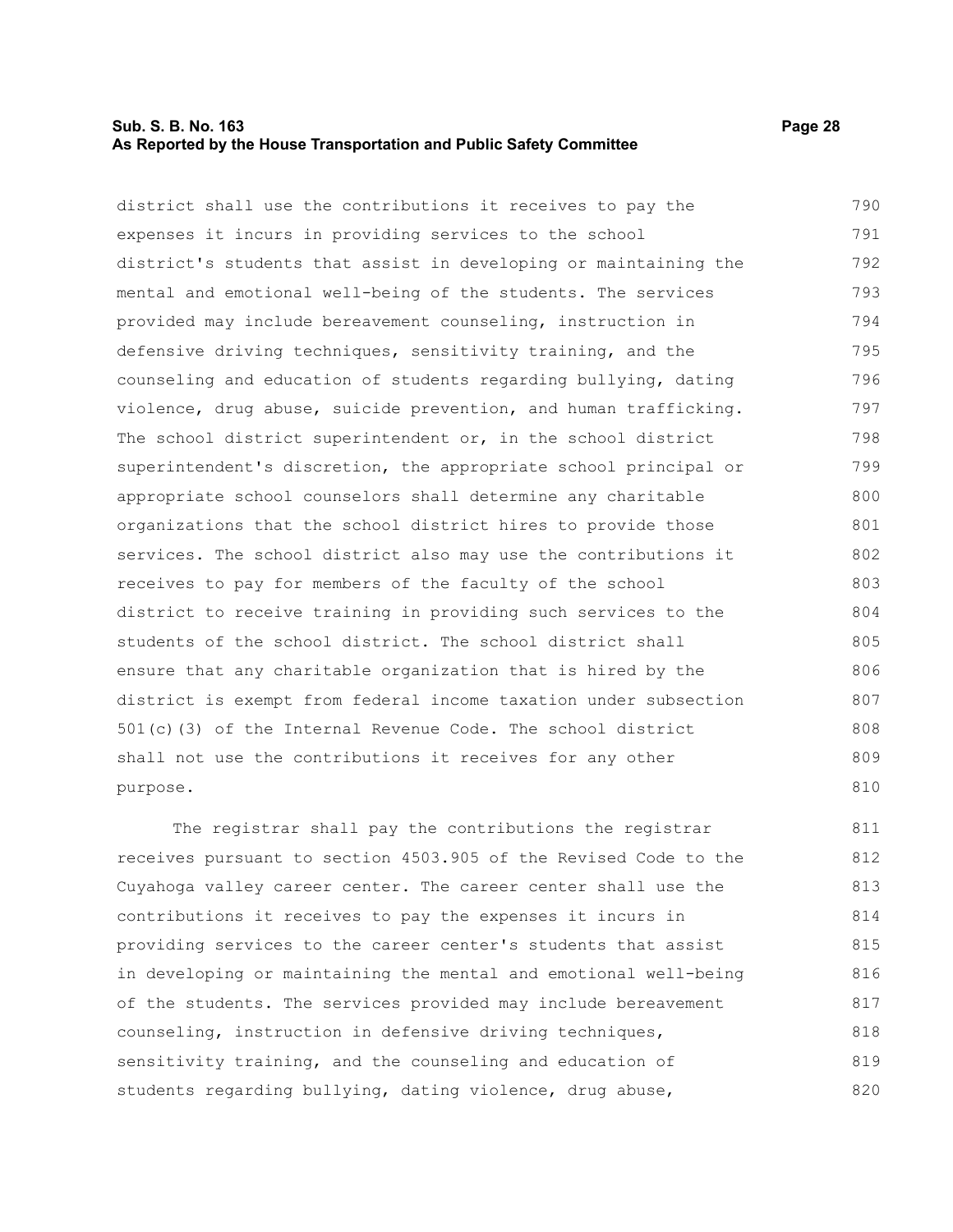#### **Sub. S. B. No. 163 Page 29 As Reported by the House Transportation and Public Safety Committee**

suicide prevention, and human trafficking. The career center's superintendent or in the career center's superintendent's discretion, the school board or appropriate school counselors shall determine any charitable organizations that the career center hires to provide those services. The career center also may use the contributions it receives to pay for members of the faculty of the career center to receive training in providing such services to the students of the career center. The career center shall ensure that any charitable organization that is hired by the career center is exempt from federal income taxation under subsection 501(c)(3) of the Internal Revenue Code. The career center shall not use the contributions it receives for any other purpose. 821 822 823 824 825 826 827 828 829 830 831 832 833

The registrar shall pay the contributions the registrar receives pursuant to section 4503.906 of the Revised Code to the Stow-Munroe Falls city school district. The school district shall not use the contributions it receives for any political purpose.

The registrar shall pay the contributions the registrar receives pursuant to section 4503.907 of the Revised Code to the Twinsburg city school district. The school district shall not use the contributions it receives for any political purpose. 839 840 841 842

The registrar shall pay the contributions the registrar receives pursuant to section 4503.908 of the Revised Code to St. Xavier high school located in Springfield township in Hamilton county. The school shall use fifty per cent of the contributions it receives to provide tuition assistance to its students. The school shall use the remaining fifty per cent to pay the expenses it incurs in providing services to the school's students that assist in developing or maintaining the mental and 843 844 845 846 847 848 849 850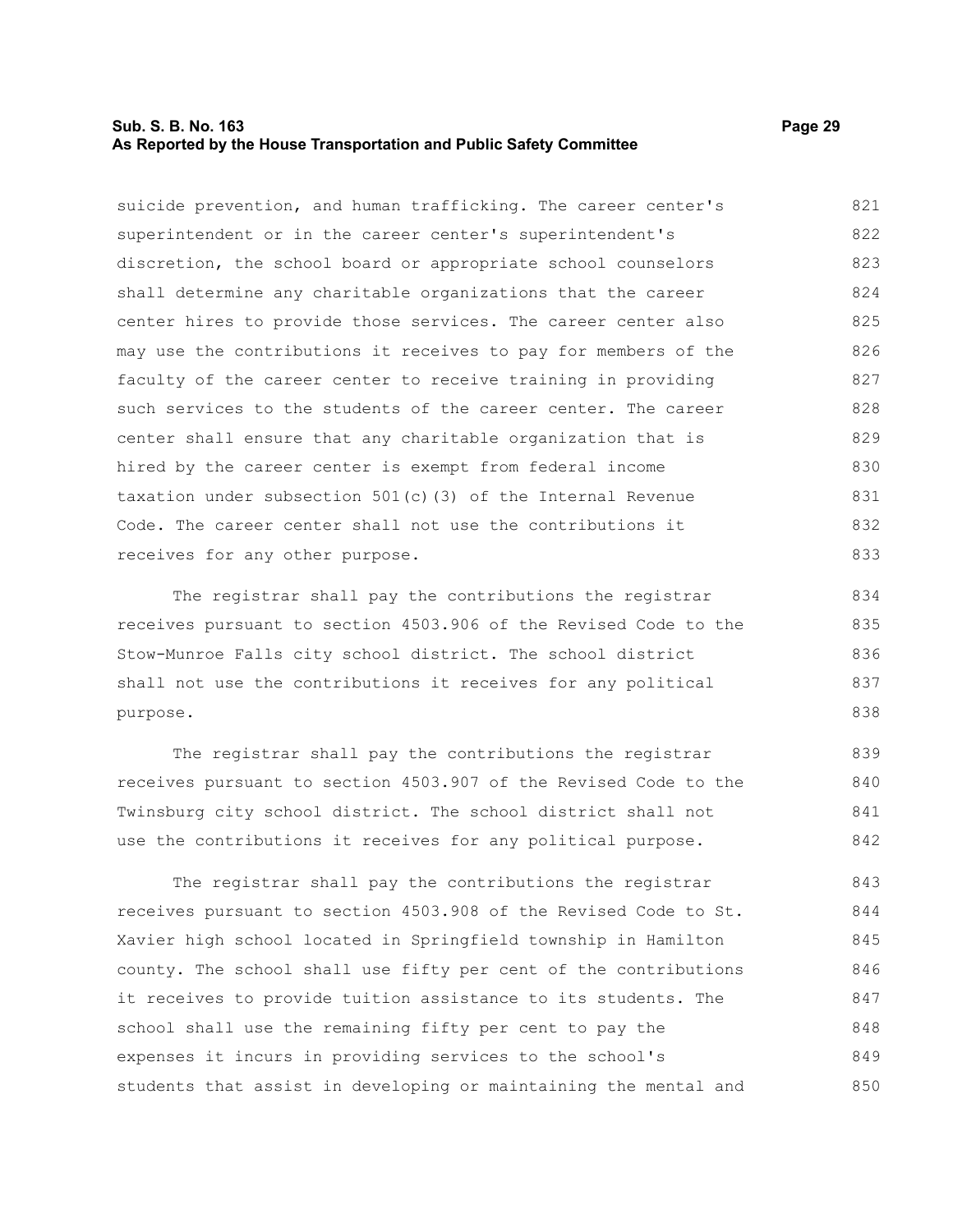#### **Sub. S. B. No. 163 Page 30 As Reported by the House Transportation and Public Safety Committee**

emotional well-being of the students. The services provided may include bereavement counseling, instruction in defensive driving techniques, sensitivity training, and the counseling and education of students regarding bullying, dating violence, drug abuse, suicide prevention, and human trafficking. As a part of providing such services, the school may pay for members of the faculty of the school to receive training in providing those services. The school principal or, in the school principal's discretion, appropriate school counselors shall determine any charitable organizations that the school hires to provide those services. The school shall ensure that any such charitable organization is exempt from federal income taxation under subsection 501(c)(3) of the Internal Revenue Code. The school shall not use the contributions it receives for any other purpose. 851 852 853 854 855 856 857 858 859 860 861 862 863 864 865

The registrar shall pay the contributions the registrar receives pursuant to section 4503.909 of the Revised Code to the Grandview Heights city school district, which shall use the contributions for its gifted programs and special education and related services.

The registrar shall pay the contributions received pursuant to section 4503.92 of the Revised Code to support our troops, incorporated, a national nonprofit corporation, which shall use those contributions in accordance with its articles of incorporation and for the benefit of servicemembers of the armed forces of the United States and their families when they are in financial need. 871 872 873 874 875 876 877

The registrar shall pay the contributions received pursuant to section 4503.931 of the Revised Code to healthy New Albany, which shall use the contributions for its community 878 879 880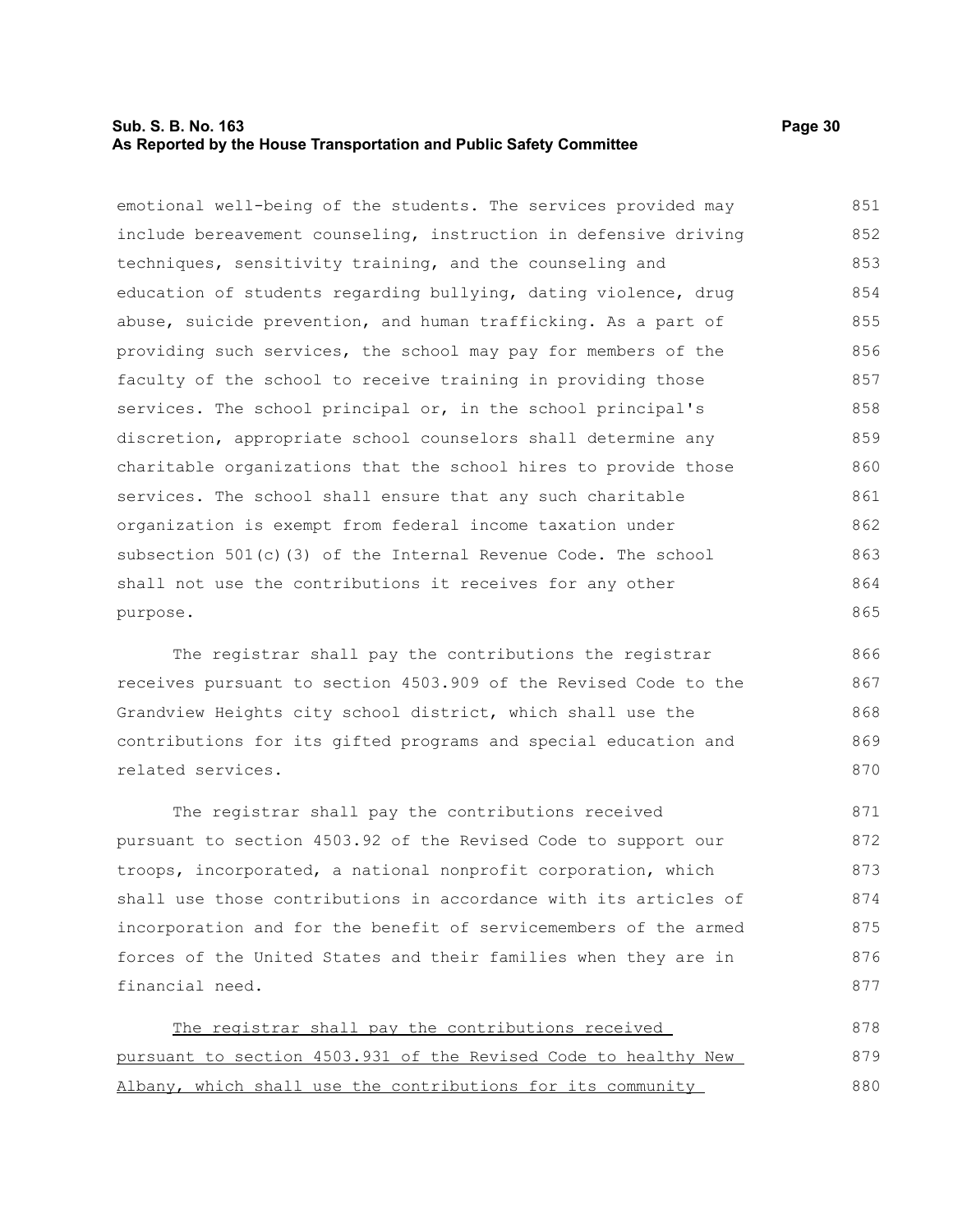881

893

#### programs, events, and other activities.

The registrar shall pay the contributions the registrar receives pursuant to section 4503.932 of the Revised Code to habitat for humanity of Ohio, inc., which shall use the contributions for its projects related to building affordable houses. 882 883 884 885 886

The registrar shall pay the contributions the registrar receives pursuant to section 4503.94 of the Revised Code to the Michelle's leading star foundation, which shall use the money solely to fund the rental, lease, or purchase of the simulated driving curriculum of the Michelle's leading star foundation by boards of education of city, exempted village, local, and joint vocational school districts. 887 888 889 890 891 892

The registrar shall pay the contributions the registrar receives pursuant to section 4503.941 of the Revised Code to the Ohio chapter international society of arboriculture, which shall use the money to increase consumer awareness on the importance of proper tree care and to raise funds for the chapter's educational efforts.

The registrar shall pay the contributions received pursuant to section 4503.942 of the Revised Code to zero, the end of prostate cancer, incorporated, a nonprofit organization, which shall use those contributions to raise awareness of prostate cancer, to support research to end prostate cancer, and to support prostate cancer patients and their families. 900 901 902 903 904 905

The registrar shall pay the contributions the registrar receives pursuant to section 4503.945 of the Revised Code to the Summit metro parks foundation, which shall use the money in support of the Summit county metro parks. 906 907 908 909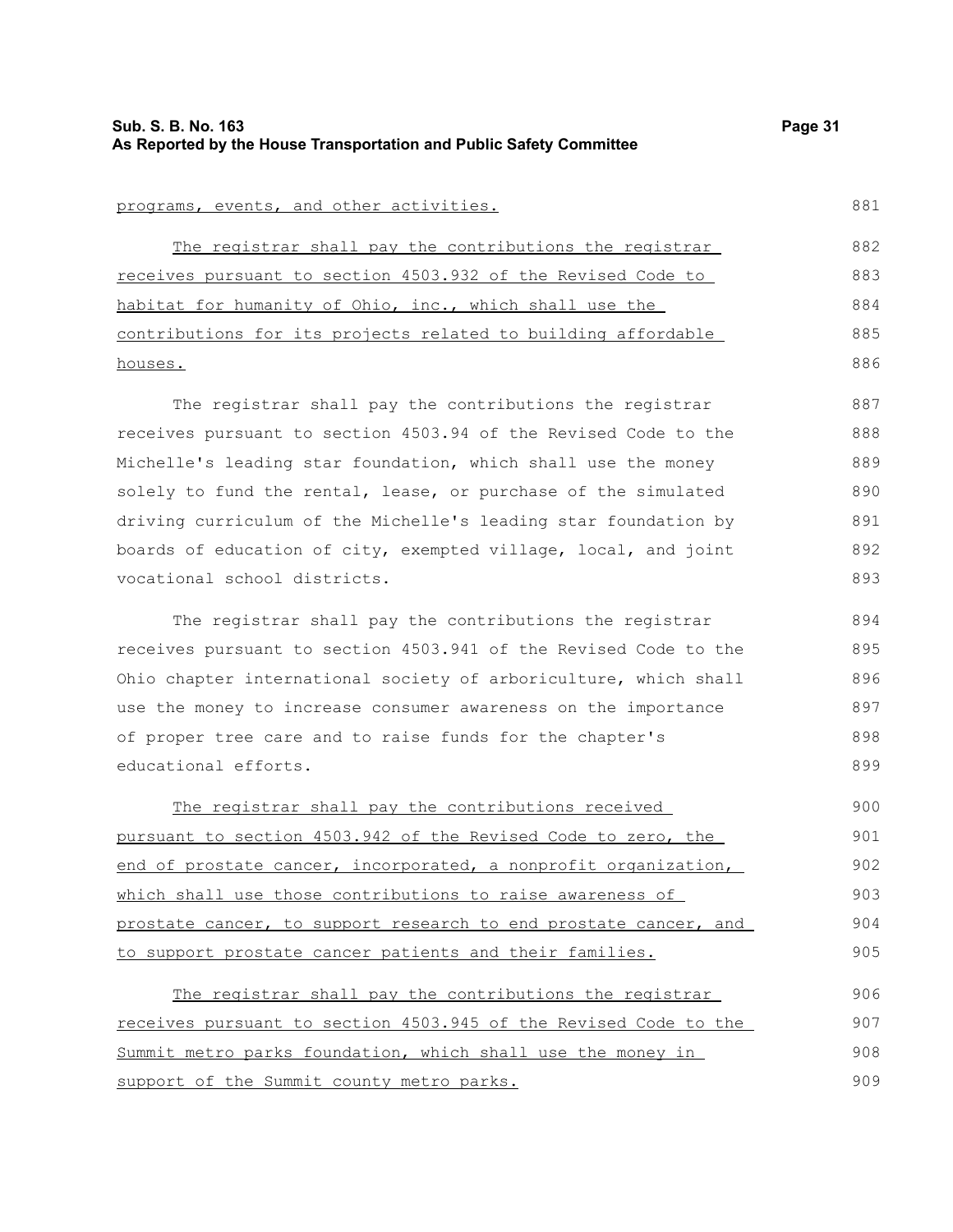#### **Sub. S. B. No. 163 Page 32 As Reported by the House Transportation and Public Safety Committee**

The registrar shall pay the contributions the registrar receives pursuant to section 4503.951 of the Revised Code to the Cincinnati city school district. 910 911 912

The registrar shall pay the contributions the registrar receives pursuant to section 4503.952 of the Revised Code to Hawken school located in northeast Ohio. The school shall use fifty per cent of the contributions it receives to provide tuition assistance to its students. The school shall use the remaining fifty per cent to pay the expenses it incurs in providing services to the school's students that assist in developing or maintaining the mental and emotional well-being of the students. The services provided may include bereavement counseling, instruction in defensive driving techniques, sensitivity training, and the counseling and education of students regarding bullying, dating violence, drug abuse, suicide prevention, and human trafficking. As a part of providing such services, the school may pay for members of the faculty of the school to receive training in providing those services. The school principal or, in the school principal's discretion, appropriate school counselors shall determine any charitable organizations that the school hires to provide those services. The school shall ensure that any such charitable organization is exempt from federal income taxation under subsection 501(c)(3) of the Internal Revenue Code. The school shall not use the contributions it receives for any other purpose. 913 914 915 916 917 918 919 920 921 922 923 924 925 926 927 928 929 930 931 932 933 934 935

The registrar shall pay the contributions the registrar receives pursuant to section 4503.953 of the Revised Code to Gilmour academy located in the municipal corporation of Gates Mills. The school shall use fifty per cent of the contributions it receives to provide tuition assistance to its students. The 936 937 938 939 940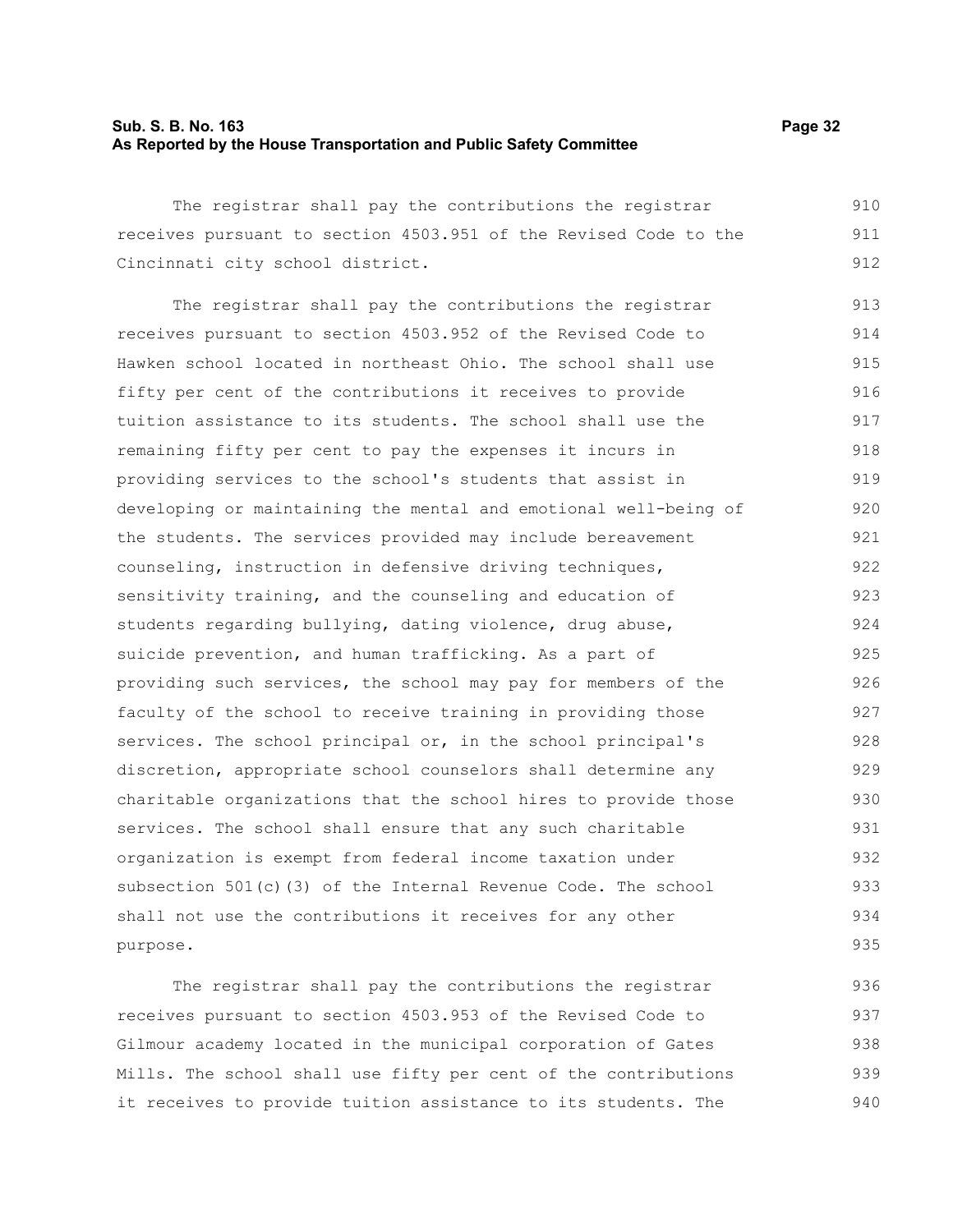#### **Sub. S. B. No. 163 Page 33 As Reported by the House Transportation and Public Safety Committee**

purpose.

school shall use the remaining fifty per cent to pay the expenses it incurs in providing services to the school's students that assist in developing or maintaining the mental and emotional well-being of the students. The services provided may include bereavement counseling, instruction in defensive driving techniques, sensitivity training, and the counseling and education of students regarding bullying, dating violence, drug abuse, suicide prevention, and human trafficking. As a part of providing such services, the school may pay for members of the faculty of the school to receive training in providing those services. The school principal or, in the school principal's discretion, appropriate school counselors shall determine any charitable organizations that the school hires to provide those services. The school shall ensure that any such charitable organization is exempt from federal income taxation under subsection 501(c)(3) of the Internal Revenue Code. The school shall not use the contributions it receives for any other 941 942 943 944 945 946 947 948 949 950 951 952 953 954 955 956 957

The registrar shall pay the contributions the registrar receives pursuant to section 4503.954 of the Revised Code to University school located in the suburban area near the municipal corporation of Cleveland. The school shall use fifty per cent of the contributions it receives to provide tuition assistance to its students. The school shall use the remaining fifty per cent to pay the expenses it incurs in providing services to the school's students that assist in developing or maintaining the mental and emotional well-being of the students. The services provided may include bereavement counseling, instruction in defensive driving techniques, sensitivity training, and the counseling and education of students regarding bullying, dating violence, drug abuse, suicide prevention, and 959 960 961 962 963 964 965 966 967 968 969 970 971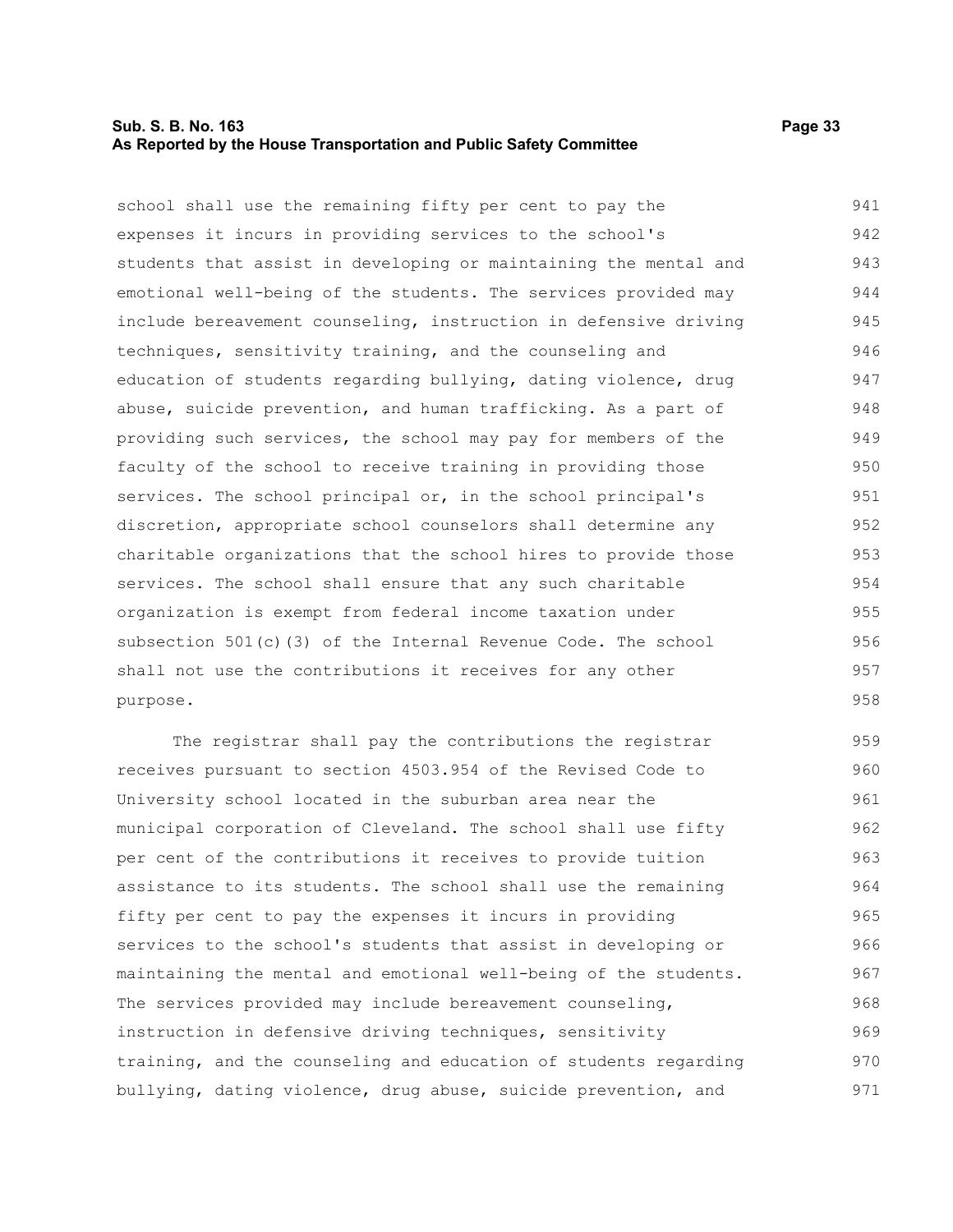#### **Sub. S. B. No. 163 Page 34 As Reported by the House Transportation and Public Safety Committee**

human trafficking. As a part of providing such services, the school may pay for members of the faculty of the school to receive training in providing those services. The school principal or, in the school principal's discretion, appropriate school counselors shall determine any charitable organizations that the school hires to provide those services. The school shall ensure that any such charitable organization is exempt from federal income taxation under subsection 501(c)(3) of the Internal Revenue Code. The school shall not use the contributions it receives for any other purpose. 972 973 974 975 976 977 978 979 980 981

The registrar shall pay the contributions the registrar receives pursuant to section 4503.955 of the Revised Code to Saint Albert the Great school located in North Royalton. The school shall use fifty per cent of the contributions it receives to provide tuition assistance to its students. The school shall use the remaining fifty per cent to pay the expenses it incurs in providing services to the school's students that assist in developing or maintaining the mental and emotional well-being of the students. The services provided may include bereavement counseling, instruction in defensive driving techniques, sensitivity training, and the counseling and education of students regarding bullying, dating violence, drug abuse, suicide prevention, and human trafficking. As a part of providing such services, the school may pay for members of the faculty of the school to receive training in providing those services. The school principal or, in the school principal's discretion, appropriate school counselors shall determine any charitable organizations that the school hires to provide those services. The school shall ensure that any such charitable organization is exempt from federal income taxation under subsection 501(c)(3) of the Internal Revenue Code. The school 982 983 984 985 986 987 988 989 990 991 992 993 994 995 996 997 998 999 1000 1001 1002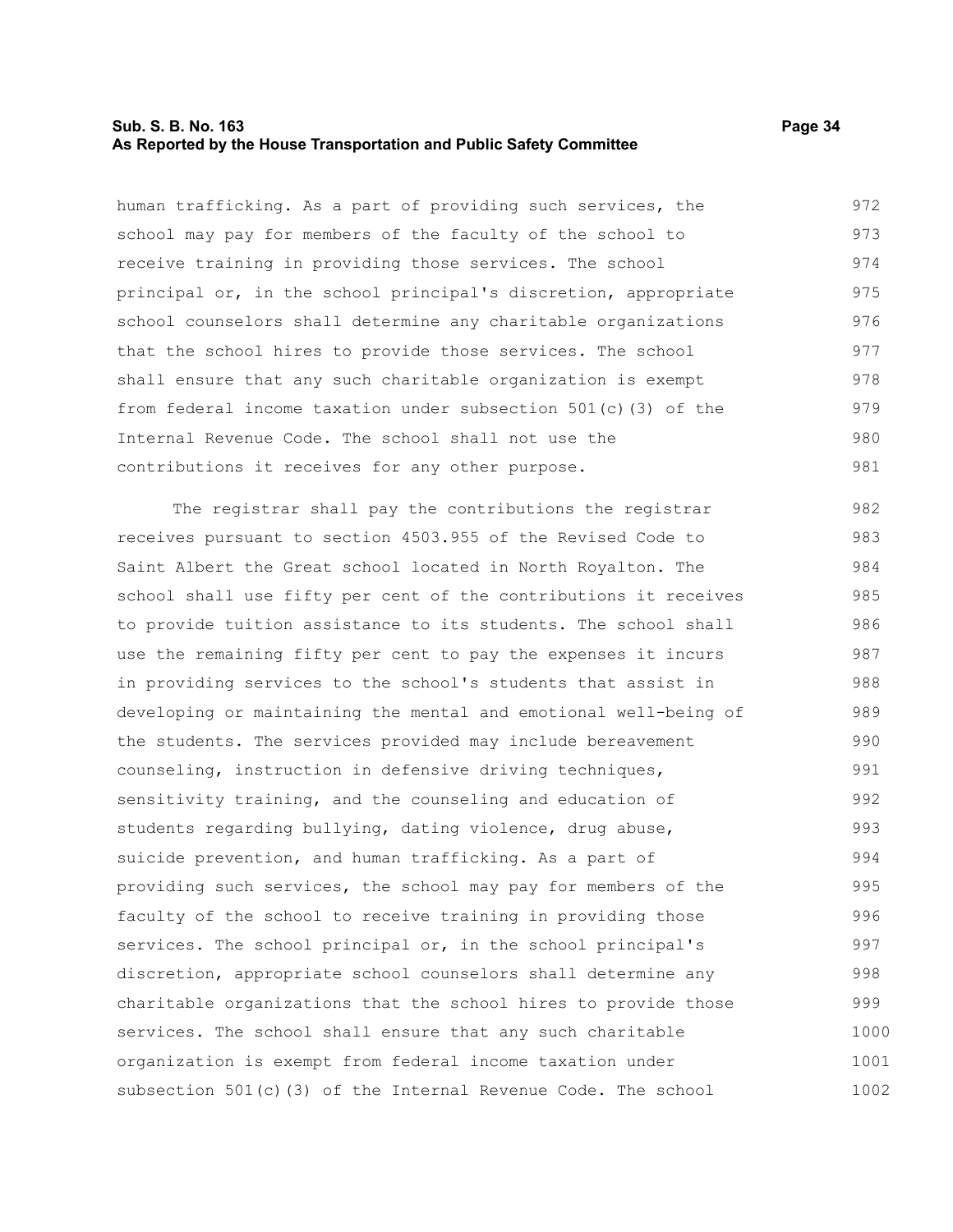| shall not use the contributions it receives for any other        | 1003 |
|------------------------------------------------------------------|------|
| purpose.                                                         | 1004 |
| The registrar shall pay the contributions the registrar          | 1005 |
| receives pursuant to section 4503.956 of the Revised Code to the | 1006 |
| Liberty Center local school district, which shall use the        | 1007 |
| contributions for its gifted programs and special education and  | 1008 |
| related services.                                                | 1009 |
| The registrar shall pay the contributions the registrar          | 1010 |
| receives pursuant to section 4503.957 of the Revised Code to     | 1011 |
| John F. Kennedy Catholic school located in Warren. The school    | 1012 |
| shall not use the contributions it receives for any political    | 1013 |
| purpose.                                                         | 1014 |
| The registrar shall pay the contributions the registrar          | 1015 |
| receives pursuant to section 4503.958 of the Revised Code to     | 1016 |
| Elder high school located in the municipal corporation of        | 1017 |
| Cincinnati. The school shall use fifty per cent of the           | 1018 |
| contributions it receives to provide tuition assistance to its   | 1019 |
| students, twenty-five per cent of the contributions to benefit   | 1020 |
| arts and enrichment at the school, and twenty-five per cent of   | 1021 |
| the contributions to benefit athletics at the school.            | 1022 |
| The registrar shall pay the contributions the registrar          | 1023 |
| receives pursuant to section 4503.961 of the Revised Code to     | 1024 |
| Fairfield senior high school located in the municipal            | 1025 |
| corporation of Fairfield. The high school shall not use the      | 1026 |
| contributions for any political purpose.                         | 1027 |
| The registrar shall pay the contributions the registrar          | 1028 |
| receives pursuant to section 4503.962 of the Revised Code to     | 1029 |
| Hamilton high school located in the municipal corporation of     | 1030 |
| Hamilton. The high school shall not use the contributions for    | 1031 |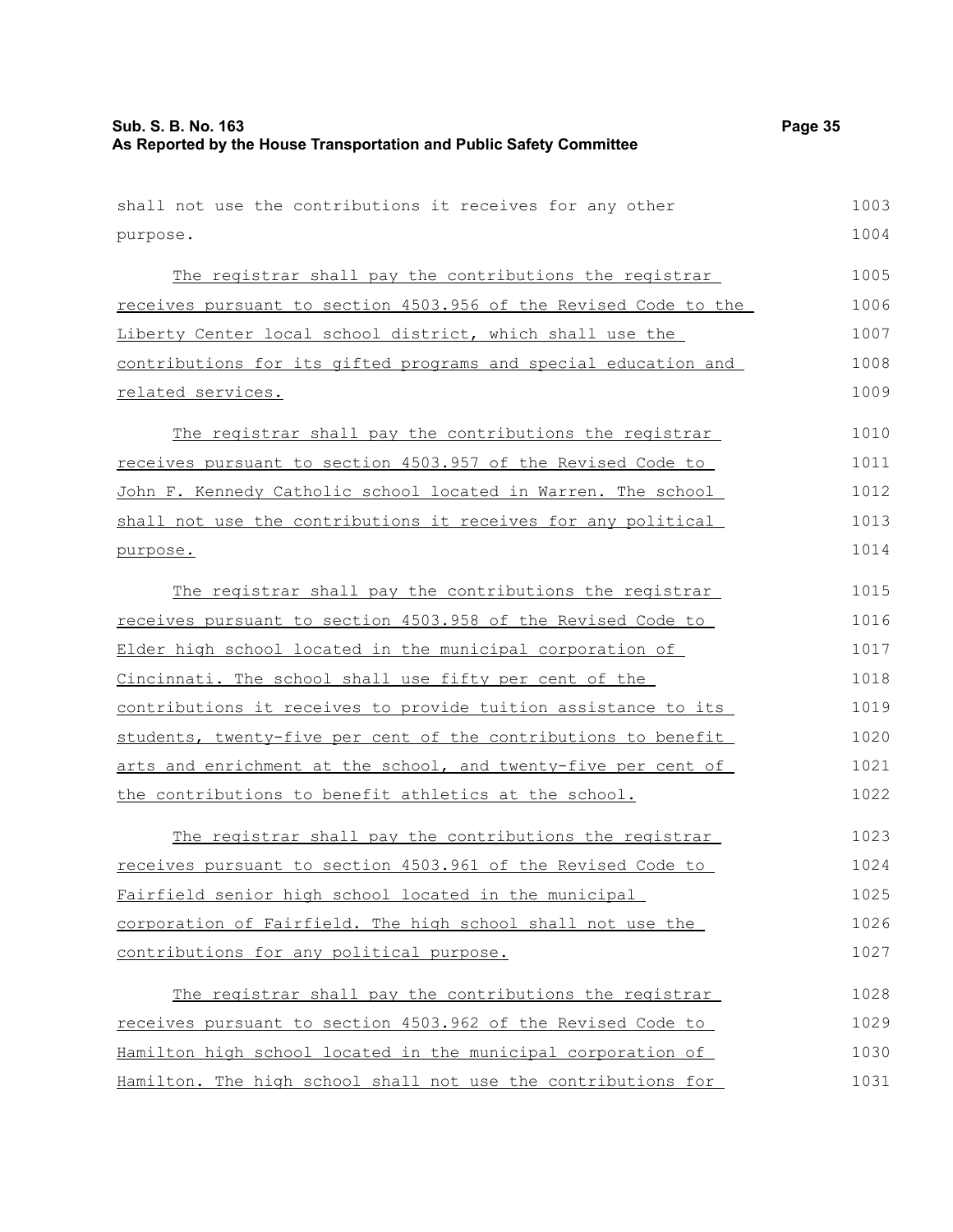#### any political purpose.

The registrar shall pay the contributions the registrar receives pursuant to section 4503.963 of the Revised Code to Ross high school located in Ross township in Butler county. The high school shall not use the contributions for any political purpose. 1033 1034 1035 1036 1037

The registrar shall pay the contributions the registrar receives pursuant to section 4503.97 of the Revised Code to the friends of united Hatzalah of Israel, which shall use the money to support united Hatzalah of Israel, which provides free emergency medical first response throughout Israel. 1038 1039 1040 1041 1042

The registrar shall pay the contributions the registrar receives pursuant to section 4503.98 of the Revised Code to the Westerville parks foundation to support the programs and activities of the foundation and its mission of pursuing the city of Westerville's vision of becoming "A City Within A Park." 1043 1044 1045 1046 1047

(C) All investment earnings of the license plate contribution fund shall be credited to the fund. Not later than the first day of May of every year, the registrar shall distribute to each entity described in division (B) of this section the investment income the fund earned the previous calendar year. The amount of such a distribution paid to an entity shall be proportionate to the amount of money the entity received from the fund during the previous calendar year. 1048 1049 1050 1051 1052 1053 1054 1055

 **Sec. 4503.506.** (A) The owner or lessee of any passenger car, noncommercial motor vehicle, recreational vehicle, or other vehicle of a class approved by the registrar of motor vehicles may apply to the registrar for the registration of the vehicle and issuance of "Ohio DeMolay" license plates. The application 1056 1057 1058 1059 1060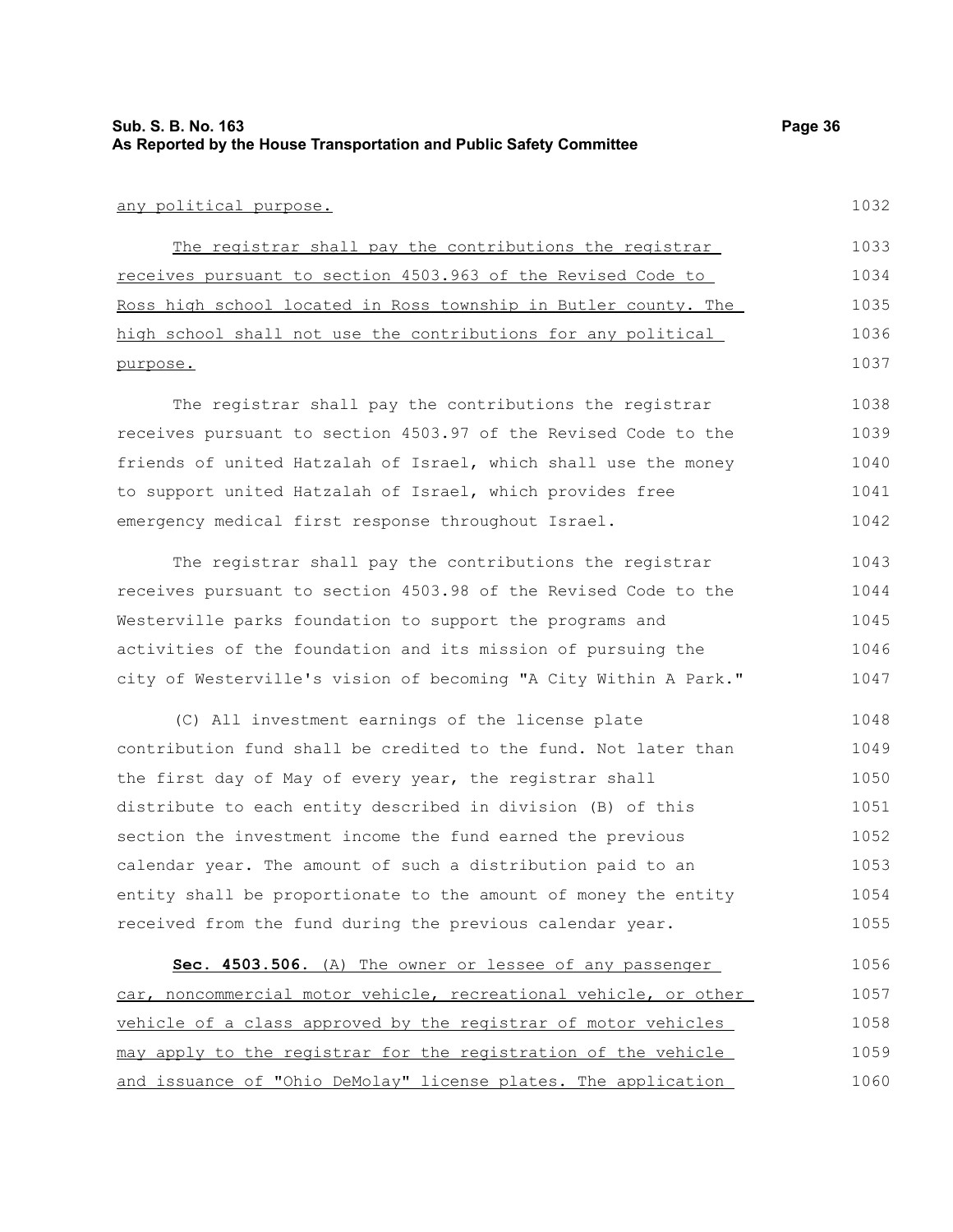# **Sub. S. B. No. 163 Page 37 As Reported by the House Transportation and Public Safety Committee**

| may be combined with a request for a special reserved license     | 1061 |
|-------------------------------------------------------------------|------|
| plate under section 4503.40 or 4503.42 of the Revised Code. Upon  | 1062 |
| receipt of the completed application and compliance by the        | 1063 |
| applicant with divisions (B) and (C) of this section, the         | 1064 |
| registrar shall issue to the applicant the appropriate vehicle    | 1065 |
| registration and a set of "Ohio DeMolay" license plates and a     | 1066 |
| validation sticker, or a validation sticker alone when required   | 1067 |
| by section 4503.191 of the Revised Code.                          | 1068 |
| In addition to the letters and numbers ordinarily                 | 1069 |
| inscribed on the license plates, "Ohio DeMolay" license plates    | 1070 |
| shall display an appropriate logo and words selected by           | 1071 |
| representatives of Ohio demolay that are approved by the          | 1072 |
| registrar. "Ohio DeMolay" license plates shall display county     | 1073 |
| identification stickers that identify the county of registration  | 1074 |
| as required under section 4503.19 of the Revised Code.            | 1075 |
| (B) "Ohio DeMolay" license plates and a validation                | 1076 |
| sticker, or validation sticker alone, shall be issued upon        | 1077 |
| receipt of an application for registration of a motor vehicle     | 1078 |
| under this section; payment of the regular license tax as         | 1079 |
| prescribed under section 4503.04 of the Revised Code, any         | 1080 |
| applicable motor vehicle license tax levied under Chapter 4504.   | 1081 |
| of the Revised Code, any applicable additional fee prescribed by  | 1082 |
| section 4503.40 or 4503.42 of the Revised Code, an additional     | 1083 |
| administrative fee of ten dollars, and a contribution as          | 1084 |
| provided in division (C) (1) of this section; and compliance with | 1085 |
| all other applicable laws relating to the registration of motor   | 1086 |
| <u>vehicles.</u>                                                  | 1087 |
| (C)(1) For each application for registration and                  | 1088 |
| registration renewal notice the registrar receives under this     | 1089 |
| section, the registrar shall collect a contribution of fifteen    | 1090 |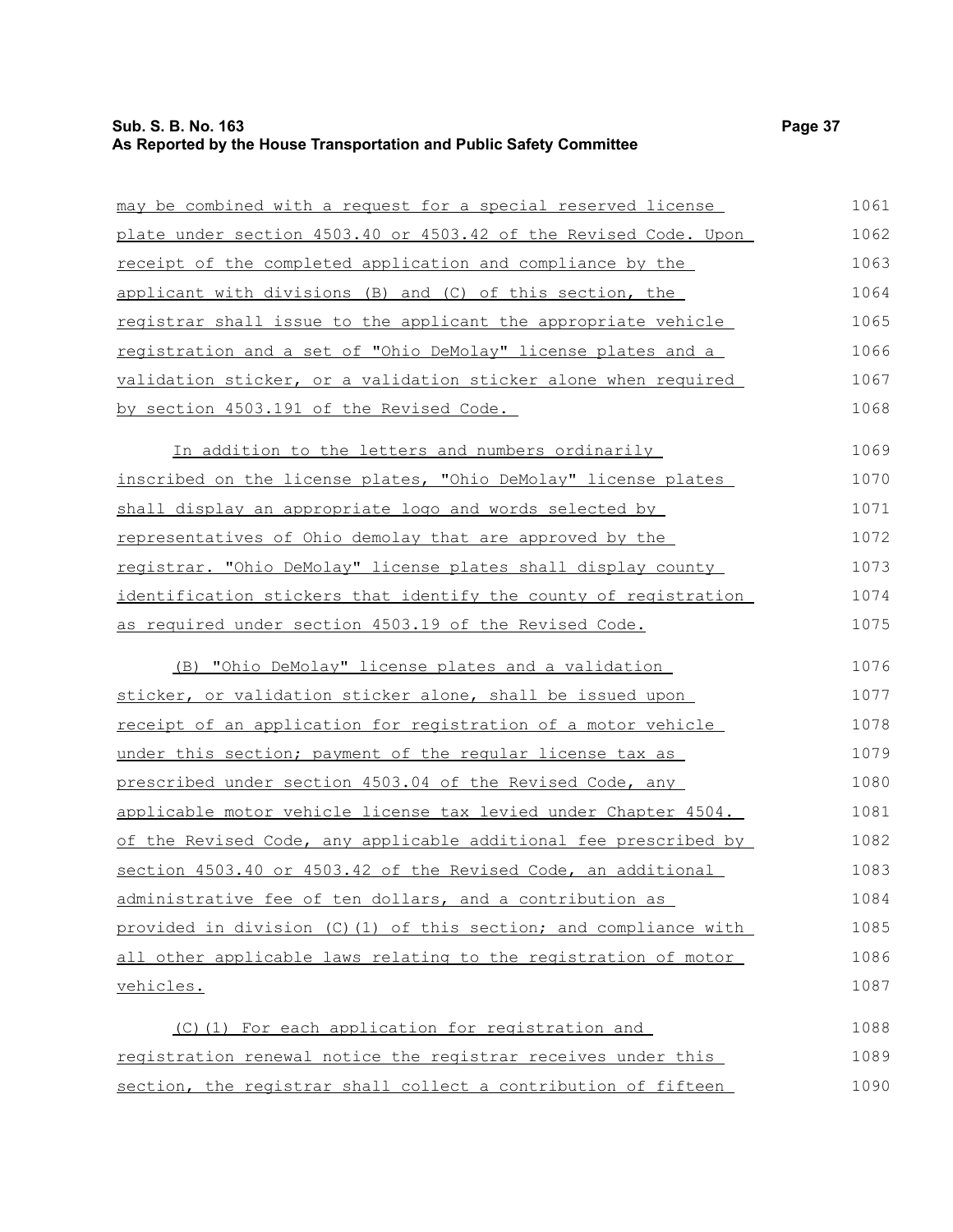# **Sub. S. B. No. 163 Page 38 As Reported by the House Transportation and Public Safety Committee**

| dollars. The registrar shall deposit this contribution into the  | 1091 |
|------------------------------------------------------------------|------|
| state treasury to the credit of the license plate contribution   | 1092 |
| fund created in section 4501.21 of the Revised Code.             | 1093 |
| (2) The registrar shall deposit the administrative fee of        | 1094 |
| ten dollars, the purpose of which is to compensate the bureau of | 1095 |
| motor vehicles for additional services required in the issuing   | 1096 |
| of "Ohio DeMolay" license plates, into the state treasury to the | 1097 |
| credit of the public safety - highway purposes fund created in   | 1098 |
| section 4501.06 of the Revised Code.                             | 1099 |
| Sec. 4503.557. (A) The owner or lessee of any passenger          | 1100 |
| car, noncommercial motor vehicle, recreational vehicle, or other | 1101 |
| vehicle of a class approved by the registrar of motor vehicles   | 1102 |
| may apply to the registrar for the registration of the vehicle   | 1103 |
| and issuance of "Ronald McDonald House Charities" license        | 1104 |
| plates. The application may be combined with a request for a     | 1105 |
| special reserved license plate under section 4503.40 or 4503.42  | 1106 |
| of the Revised Code. Upon receipt of the completed application   | 1107 |
| and compliance by the applicant with divisions (B) and (C) of    | 1108 |
| this section, the registrar shall issue to the applicant the     | 1109 |
| appropriate vehicle registration and a set of "Ronald McDonald   | 1110 |
| House Charities" license plates and a validation sticker, or a   | 1111 |
| validation sticker alone when required by section 4503.191 of    | 1112 |
| the Revised Code.                                                | 1113 |
| In addition to the letters and numbers ordinarily                | 1114 |
| inscribed on the license plates, "Ronald McDonald House          | 1115 |
| Charities" license plates shall display an appropriate logo and  | 1116 |
| words selected by representatives of the Ronald McDonald house   | 1117 |
| charities and that are approved by the registrar. "Ronald        | 1118 |
| McDonald House Charities" license plates shall display county    | 1119 |
| identification stickers that identify the county of registration | 1120 |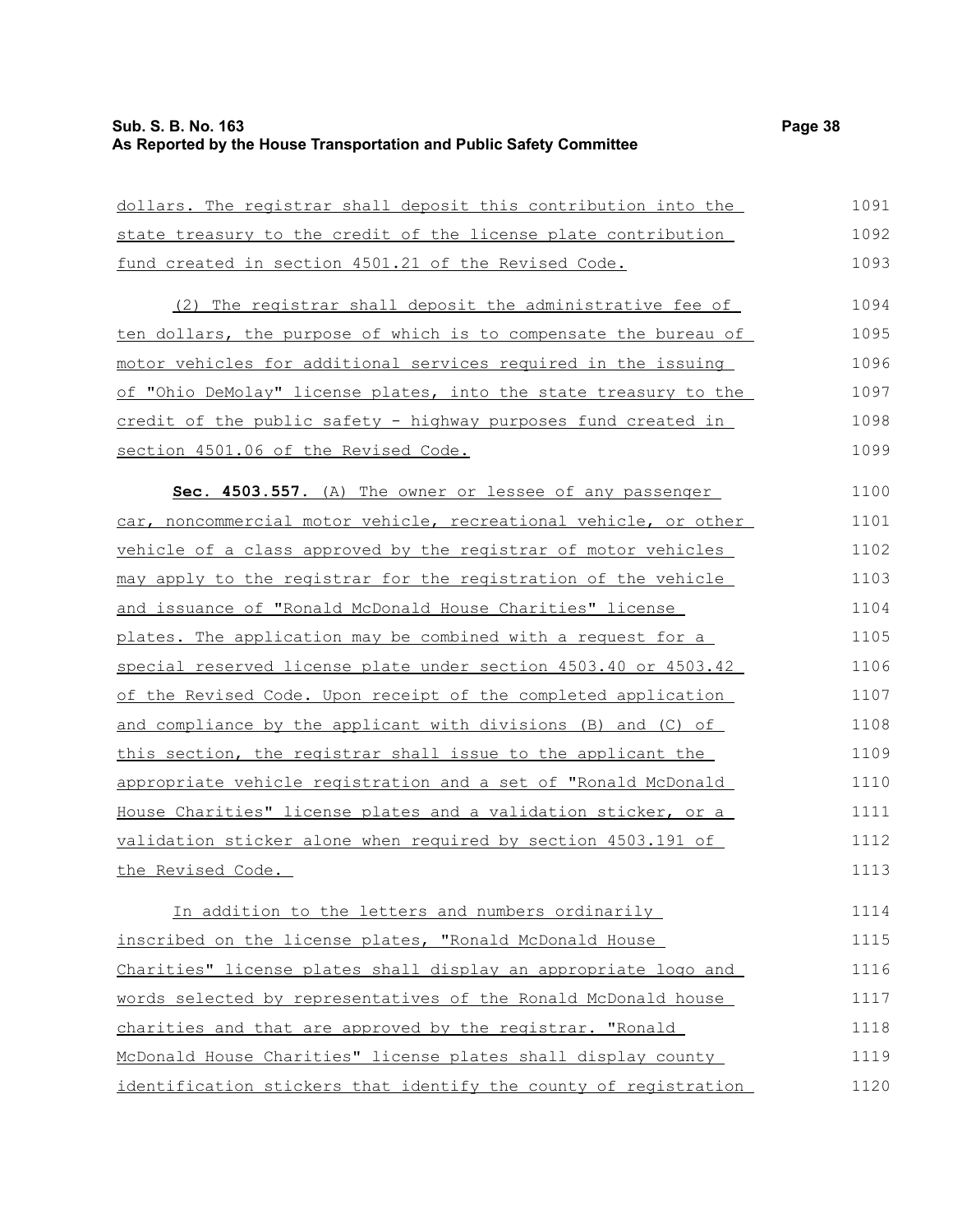| as required under section 4503.19 of the Revised Code.           | 1121 |
|------------------------------------------------------------------|------|
| (B) "Ronald McDonald House Charities" license plates and a       | 1122 |
| validation sticker, or validation sticker alone, shall be issued | 1123 |
| upon receipt of an application for registration of a motor       | 1124 |
| vehicle under this section; payment of the regular license tax   | 1125 |
| as prescribed under section 4503.04 of the Revised Code, any     | 1126 |
| applicable motor vehicle license tax levied under Chapter 4504.  | 1127 |
| of the Revised Code, any applicable additional fee prescribed by | 1128 |
| section 4503.40 or 4503.42 of the Revised Code, an additional    | 1129 |
| administrative fee of ten dollars, and a contribution as         | 1130 |
| provided in division (C)(1) of this section; and compliance with | 1131 |
| all other applicable laws relating to the registration of motor  | 1132 |
| vehicles.                                                        | 1133 |
| (C)(1) For each application for registration and                 | 1134 |
| registration renewal notice the registrar receives under this    | 1135 |
| section, the registrar shall collect a contribution of twenty-   | 1136 |
| five dollars. The registrar shall deposit this contribution into | 1137 |
| the state treasury to the credit of the license plate            | 1138 |
| contribution fund created in section 4501.21 of the Revised      | 1139 |
| Code.                                                            | 1140 |
| (2) The registrar shall deposit the administrative fee of        | 1141 |
| ten dollars, the purpose of which is to compensate the bureau of | 1142 |
| motor vehicles for additional services required in the issuing   | 1143 |
| of "Ronald McDonald House Charities" license plates, into the    | 1144 |
| state treasury to the credit of the public safety - highway      | 1145 |
| purposes fund created in section 4501.06 of the Revised Code.    | 1146 |
| Sec. 4503.558. (A) The owner or lessee of any passenger          | 1147 |
| car, noncommercial motor vehicle, recreational vehicle, or other | 1148 |
| vehicle of a class approved by the registrar of motor vehicles   | 1149 |
|                                                                  |      |

may apply to the registrar for the registration of the vehicle 1150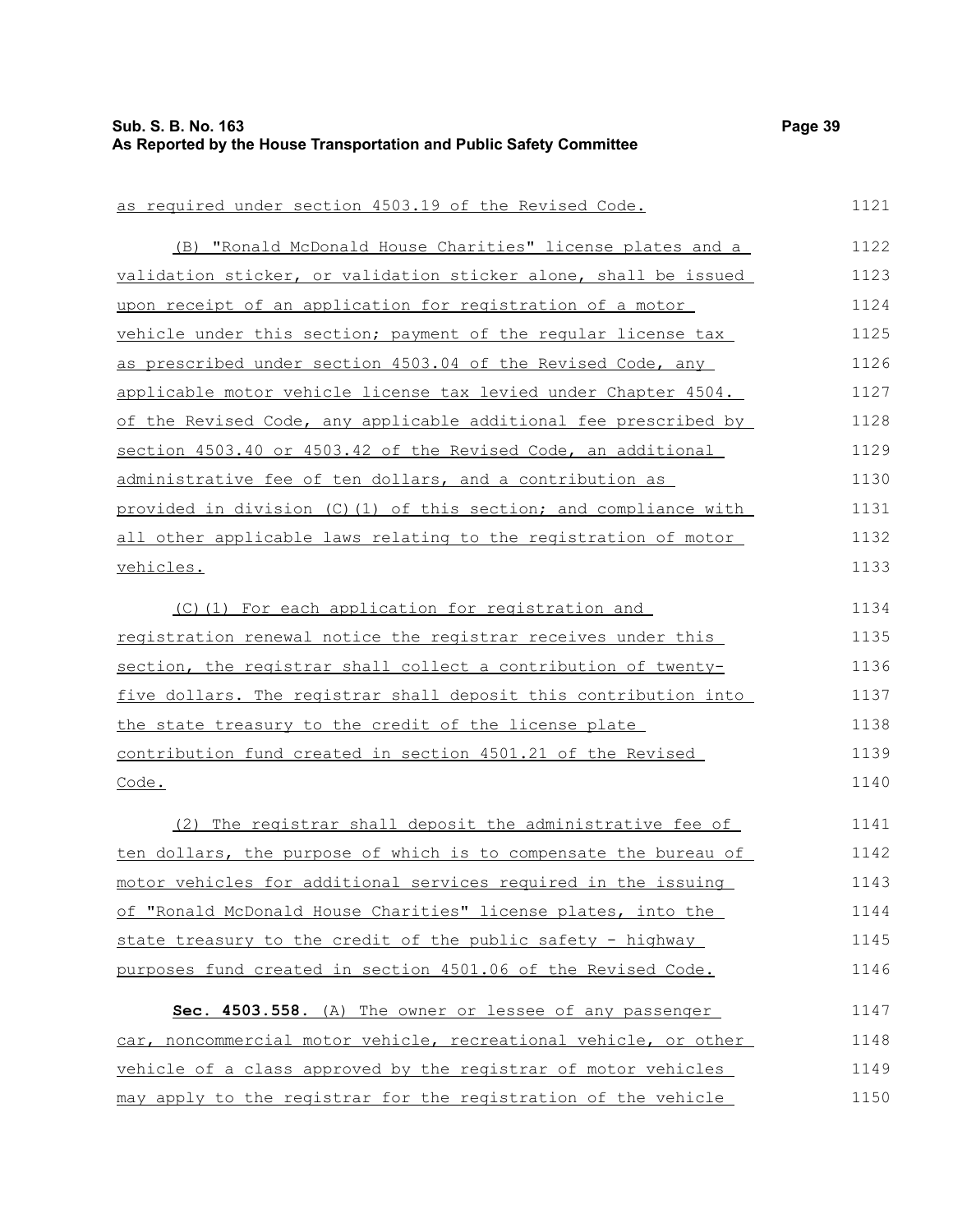| and issuance of "Stop Elder Abuse" license plates. The               | 1151 |
|----------------------------------------------------------------------|------|
| application may be combined with a request for a special             | 1152 |
| reserved license plate under section 4503.40 or 4503.42 of the       | 1153 |
| Revised Code. Upon receipt of the completed application and          | 1154 |
| compliance by the applicant with divisions (B) and (C) of this       | 1155 |
| section, the registrar shall issue to the applicant the              | 1156 |
| appropriate vehicle registration and a set of "Stop Elder Abuse"     | 1157 |
| license plates and a validation sticker, or a validation sticker     | 1158 |
| alone when required by section 4503.191 of the Revised Code.         | 1159 |
| In addition to the letters and numbers ordinarily                    | 1160 |
| inscribed on the license plates, "Stop Elder Abuse" license          | 1161 |
| plates shall display the words "Stop Elder Abuse" and any other      | 1162 |
| logo or words chosen by the registrar. "Stop Elder Abuse"            | 1163 |
| license plates shall display county identification stickers that     | 1164 |
| identify the county of registration as required under section        | 1165 |
| 4503.19 of the Revised Code.                                         | 1166 |
| (B) "Stop Elder Abuse" license plates and a validation               | 1167 |
| sticker, or validation sticker alone, shall be issued upon           | 1168 |
| <u>receipt of an application for registration of a motor vehicle</u> | 1169 |
| under this section; payment of the regular license tax as            | 1170 |
| prescribed under section 4503.04 of the Revised Code, any            | 1171 |
| applicable motor vehicle license tax levied under Chapter 4504.      | 1172 |
| of the Revised Code, any applicable additional fee prescribed by     | 1173 |
| section 4503.40 or 4503.42 of the Revised Code, and an               | 1174 |
| additional administrative fee of ten dollars; and compliance         | 1175 |
| with all other applicable laws relating to the registration of       | 1176 |
| motor vehicles.                                                      | 1177 |
| (C) For each application for registration and registration           | 1178 |
| renewal notice the registrar receives under this section, the        | 1179 |
| registrar shall collect an administrative fee of ten dollars,        | 1180 |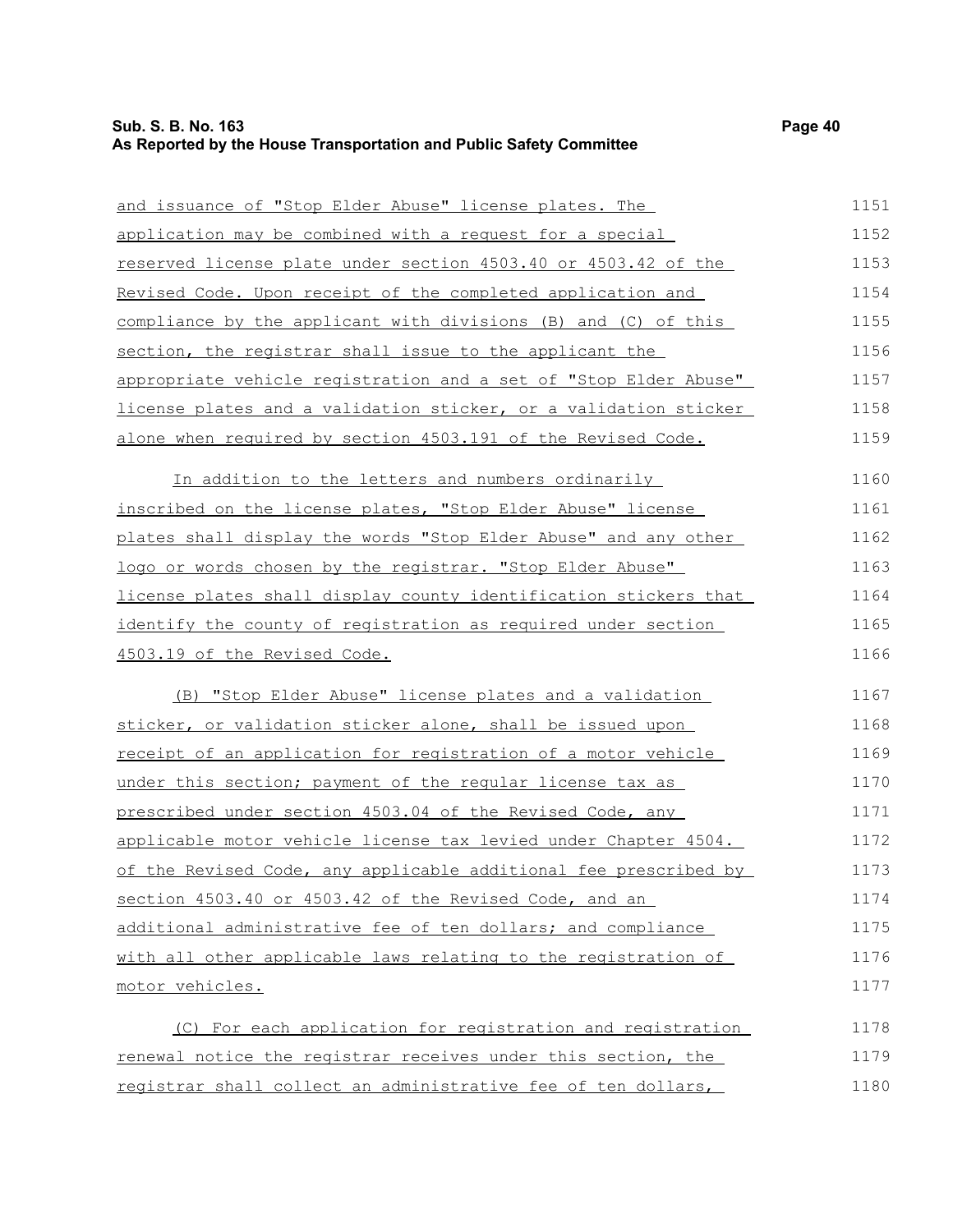### **Sub. S. B. No. 163 Page 41 As Reported by the House Transportation and Public Safety Committee**

| the purpose of which is to compensate the bureau of motor        | 1181 |
|------------------------------------------------------------------|------|
| vehicles for additional services required in the issuing of      | 1182 |
| "Stop Elder Abuse" license plates. The registrar shall deposit   | 1183 |
| the fee into the state treasury to the credit of the public      | 1184 |
| safety - highway purposes fund created in section 4501.06 of the | 1185 |
| Revised Code.                                                    | 1186 |
|                                                                  |      |

**Sec. 4503.571.** (A)(1) Any person who has been awarded the purple heart may apply to the registrar of motor vehicles for the registration of any passenger car, noncommercial motor vehicle, recreational vehicle, motorcycle when the registrar determines that producing a purple heart motorcycle license plate is feasible, or other vehicle of a class approved by the registrar that the person owns or leases. The application shall be accompanied by such documentary evidence in support of the award as the registrar may require. The application may be combined with a request for a special reserved license plate under section 4503.40 or 4503.42 of the Revised Code. 1187 1188 1189 1190 1191 1192 1193 1194 1195 1196 1197

If the applicant also is eligible for license plates imprinted with the international symbol of access under section 4503.44 of the Revised Code, the applicant may apply to have the purple heart license plates that are issued to the applicant display the international symbol of access. The application shall be accompanied by such documentary evidence in support of the disability and of the vehicle alterations as the registrar requires under section 4503.44 of the Revised Code. 1198 1199 1200 1201 1202 1203 1204 1205

(2) Upon receipt of an application for registration of a motor vehicle under this section and any required taxes, and upon presentation of the required supporting evidence of the award of the purple heart\_and, as applicable, the evidence required under section 4503.44 of the Revised Code, the 1206 1207 1208 1209 1210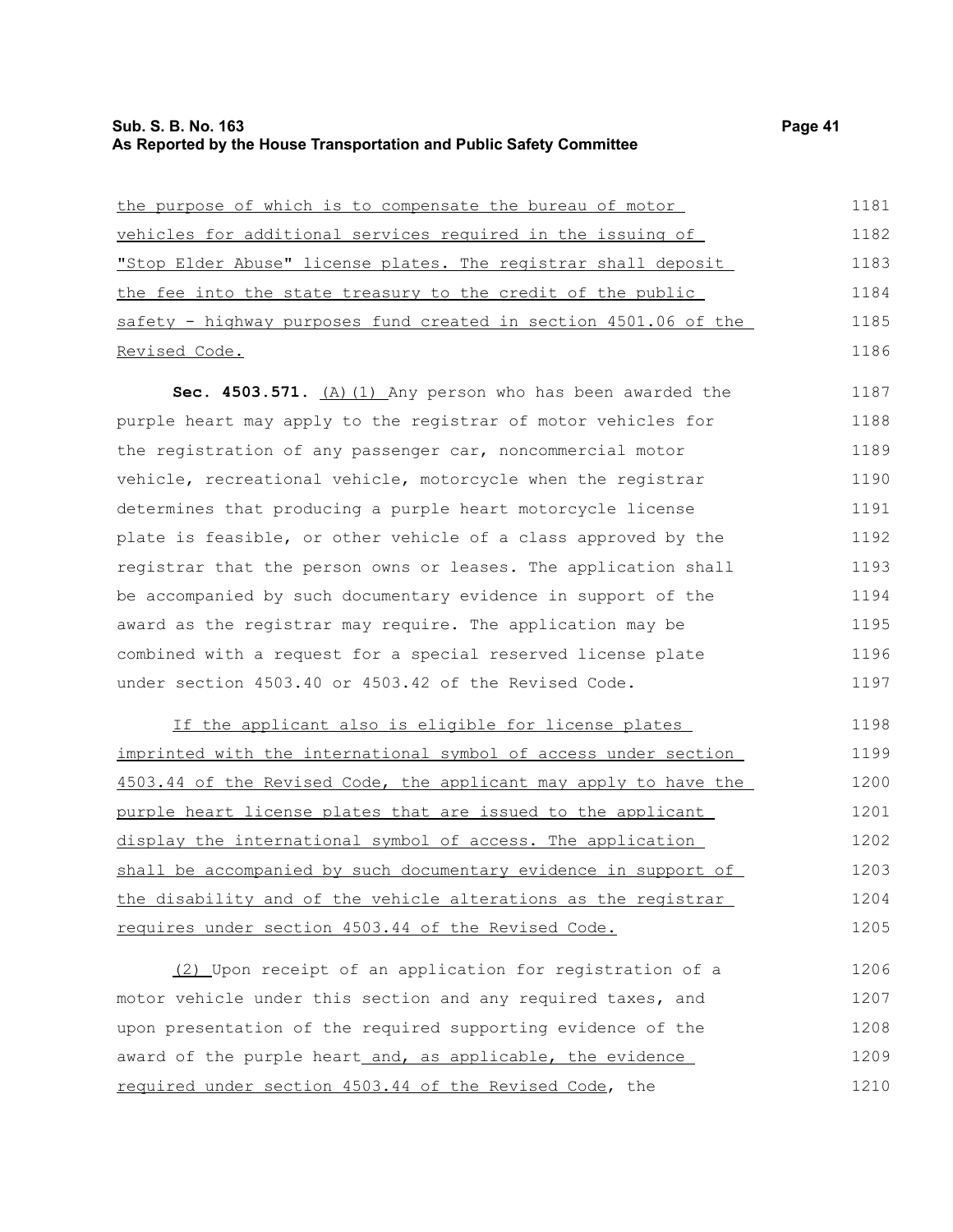### **Sub. S. B. No. 163 Page 42 As Reported by the House Transportation and Public Safety Committee**

registrar shall issue to the applicant the appropriate motor vehicle registration and a set of license plates and a validation sticker, or a validation sticker alone when required by section 4503.191 of the Revised Code. 1211 1212 1213 1214

(3) In addition to the letters and numbers ordinarily inscribed on the license plates, the license plates shall be inscribed with the words "PURPLE HEART." When applicable, the license plates also shall display the international symbol of access. The license plates shall bear county identification stickers that identify the county of registration as required under section 4503.19 of the Revised Code. 1215 1216 1217 1218 1219 1220 1221

(B) The license plates and validation stickers shall be issued without the payment of any registration fee and service fee required by sections 4503.04, 4503.10, and 4503.102 of the Revised Code, and without the payment of any local motor vehicle license tax levied under Chapter 4504. of the Revised Code. The applicant shall comply with all other applicable laws relating to the registration of motor vehicles. If the application is combined with a request for a special reserved license plate under section 4503.40 or 4503.42 of the Revised Code, the license plates and validation sticker shall be issued upon payment of seventy-five per cent of the additional fee prescribed under section 4503.40 or 4503.42 of the Revised Code. 1222 1223 1224 1225 1226 1227 1228 1229 1230 1231 1232 1233

(C) No person who is not a recipient of the purple heart shall willfully and falsely represent that the person is a recipient of a purple heart for the purpose of obtaining license plates under this section. No person shall own a motor vehicle bearing license plates under this section unless the person is eligible to be issued those license plates. 1234 1235 1236 1237 1238 1239

**Sec. 4503.581.** (A) The owner or lessee of any passenger

1240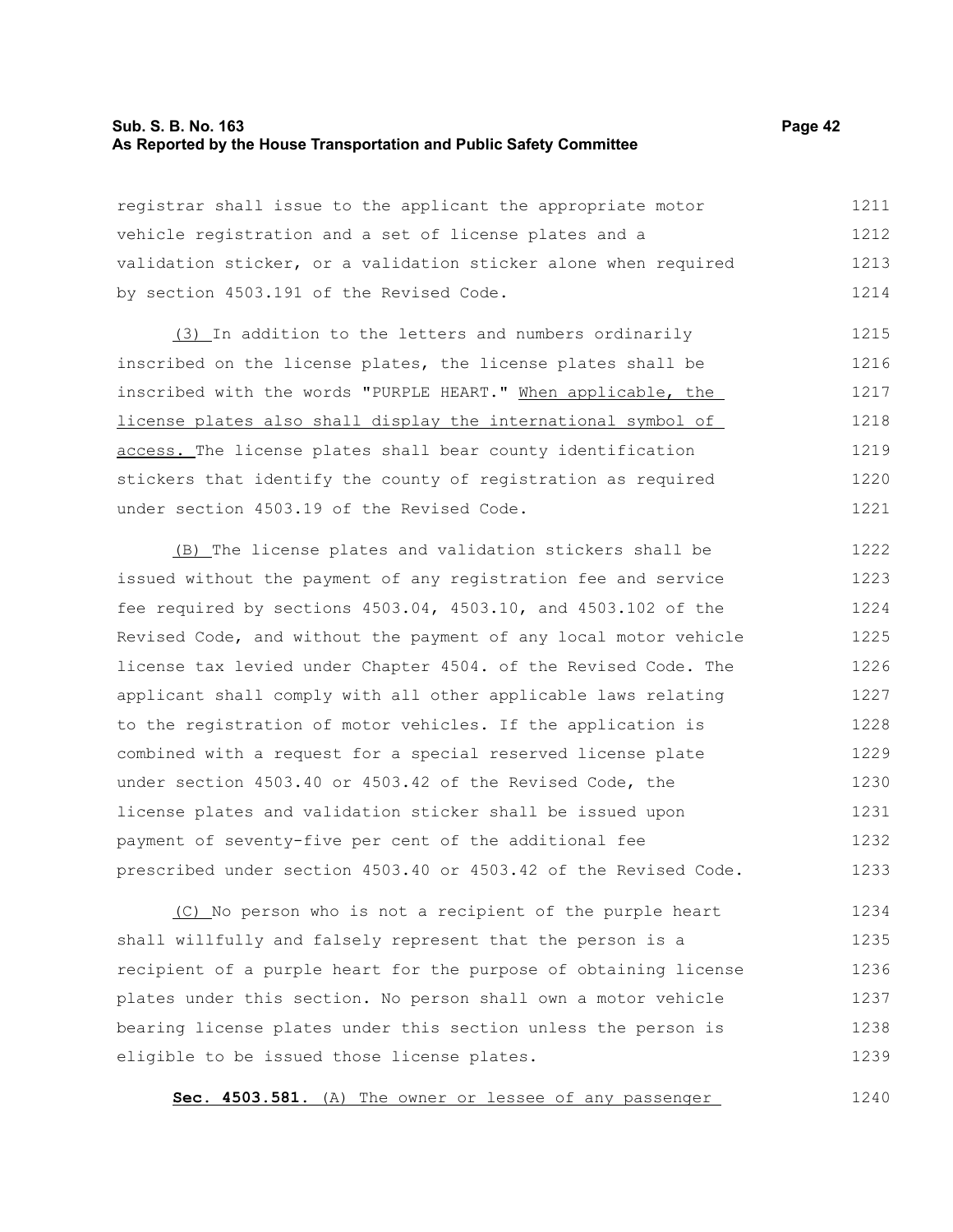# **Sub. S. B. No. 163 Page 43 As Reported by the House Transportation and Public Safety Committee**

| car, noncommercial motor vehicle, recreational vehicle, or other | 1241 |
|------------------------------------------------------------------|------|
| vehicle of a class approved by the registrar of motor vehicles   | 1242 |
| may apply to the registrar for the registration of the vehicle   | 1243 |
| and issuance of "Ohio Sons of the American Legion" license       | 1244 |
| plates. The application may be combined with a request for a     | 1245 |
| special reserved license plate under section 4503.40 or 4503.42  | 1246 |
| of the Revised Code. Upon receipt of the completed application   | 1247 |
| and compliance by the applicant with divisions (B) and (C) of    | 1248 |
| this section, the registrar shall issue to the applicant the     | 1249 |
| appropriate vehicle registration and a set of "Ohio Sons of the  | 1250 |
| American Legion" license plates and a validation sticker, or a   | 1251 |
| validation sticker alone when required by section 4503.191 of    | 1252 |
| the Revised Code.                                                | 1253 |
| In addition to the letters and numbers ordinarily                | 1254 |
| inscribed on the license plates, "Ohio Sons of the American      | 1255 |
| Legion" license plates shall display an appropriate logo and     | 1256 |
| words that are selected by representatives of the Ohio sons of   | 1257 |
| the American legion and approved by the registrar. "Ohio Sons of | 1258 |
| the American Legion" license plates shall display county         | 1259 |
| identification stickers that identify the county of registration | 1260 |
| as required under section 4503.19 of the Revised Code.           | 1261 |
| (B) "Ohio Sons of the American Legion" license plates and        | 1262 |
| a validation sticker, or validation sticker alone, shall be      | 1263 |
| issued upon receipt of an application for registration of a      | 1264 |
| motor vehicle under this section; payment of the reqular license | 1265 |
| tax as prescribed under section 4503.04 of the Revised Code, any | 1266 |
| applicable motor vehicle license tax levied under Chapter 4504.  | 1267 |
| of the Revised Code, any applicable additional fee prescribed by | 1268 |
| section 4503.40 or 4503.42 of the Revised Code, an additional    | 1269 |
| administrative fee of ten dollars, and a contribution as         | 1270 |

provided in division (C)(1) of this section; and compliance with 1271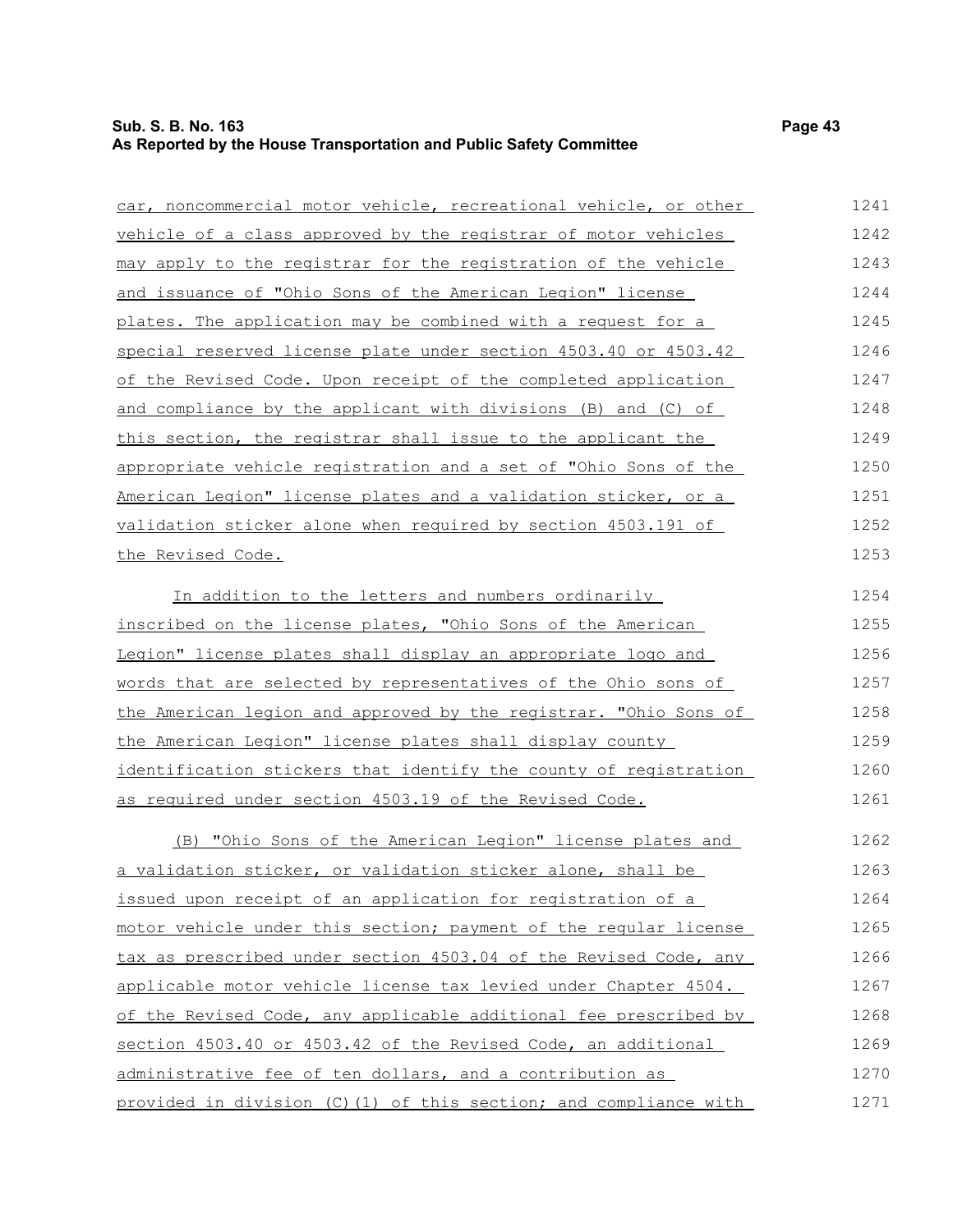| all other applicable laws relating to the registration of motor  | 1272 |
|------------------------------------------------------------------|------|
| vehicles.                                                        | 1273 |
| (C)(1) For each application for registration and                 | 1274 |
| registration renewal notice the registrar receives under this    | 1275 |
| section, the registrar shall collect a contribution of ten       | 1276 |
| dollars. The registrar shall deposit this contribution into the  | 1277 |
| state treasury to the credit of the license plate contribution   | 1278 |
| fund created in section 4501.21 of the Revised Code.             | 1279 |
| (2) The registrar shall deposit the administrative fee of        | 1280 |
| ten dollars, the purpose of which is to compensate the bureau of | 1281 |
| motor vehicles for additional services required in the issuing   | 1282 |
| of "Ohio Sons of the American Legion" license plates, into the   | 1283 |
| state treasury to the credit of the public safety - highway      | 1284 |
| purposes fund created in section 4501.06 of the Revised Code.    | 1285 |
| (D) Sections 4503.77 and 4503.78 of the Revised Code do          | 1286 |
| not apply to license plates issued under this section.           | 1287 |
| Sec. 4503.596. (A) The owner or lessee of any passenger          | 1288 |
| car, noncommercial motor vehicle, recreational vehicle, or other | 1289 |
| vehicle of a class approved by the registrar of motor vehicles   | 1290 |
| may apply to the registrar for the registration of the vehicle   | 1291 |
| and issuance of "Cuyahoga Valley Scenic Railroad" license        | 1292 |
| plates.                                                          | 1293 |
| The application for "Cuyahoga Valley Scenic Railroad"            | 1294 |
| license plates may be combined with a request for a special      | 1295 |
| reserved license plate under section 4503.40 or 4503.42 of the   | 1296 |
| Revised Code. Upon receipt of the completed application and      | 1297 |
| compliance by the applicant with divisions (B) and (C) of this   | 1298 |
| section, the registrar shall issue to the applicant the          | 1299 |
| appropriate vehicle registration and a set of "Cuyahoga Valley   | 1300 |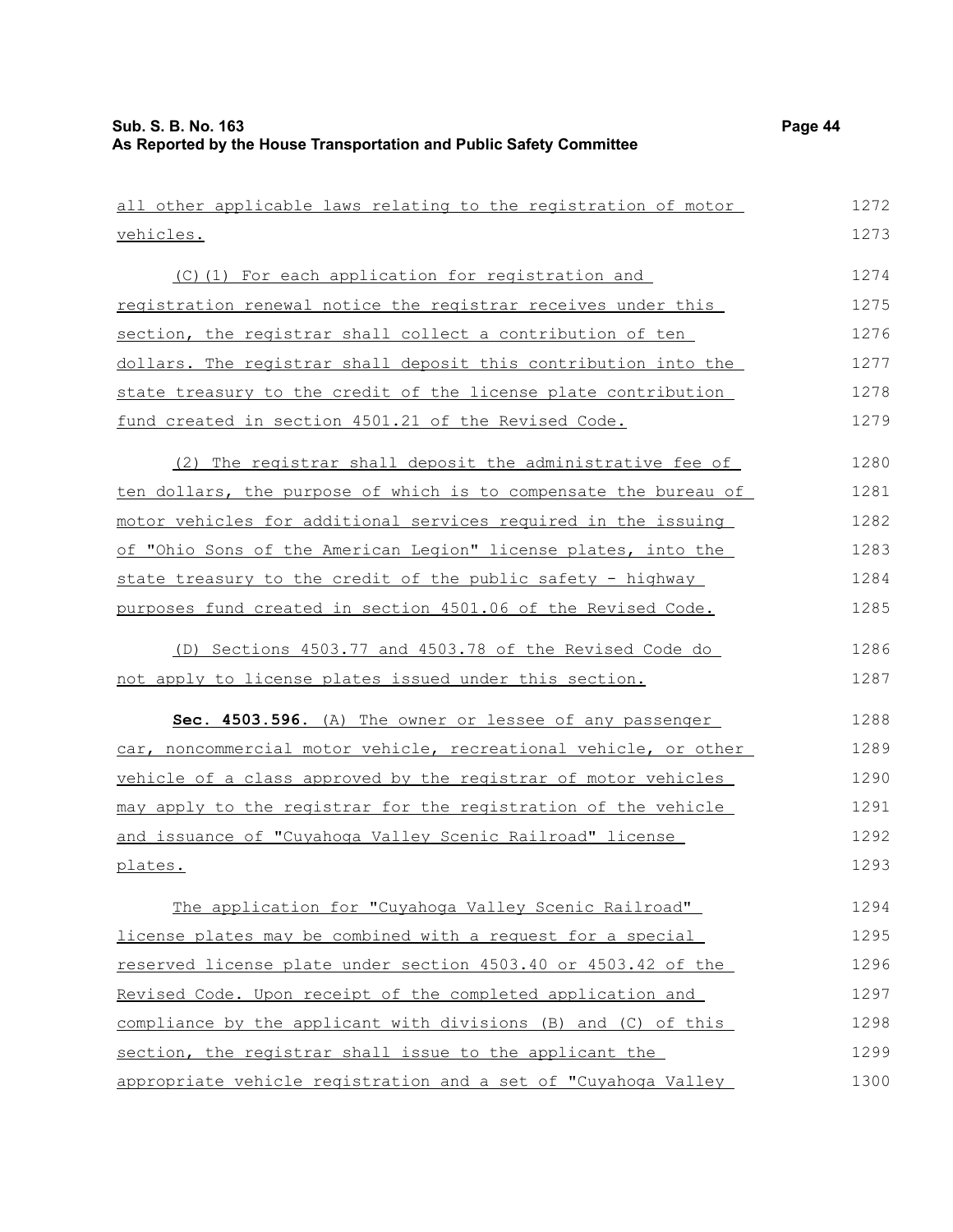| Scenic Railroad" license plates and a validation sticker, or a    | 1301 |
|-------------------------------------------------------------------|------|
| validation sticker alone when required by section 4503.191 of     | 1302 |
| the Revised Code.                                                 | 1303 |
| In addition to the letters and numbers ordinarily                 | 1304 |
| inscribed on the license plates, "Cuyahoga Valley Scenic          | 1305 |
| Railroad" license plates shall display an appropriate logo and    | 1306 |
| words selected by representatives of the Cuyahoga valley scenic   | 1307 |
| railroad and that are approved by the registrar. "Cuyahoga        | 1308 |
| Valley Scenic Railroad" license plates shall display county       | 1309 |
| identification stickers that identify the county of registration  | 1310 |
| as required under section 4503.19 of the Revised Code.            | 1311 |
| (B) "Cuyahoga Valley Scenic Railroad" license plates and a        | 1312 |
| validation sticker, or a validation sticker alone, shall be       | 1313 |
| issued upon receipt of an application for registration of a       | 1314 |
| motor vehicle under this section; payment of the reqular license  | 1315 |
| tax as prescribed under section 4503.04 of the Revised Code, any  | 1316 |
| applicable motor vehicle license tax levied under Chapter 4504.   | 1317 |
| of the Revised Code, any applicable additional fee prescribed by  | 1318 |
| section 4503.40 or 4503.42 of the Revised Code, an additional     | 1319 |
| administrative fee of ten dollars, and a contribution as          | 1320 |
| provided in division (C) (1) of this section; and compliance with | 1321 |
| all other applicable laws relating to the registration of motor   | 1322 |
| vehicles.                                                         | 1323 |
| (C)(1) For each application for registration and                  | 1324 |
| registration renewal notice the registrar receives under this     | 1325 |
| section, the registrar shall collect a contribution of fifteen    | 1326 |
| dollars. The registrar shall deposit this contribution into the   | 1327 |
| state treasury to the credit of the license plate contribution    | 1328 |
| fund created in section 4501.21 of the Revised Code.              | 1329 |
|                                                                   |      |
|                                                                   |      |

(2) The registrar shall deposit the administrative fee of 1330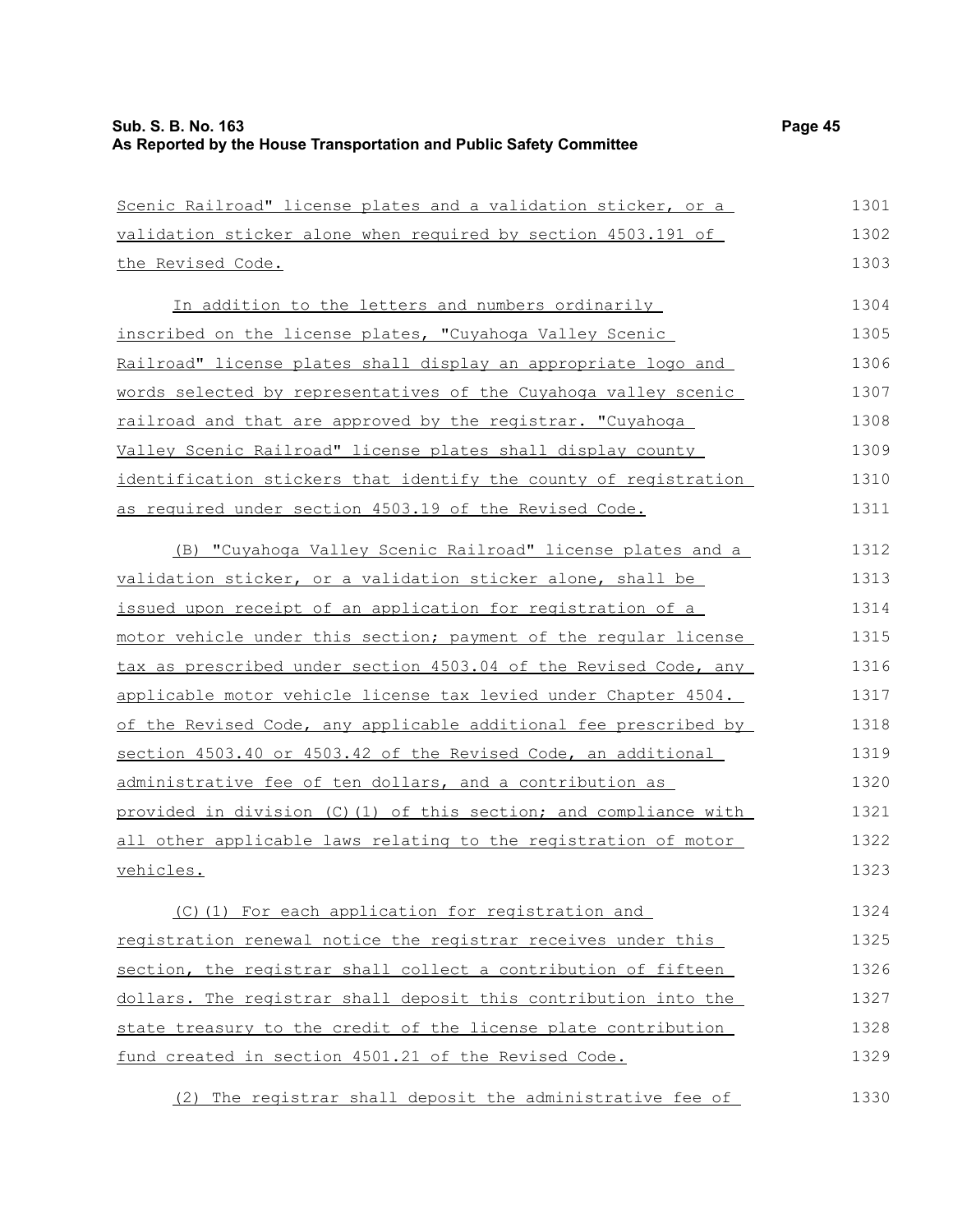## **Sub. S. B. No. 163 Page 46 As Reported by the House Transportation and Public Safety Committee**

| ten dollars, the purpose of which is to compensate the bureau of | 1331 |
|------------------------------------------------------------------|------|
| motor vehicles for additional services required in the issuing   | 1332 |
| of "Cuyahoga Valley Scenic Railroad" license plates, into the    | 1333 |
| state treasury to the credit of the public safety - highway      | 1334 |
| purposes fund created in section 4501.06 of the Revised Code.    | 1335 |
| Sec. 4503.68. (A) If the national organization of the girl       | 1336 |
| scouts of the United States of America desires to have its logo  | 1337 |
| appear on license plates issued by this state, a representative  | 1338 |
| of the Great River council girl scouts of Ohio's heartland shall | 1339 |
| enter into a contract with the registrar of motor vehicles as    | 1340 |
| provided in division (D) of this section. The owner or lessee of | 1341 |
| any passenger car, noncommercial motor vehicle, recreational     | 1342 |
| vehicle, or other vehicle of a class approved by the registrar   | 1343 |
| may apply to the registrar for the registration of the vehicle   | 1344 |
| and issuance of license plates bearing the logo of the girl      | 1345 |
| scouts of the United States of America if the -council girl      | 1346 |
| scouts of Ohio's heartland representative has entered into such  | 1347 |
| a contract. An application made under this section may be        | 1348 |
| combined with a request for a special reserved license plate     | 1349 |
| under section 4503.40 or 4503.42 of the Revised Code. Upon       | 1350 |
| receipt of the completed application and compliance by the       | 1351 |
| applicant with divisions (B) and (C) of this section, the        | 1352 |
| registrar shall issue to the applicant the appropriate vehicle   | 1353 |
| registration and a set of license plates bearing the logo of the | 1354 |
| girl scouts of the United States of America and a validation     | 1355 |
| sticker, or a validation sticker alone when required by section  | 1356 |
| 4503.191 of the Revised Code.                                    | 1357 |

In addition to the letters and numbers ordinarily inscribed thereon, the plates shall display county identification stickers that identify the county of registration as required under section 4503.19 of the Revised Code. 1358 1359 1360 1361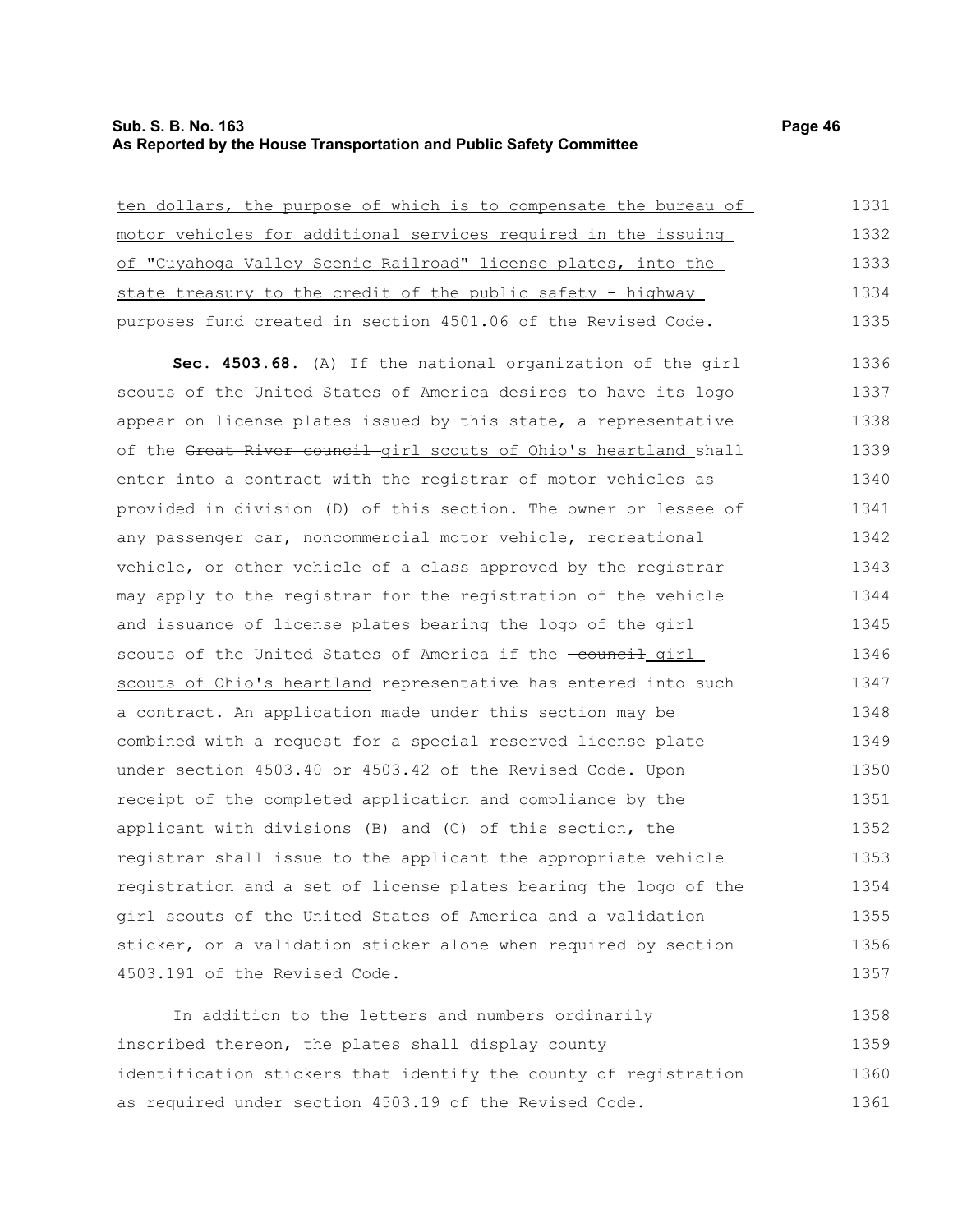### **Sub. S. B. No. 163 Page 47 As Reported by the House Transportation and Public Safety Committee**

(B) The girl scouts logo license plates and validation sticker, or validation sticker alone, as the case may be, shall be issued upon payment of the regular license tax as prescribed under section 4503.04 of the Revised Code, any applicable motor vehicle license tax levied under Chapter 4504. of the Revised Code, a fee of ten dollars for the purpose of compensating the bureau of motor vehicles for additional services required in the issuing of girl scouts license plates, and compliance with all other applicable laws relating to the registration of motor vehicles. If the application for a girl scouts license plate is combined with a request for a special reserved license plate under section 4503.40 or 4503.42 of the Revised Code, the license plates and validation sticker, or validation sticker alone, shall be issued upon payment of the regular license tax as prescribed under section 4503.04 of the Revised Code, any applicable motor vehicle tax levied under Chapter 4504. of the Revised Code, a fee of ten dollars for the purpose of compensating the bureau of motor vehicles for additional services required in the issuing of the plates, the additional fee prescribed under section 4503.40 or 4503.42 of the Revised Code, and compliance with all other applicable laws relating to the registration of motor vehicles. 1362 1363 1364 1365 1366 1367 1368 1369 1370 1371 1372 1373 1374 1375 1376 1377 1378 1379 1380 1381 1382 1383

(C) For each application for registration and registration renewal notice the registrar receives under this section, the registrar shall collect a contribution of fifteen dollars. The registrar shall transmit this contribution to the treasurer of state for deposit into the license plate contribution fund created by section 4501.21 of the Revised Code. 1384 1385 1386 1387 1388 1389

The registrar shall transmit the additional fee of ten dollars paid to compensate the bureau for the additional services required in the issuing of girl scouts license plates 1390 1391 1392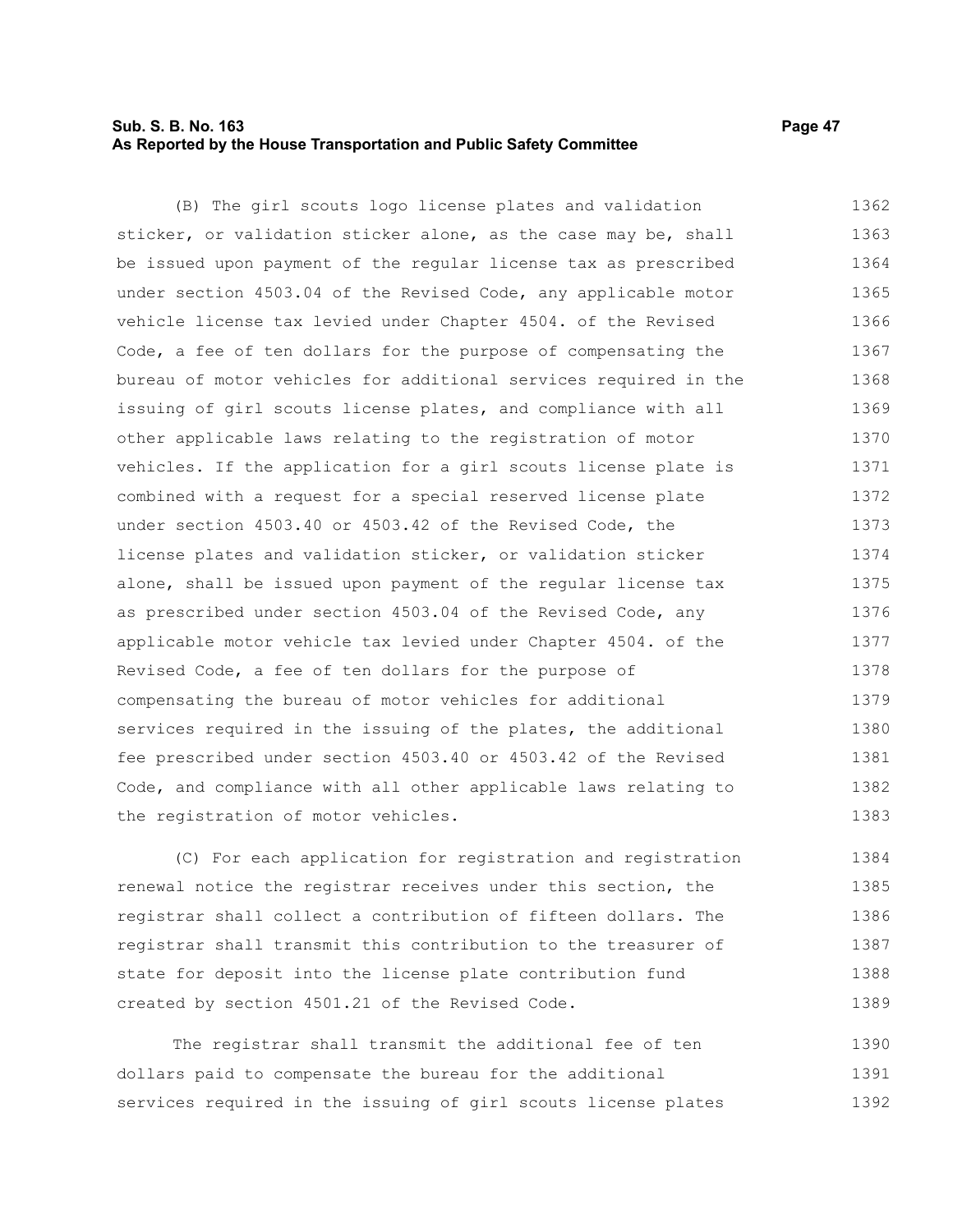#### **Sub. S. B. No. 163 Page 48 As Reported by the House Transportation and Public Safety Committee**

to the treasurer of state for deposit into the state treasury to the credit of the public safety - highway purposes fund created by section 4501.06 of the Revised Code. 1393 1394 1395

(D) If the national organization of the girl scouts of the United States of America desires to have its logo appear on license plates issued by this state, a representative from the Great River council girl scouts of Ohio's heartland shall contract with the registrar to permit the display of the logo on license plates issued by this state. Upon execution of the contract, the -council girl scouts of Ohio's heartland shall provide a copy of it to the registrar, along with any other documentation the registrar may require. Upon receiving the contract and any required additional documentation, and when the numerical requirement contained in division (A) of section 4503.78 of the Revised Code has been met relative to the girl scouts of the United States of America, the registrar shall take the measures necessary to issue license plates bearing the logo of the girl scouts of the United States of America. 1396 1397 1398 1399 1400 1401 1402 1403 1404 1405 1406 1407 1408 1409 1410

Sec. 4503.70. (A) The owner or lessee of any passenger car, noncommercial motor vehicle, recreational vehicle, or other vehicle of a class approved by the registrar of motor vehicles who is a member in good standing of the grand lodge of free and accepted masons of Ohio may apply to the registrar for the registration of the vehicle and issuance of freemason license plates. The application for freemason license plates may be combined with a request for a special reserved license plate under section 4503.40 or 4503.42 of the Revised Code. Upon receipt of the completed application, presentation by the applicant of satisfactory evidence showing that the applicant is a member in good standing of the grand lodge of free and accepted masons of Ohio, and compliance by the applicant with 1411 1412 1413 1414 1415 1416 1417 1418 1419 1420 1421 1422 1423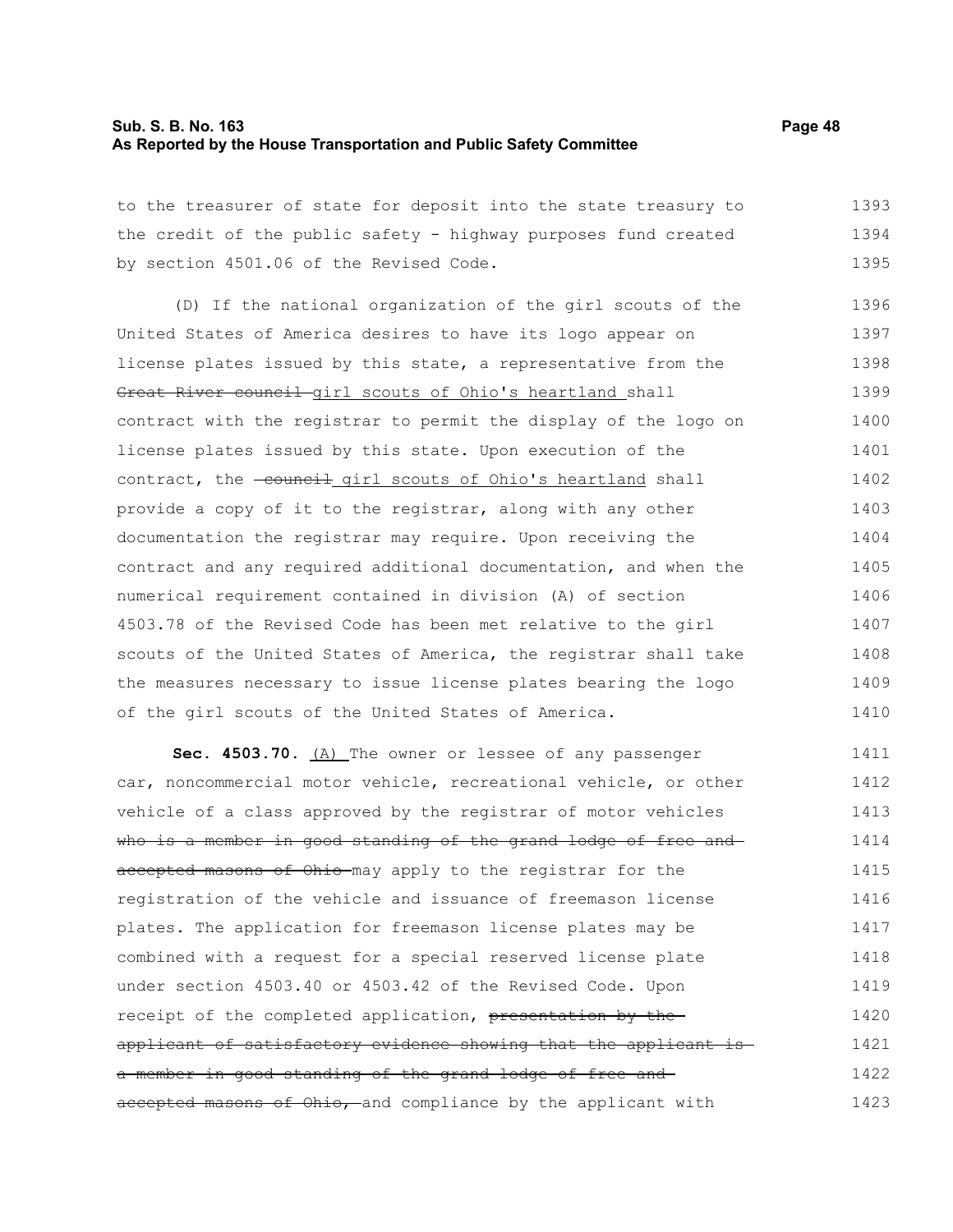### **Sub. S. B. No. 163 Page 49 As Reported by the House Transportation and Public Safety Committee**

divisions (B) and (C) of this section, the registrar shall issue to the applicant the appropriate vehicle registration and a set of freemason license plates with a validation sticker or a validation sticker alone when required by section 4503.191 of the Revised Code. 1424 1425 1426 1427 1428

In addition to the letters and numbers ordinarily inscribed thereonon the license plates, freemason license plates shall be inscribed with identifying words and a symbol ordisplay an appropriate logo designed and words selected by representatives of the grand lodge of free and accepted masons of Ohio and that are approved by the registrar. Freemason license plates shall bear-display\_county identification stickers that identify the county of registration as required under section 4503.19 of the Revised Code. 1429 1430 1431 1432 1433 1434 1435 1436 1437

(B) Freemason license plates and a validation stickerssticker, or a validation sticker alone, shall be issued upon receipt of an application for registration of a motor vehicle under this section; payment of the regular license fee-tax as required by section 4503.04 of the Revised Code $\tau_i$  payment of any local motor vehicle license tax levied under Chapter 4504. of the Revised Code<sub>r</sub>; payment of any applicable additional fee as prescribed by section 4503.40 or 4503.42 of the Revised Code; payment of an additional fee of ten dollars, payment of contributions as provided in division (C)(1) of this section; and compliance with all other applicable laws relating to the registration of motor vehicles. <del>If the application for freemason</del> license plates is combined with a request for a special reserved license plate under section 4503.40 or 4503.42 of the Revised Code, the license plates and validation sticker shall be issued upon payment of the fees and taxes contained in this section and the additional fee prescribed under section 4503.40 or 4503.42 1438 1439 1440 1441 1442 1443 1444 1445 1446 1447 1448 1449 1450 1451 1452 1453 1454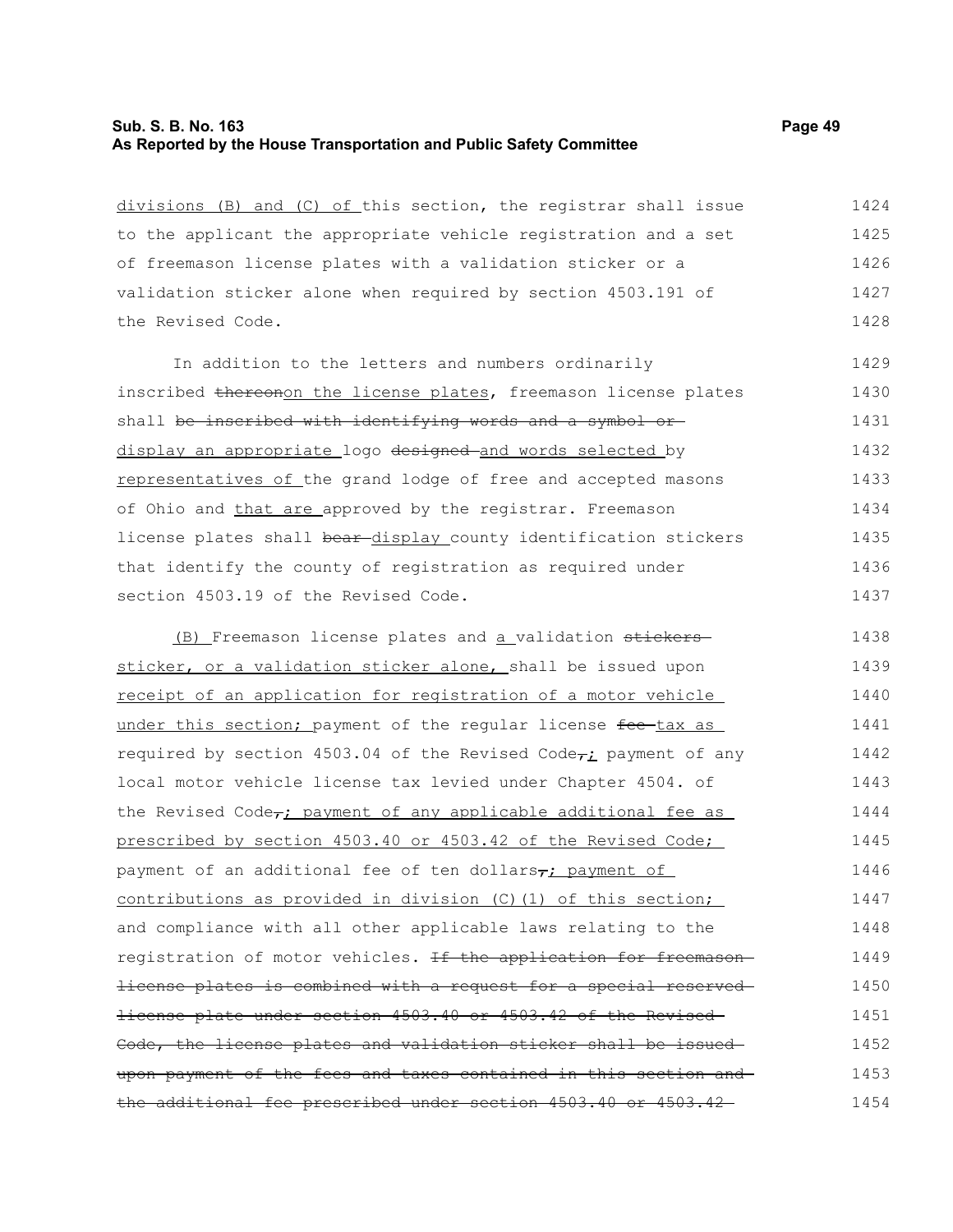of the Revised Code.

| (C)(1) For each application for registration and                | 1456 |
|-----------------------------------------------------------------|------|
| registration renewal notice the registrar receives under this   | 1457 |
| section, the registrar shall collect a contribution of fifteen  | 1458 |
| dollars. The registrar shall deposit this contribution into the | 1459 |
| state treasury to the credit of the license plate contribution  | 1460 |
| fund created in section 4501.21 of the Revised Code.            | 1461 |

(2) The additional ten dollar fee-of ten dollars shall be, which is for the purpose of compensating the bureau of motor vehicles for additional services required in the issuing of freemason license plates, and shall be transmitted by the registrar to the treasurer of state for deposit into the state treasury to the credit of the public safety - highway purposes fund created by section 4501.06 of the Revised Code. 1462 1463 1464 1465 1466 1467 1468

| Sec. 4503.714. (A) Any member or staff of the Ohio               | 1469 |
|------------------------------------------------------------------|------|
| association of chiefs of police, or any spouse thereof, may      | 1470 |
| apply to the registrar of motor vehicles for the registration of | 1471 |
| any passenger car, noncommercial motor vehicle, recreational     | 1472 |
| vehicle, or other vehicle of a class approved by the registrar   | 1473 |
| that the person owns or leases and for issuance of "Ohio         | 1474 |
| Association of Chiefs of Police" license plates. The application | 1475 |
| may be combined with a request for a special reserved license    | 1476 |
| plate under section 4503.40 or 4503.42 of the Revised Code. An   | 1477 |
| applicant shall include with the application for registration    | 1478 |
| such documentary evidence in support of the applicant's status   | 1479 |
| as a member or staff of the Ohio association of chiefs of        | 1480 |
| police, or spouse thereof, as the registrar may require.         | 1481 |
|                                                                  |      |

| Upon receipt of the completed application and compliance         | 1482 |
|------------------------------------------------------------------|------|
| by the applicant with divisions (B) and (C) of this section, the | 1483 |
| registrar shall issue to the applicant the appropriate vehicle   | 1484 |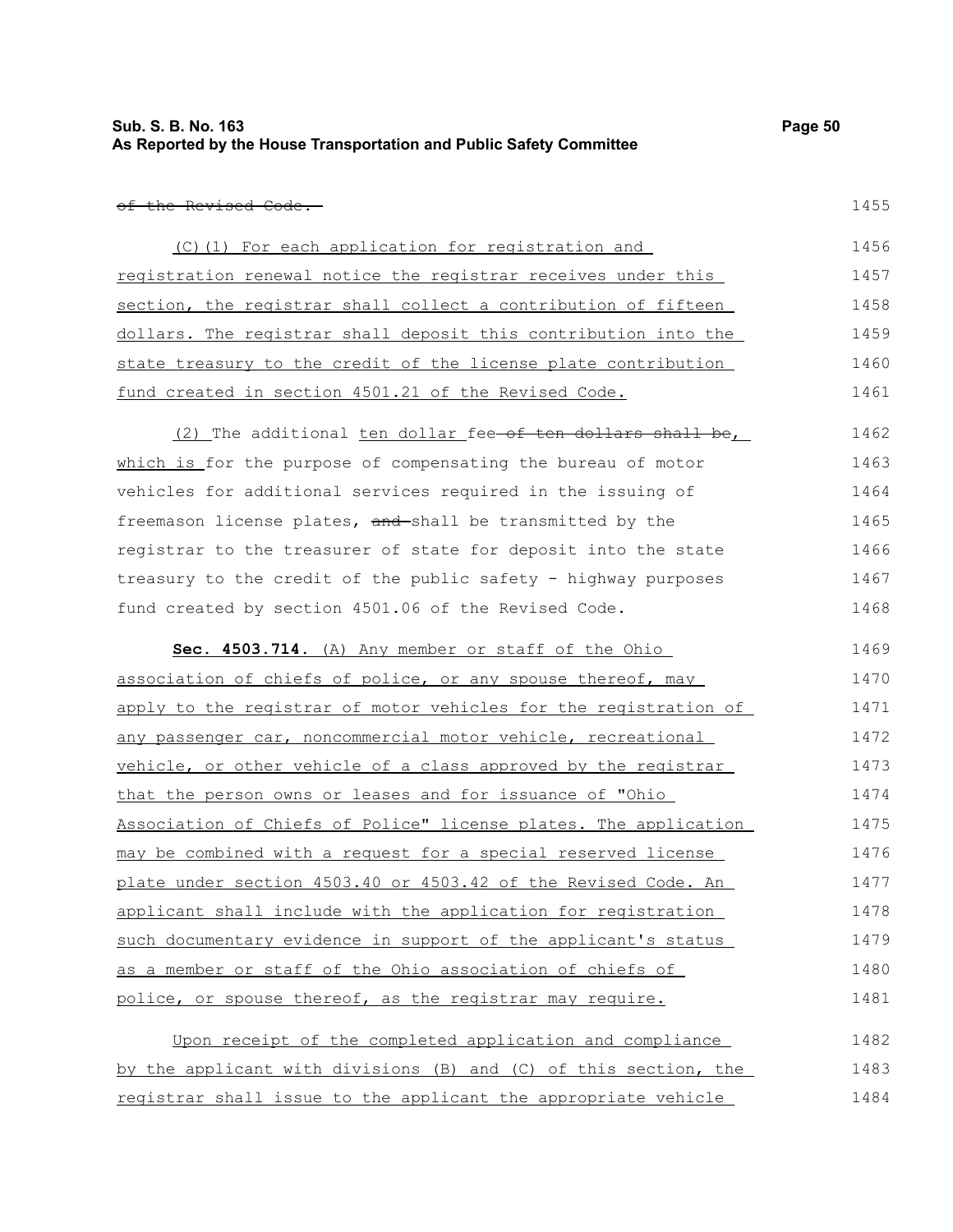# **Sub. S. B. No. 163 Page 51 As Reported by the House Transportation and Public Safety Committee**

| registration and a set of "Ohio Association of Chiefs of Police"  | 1485 |
|-------------------------------------------------------------------|------|
| license plates and a validation sticker, or a validation sticker  | 1486 |
| alone when required by section 4503.191 of the Revised Code.      | 1487 |
| In addition to the letters and numbers ordinarily                 | 1488 |
| inscribed on the license plates, "Ohio Association of Chiefs of   | 1489 |
| Police" license plates shall display an appropriate logo and      | 1490 |
| words selected by representatives of the Ohio association of      | 1491 |
| chiefs of police and that are approved by the registrar. "Ohio    | 1492 |
| Association of Chiefs of Police" license plates shall display     | 1493 |
| <u>county identification stickers that identify the county of</u> | 1494 |
| registration as required under section 4503.19 of the Revised     | 1495 |
| Code.                                                             | 1496 |
| (B) "Ohio Association of Chiefs of Police" license plates         | 1497 |
| and a validation sticker, or validation sticker alone, shall be   | 1498 |
| issued upon receipt of an application for registration of a       | 1499 |
| motor vehicle under this section; payment of the regular license  | 1500 |
| tax as prescribed under section 4503.04 of the Revised Code, any  | 1501 |
| applicable motor vehicle license tax levied under Chapter 4504.   | 1502 |
| of the Revised Code, any applicable additional fee prescribed by  | 1503 |
| section 4503.40 or 4503.42 of the Revised Code, an additional     | 1504 |
| administrative fee of ten dollars, and a contribution as          | 1505 |
| provided in division (C)(1) of this section; and compliance with  | 1506 |
| all other applicable laws relating to the registration of motor   | 1507 |
| vehicles.                                                         | 1508 |
| (C) (1) For each application for registration and                 | 1509 |
| registration renewal notice the registrar receives under this     | 1510 |
| section, the registrar shall collect a contribution of ten        | 1511 |
| dollars. The registrar shall deposit this contribution into the   | 1512 |
| state treasury to the credit of the license plate contribution    | 1513 |
| fund created in section 4501.21 of the Revised Code.              | 1514 |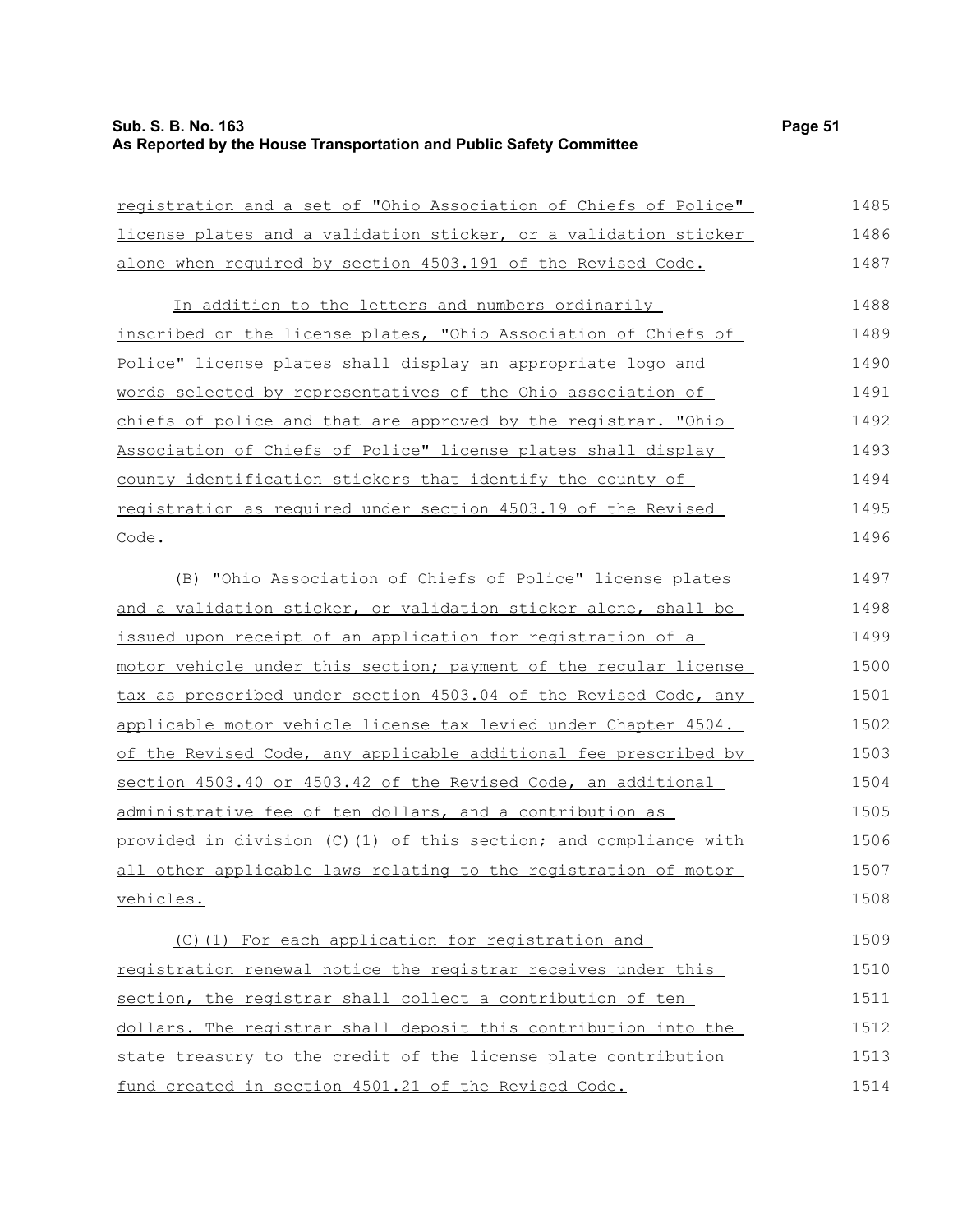## **Sub. S. B. No. 163 Page 52 As Reported by the House Transportation and Public Safety Committee**

| (2) The registrar shall deposit the administrative fee of        | 1515 |
|------------------------------------------------------------------|------|
| ten dollars, the purpose of which is to compensate the bureau of | 1516 |
| motor vehicles for additional services required in the issuing   | 1517 |
| of "Ohio Association of Chiefs of Police" license plates, into   | 1518 |
| the state treasury to the credit of the public safety - highway  | 1519 |
| purposes fund created in section 4501.06 of the Revised Code.    | 1520 |
| Sec. 4503.716. (A) The owner or lessee of any passenger          | 1521 |
| car, noncommercial motor vehicle, recreational vehicle, or other | 1522 |
| vehicle of a class approved by the registrar of motor vehicles   | 1523 |
| may apply to the registrar for the registration of the vehicle   | 1524 |
| and issuance of "Fallen Timbers Battlefield" license plates. The | 1525 |
| application may be combined with a request for a special         | 1526 |
| reserved license plate under section 4503.40 or 4503.42 of the   | 1527 |
| Revised Code. Upon receipt of the completed application and      | 1528 |
| compliance by the applicant with divisions (B) and (C) of this   | 1529 |
| section, the registrar shall issue to the applicant the          | 1530 |
| appropriate vehicle registration and a set of "Fallen Timbers    | 1531 |
| Battlefield" license plates and a validation sticker, or a       | 1532 |
| validation sticker alone when required by section 4503.191 of    | 1533 |
| the Revised Code.                                                | 1534 |
| In addition to the letters and numbers ordinarily                | 1535 |
| inscribed on the license plates, "Fallen Timbers Battlefield"    | 1536 |
| license plates shall display an appropriate logo and words       | 1537 |
| selected by representatives of the fallen timbers battlefield    | 1538 |
| preservation commission that are approved by the registrar.      | 1539 |
|                                                                  |      |

identification stickers that identify the county of registration as required under section 4503.19 of the Revised Code. (B) "Fallen Timbers Battlefield" license plates and a 1541 1542 1543

"Fallen Timbers Battlefield" license plates shall display county

validation sticker, or validation sticker alone, shall be issued 1544

1540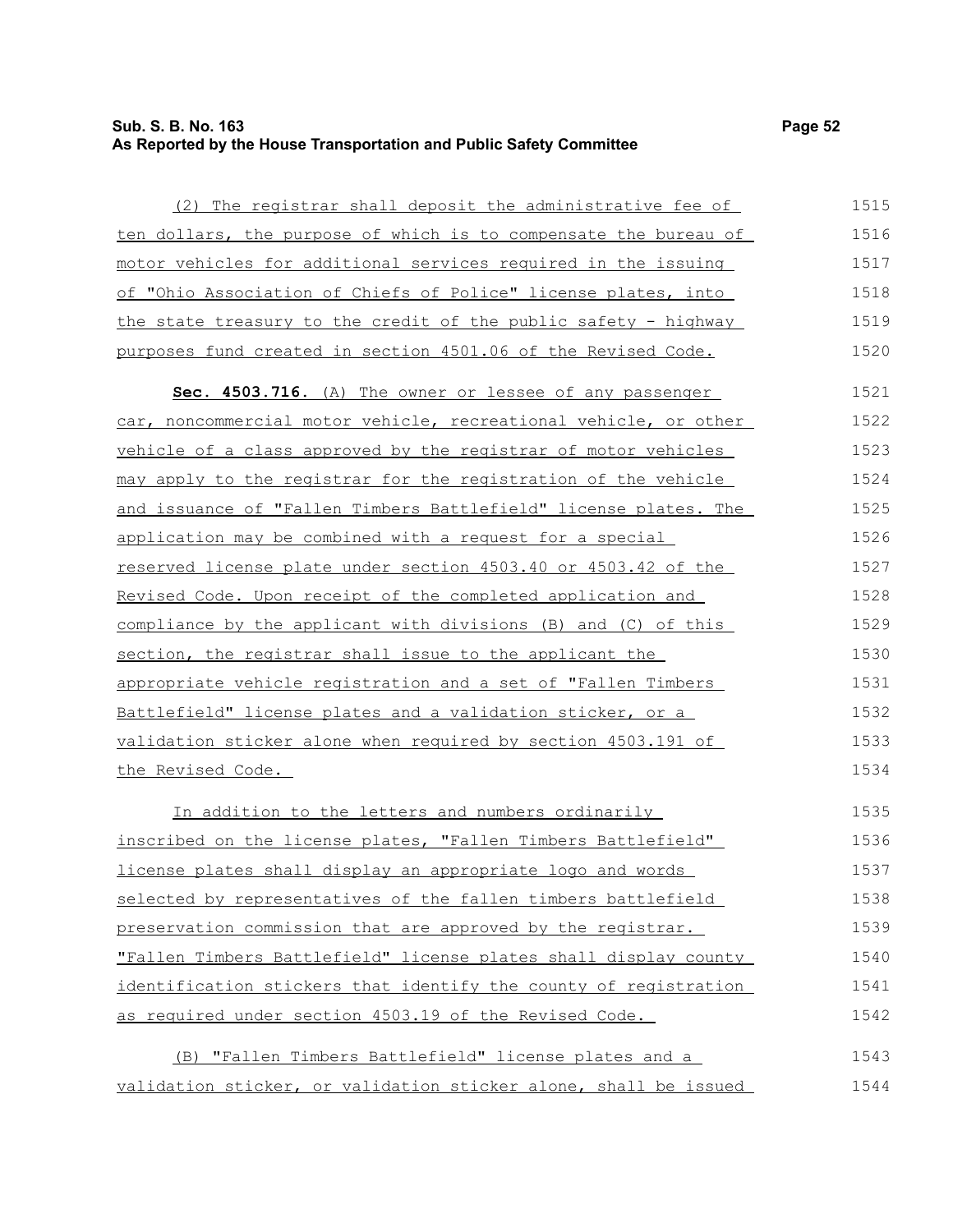# **Sub. S. B. No. 163 Page 53 As Reported by the House Transportation and Public Safety Committee**

| upon receipt of an application for registration of a motor              | 1545 |
|-------------------------------------------------------------------------|------|
| vehicle under this section; payment of the regular license tax          | 1546 |
| as prescribed under section 4503.04 of the Revised Code, any            | 1547 |
| applicable motor vehicle license tax levied under Chapter 4504.         | 1548 |
| <u>of the Revised Code, any applicable additional fee prescribed by</u> | 1549 |
| section 4503.40 or 4503.42 of the Revised Code, an additional           | 1550 |
| administrative fee of ten dollars, and a contribution as                | 1551 |
| provided in division (C)(1) of this section; and compliance with        | 1552 |
| all other applicable laws relating to the registration of motor         | 1553 |
| vehicles.                                                               | 1554 |
| (C)(1) For each application for registration and                        | 1555 |
| registration renewal notice the registrar receives under this           | 1556 |
| section, the registrar shall collect a contribution of twenty           | 1557 |
| dollars. The registrar shall deposit this contribution into the         | 1558 |
| state treasury to the credit of the license plate contribution          | 1559 |
| fund created in section 4501.21 of the Revised Code.                    | 1560 |
| (2) The registrar shall deposit the administrative fee of               | 1561 |
| ten dollars, the purpose of which is to compensate the bureau of        | 1562 |
| <u>motor vehicles for additional services required in the issuing</u>   | 1563 |
| of "Fallen Timbers Battlefield" license plates, into the state          | 1564 |
| treasury to the credit of the public safety - highway purposes          | 1565 |
| fund created in section 4501.06 of the Revised Code.                    | 1566 |
| Sec. 4503.725. (A) The owner or lessee of any passenger                 | 1567 |
| car, noncommercial motor vehicle, recreational vehicle, or other        | 1568 |
| vehicle of a class approved by the registrar of motor vehicles          | 1569 |
| may apply to the registrar for the registration of the vehicle          | 1570 |
| and issuance of "ALS Awareness" license plates. The application         | 1571 |
| may be combined with a request for a special reserved license           | 1572 |
| plate under section 4503.40 or 4503.42 of the Revised Code. Upon        | 1573 |
| receipt of the completed application and compliance by the              | 1574 |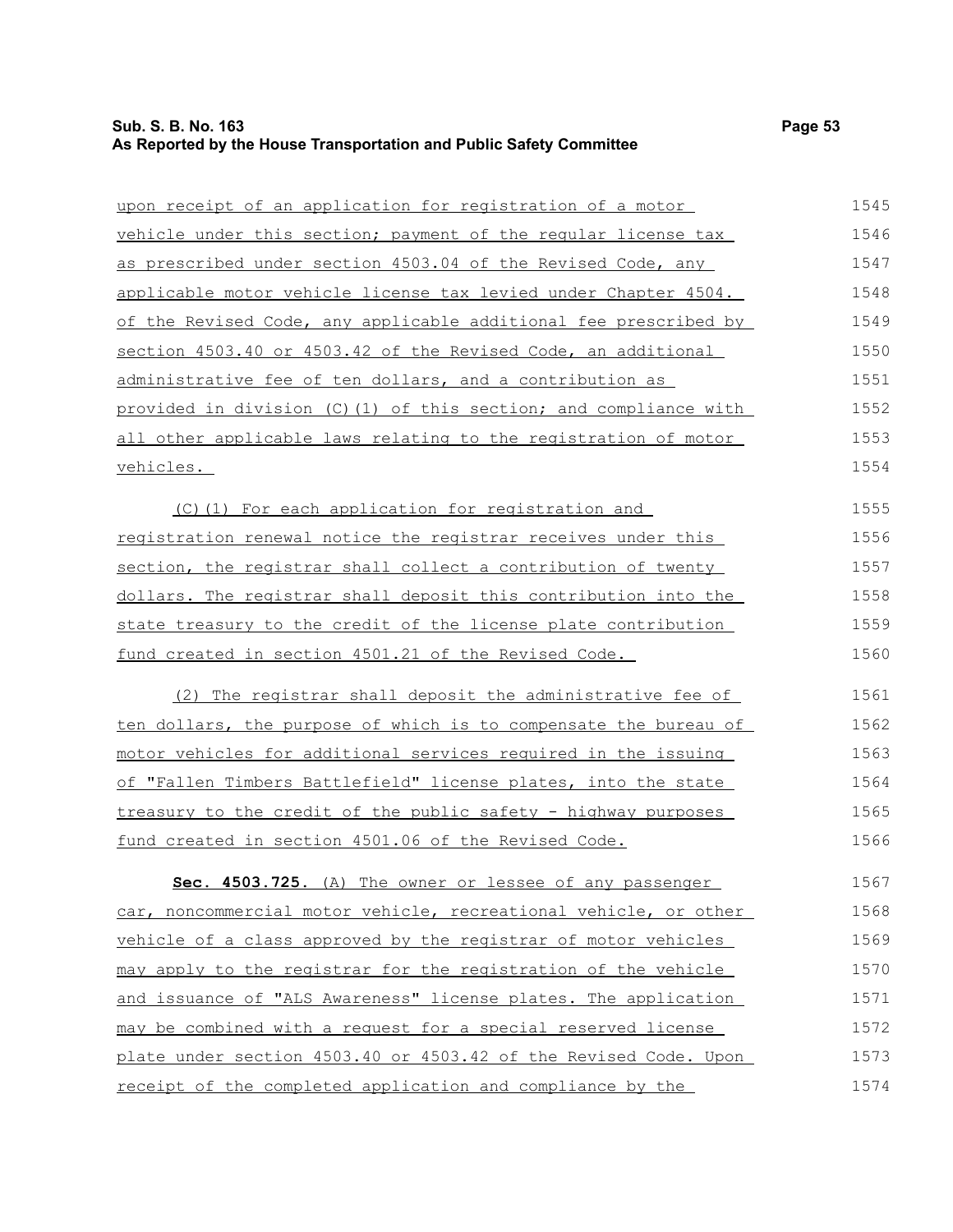# **Sub. S. B. No. 163 Page 54 As Reported by the House Transportation and Public Safety Committee**

| applicant with divisions (B) and (C) of this section, the         | 1575 |
|-------------------------------------------------------------------|------|
| registrar shall issue to the applicant the appropriate vehicle    | 1576 |
| registration and a set of "ALS Awareness" license plates and a    | 1577 |
| validation sticker, or a validation sticker alone when required   | 1578 |
| by section 4503.191 of the Revised Code.                          | 1579 |
| In addition to the letters and numbers ordinarily                 | 1580 |
| inscribed on the license plates, "ALS Awareness" license plates   | 1581 |
| shall display an appropriate logo and words selected by           | 1582 |
| representatives of the ALS association central & southern Ohio    | 1583 |
| chapter and the ALS association northern Ohio chapter, and that   | 1584 |
| are approved by the registrar. "ALS Awareness" license plates     | 1585 |
| shall display county identification stickers that identify the    | 1586 |
| county of registration as required under section 4503.19 of the   | 1587 |
| Revised Code.                                                     | 1588 |
| (B) "ALS Awareness" license plates and a validation               | 1589 |
| sticker, or validation sticker alone, shall be issued upon        | 1590 |
| receipt of an application for registration of a motor vehicle     | 1591 |
| under this section; payment of the reqular license tax as         | 1592 |
| prescribed under section 4503.04 of the Revised Code, any         | 1593 |
| applicable motor vehicle license tax levied under Chapter 4504.   | 1594 |
| of the Revised Code, any applicable additional fee prescribed by  | 1595 |
| section 4503.40 or 4503.42 of the Revised Code, an additional     | 1596 |
| administrative fee of ten dollars, and a contribution as          | 1597 |
| provided in division (C) (1) of this section; and compliance with | 1598 |
| all other applicable laws relating to the registration of motor   | 1599 |
| vehicles.                                                         | 1600 |
| (C)(1) For each application for registration and                  | 1601 |
| registration renewal notice the registrar receives under this     | 1602 |
| section, the registrar shall collect a contribution of twenty-    | 1603 |
| five dollars. The registrar shall deposit this contribution into  | 1604 |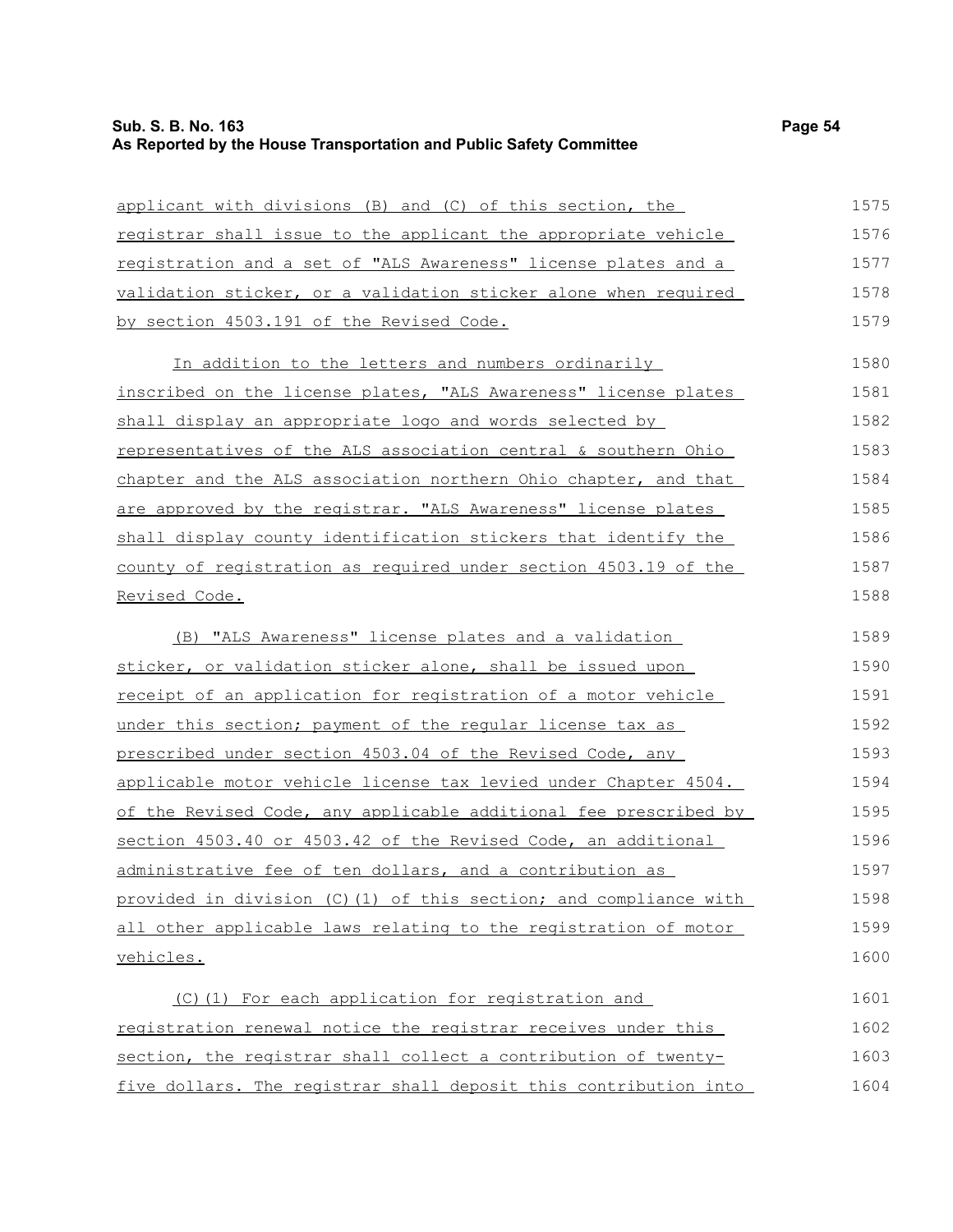| the state treasury to the credit of the license plate            | 1605 |
|------------------------------------------------------------------|------|
| contribution fund created in section 4501.21 of the Revised      | 1606 |
| Code.                                                            | 1607 |
| (2) The registrar shall deposit the administrative fee of        | 1608 |
| ten dollars, the purpose of which is to compensate the bureau of | 1609 |
| motor vehicles for additional services required in the issuing   | 1610 |
| of "ALS Awareness" license plates, into the state treasury to    | 1611 |
| the credit of the public safety - highway purposes fund created  | 1612 |
| in section 4501.06 of the Revised Code.                          | 1613 |
| Sec. 4503.767. (A) The owner or lessee of any passenger          | 1614 |
| car, noncommercial motor vehicle, recreational vehicle, or other | 1615 |
| vehicle of a class approved by the registrar of motor vehicles   | 1616 |
| may apply to the registrar for the registration of the vehicle   | 1617 |
| and issuance of "Folds of Honor" license plates. The application | 1618 |
| may be combined with a request for a special reserved license    | 1619 |
| plate under section 4503.40 or 4503.42 of the Revised Code. Upon | 1620 |
| receipt of the completed application and compliance by the       | 1621 |
| applicant with divisions (B) and (C) of this section, the        | 1622 |
| registrar shall issue to the applicant the appropriate vehicle   | 1623 |
| registration and a set of "Folds of Honor" license plates and a  | 1624 |
| validation sticker, or a validation sticker alone when required  | 1625 |
| by section 4503.191 of the Revised Code.                         | 1626 |
| In addition to the letters and numbers ordinarily                | 1627 |
| inscribed on the license plates, "Folds of Honor" license plates | 1628 |
| shall display an appropriate logo and words selected by          | 1629 |
| representatives of folds of honor of central Ohio that are       | 1630 |
| approved by the registrar. "Folds of Honor" license plates shall | 1631 |
| display county identification stickers that identify the county  | 1632 |
| of registration as required under section 4503.19 of the Revised | 1633 |
| Code.                                                            | 1634 |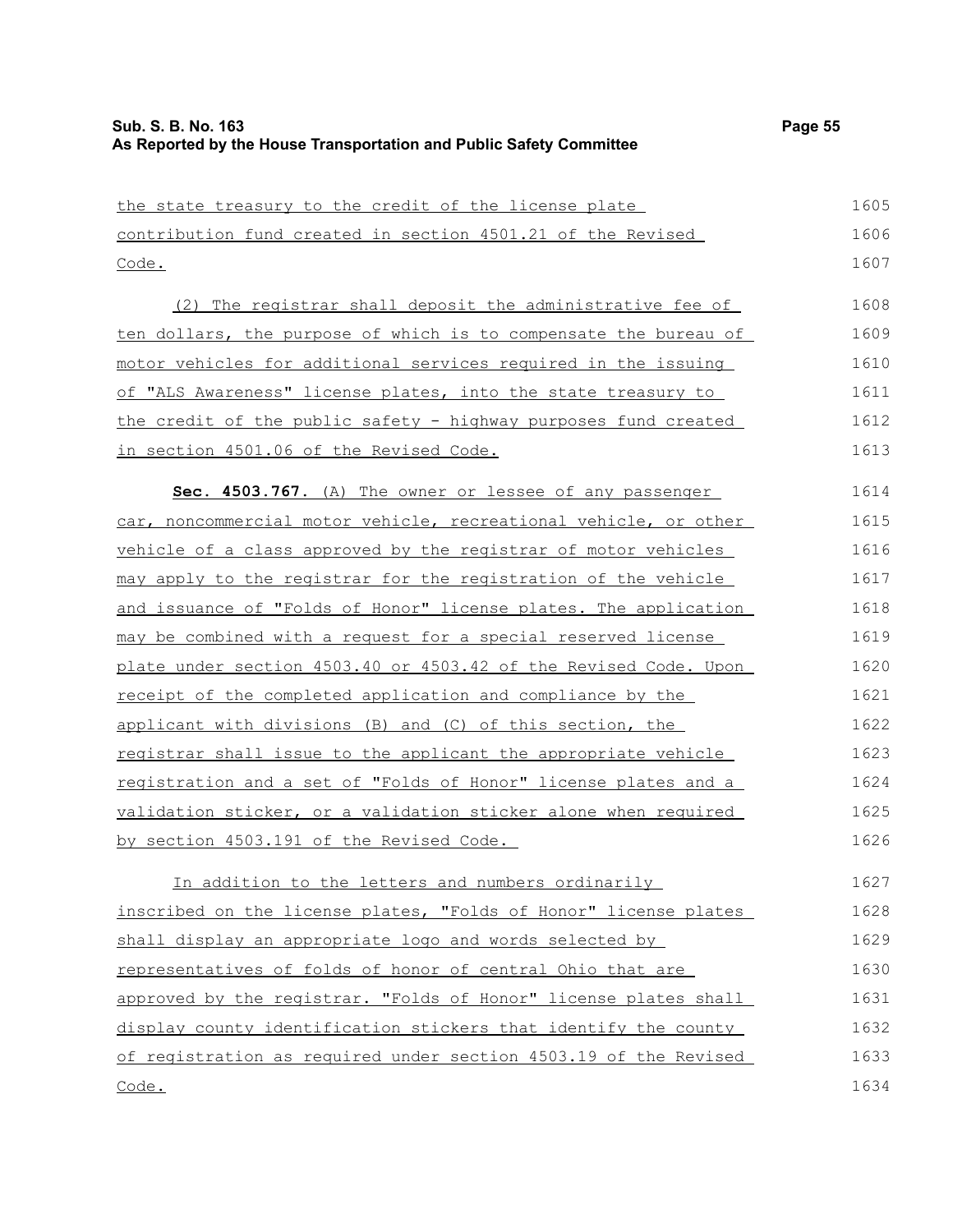# **Sub. S. B. No. 163 Page 56 As Reported by the House Transportation and Public Safety Committee**

| (B) "Folds of Honor" license plates and a validation             | 1635 |
|------------------------------------------------------------------|------|
| sticker, or validation sticker alone, shall be issued upon       | 1636 |
| receipt of an application for registration of a motor vehicle    | 1637 |
| under this section; payment of the regular license tax as        | 1638 |
| prescribed under section 4503.04 of the Revised Code, any        | 1639 |
| applicable motor vehicle license tax levied under Chapter 4504.  | 1640 |
| of the Revised Code, any applicable additional fee prescribed by | 1641 |
| section 4503.40 or 4503.42 of the Revised Code, an additional    | 1642 |
| <u>administrative fee of ten dollars, and a contribution as </u> | 1643 |
| provided in division (C)(1) of this section; and compliance with | 1644 |
| all other applicable laws relating to the registration of motor  | 1645 |
| <u>vehicles.</u>                                                 | 1646 |
| (C)(1) For each application for registration and                 | 1647 |
| registration renewal notice the registrar receives under this    | 1648 |
| section, the registrar shall collect a contribution of twenty-   | 1649 |
| five dollars. The registrar shall deposit this contribution into | 1650 |
| the state treasury to the credit of the license plate            | 1651 |
| contribution fund created in section 4501.21 of the Revised      | 1652 |
| Code.                                                            | 1653 |
| (2) The registrar shall deposit the administrative fee of        | 1654 |
| ten dollars, the purpose of which is to compensate the bureau of | 1655 |
| motor vehicles for additional services required in the issuing   | 1656 |
| of "Folds of Honor" license plates, into the state treasury to   | 1657 |
| the credit of the public safety - highway purposes fund created  | 1658 |
| in section 4501.06 of the Revised Code.                          | 1659 |
| Sec. 4503.881. (A) The owner or lessee of any passenger          | 1660 |
| car, noncommercial motor vehicle, recreational vehicle, or other | 1661 |
| vehicle of a class approved by the registrar of motor vehicles   | 1662 |
| may apply to the registrar for the registration of the vehicle   | 1663 |
| and issuance of "La Salle High School" license plates. The       | 1664 |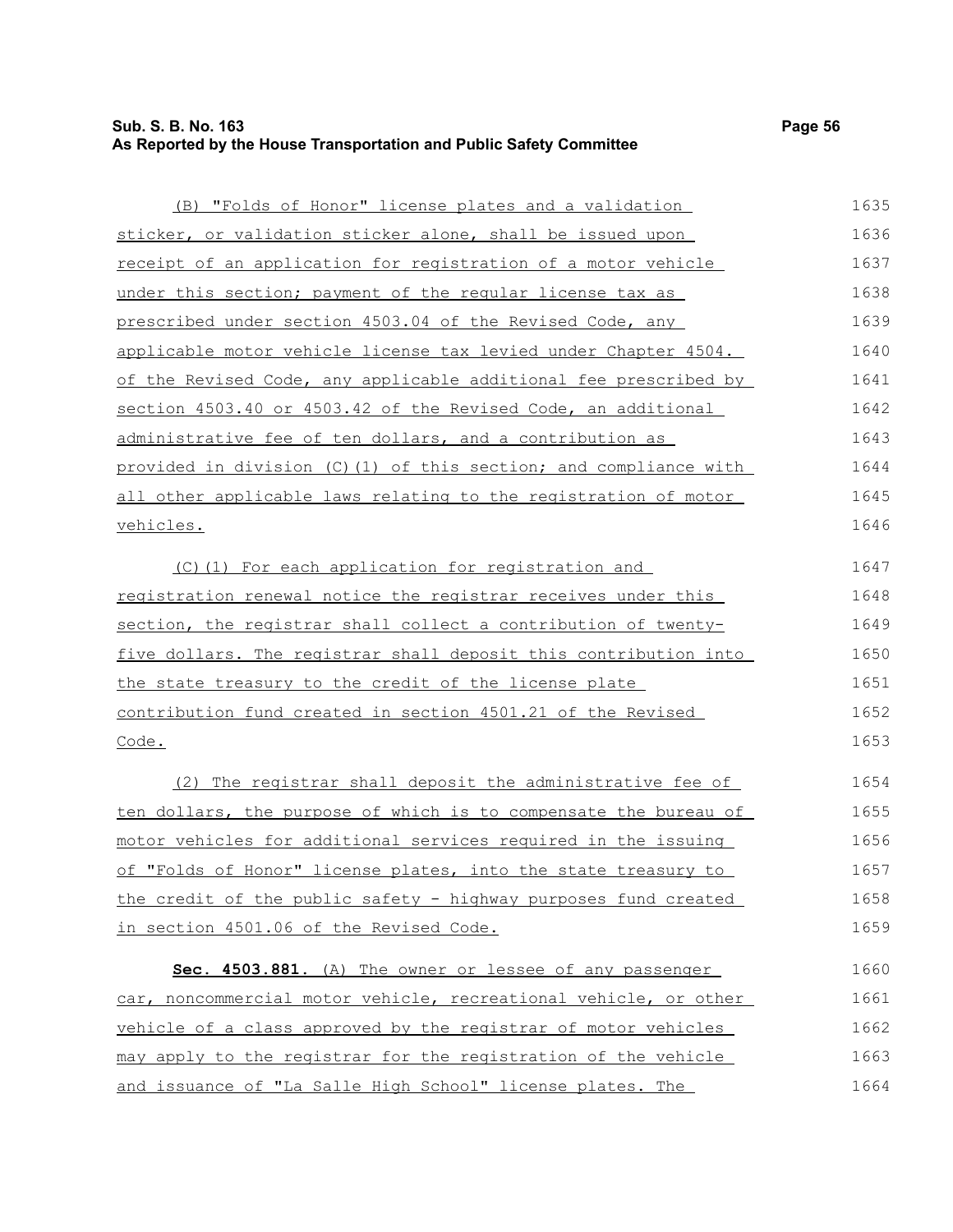| application may be combined with a request for a special          | 1665 |
|-------------------------------------------------------------------|------|
| reserved license plate under section 4503.40 or 4503.42 of the    | 1666 |
| Revised Code. Upon receipt of the completed application and       | 1667 |
| compliance by the applicant with divisions (B) and (C) of this    | 1668 |
| section, the registrar shall issue to the applicant the           | 1669 |
| appropriate vehicle registration and a set of "La Salle High      | 1670 |
| School" license plates and a validation sticker, or a validation  | 1671 |
| sticker alone when required by section 4503.191 of the Revised    | 1672 |
| Code.                                                             | 1673 |
| In addition to the letters and numbers ordinarily                 | 1674 |
| inscribed on the license plates, "La Salle High School" license   | 1675 |
| plates shall display an appropriate logo and words selected by    | 1676 |
| representatives of La Salle high school in the municipal          | 1677 |
| corporation of Cincinnati and that are approved by the            | 1678 |
| registrar. "La Salle High School" license plates shall display    | 1679 |
| county identification stickers that identify the county of        | 1680 |
| registration as required under section 4503.19 of the Revised     | 1681 |
| Code.                                                             | 1682 |
| (B) "La Salle High School" license plates and a validation        | 1683 |
| sticker, or validation sticker alone, shall be issued upon        | 1684 |
| receipt of an application for registration of a motor vehicle     | 1685 |
| under this section; payment of the regular license tax as         | 1686 |
| prescribed under section 4503.04 of the Revised Code, any         | 1687 |
| applicable motor vehicle license tax levied under Chapter 4504.   | 1688 |
| of the Revised Code, any applicable additional fee prescribed by  | 1689 |
| section 4503.40 or 4503.42 of the Revised Code, an additional     | 1690 |
| administrative fee of ten dollars, and a contribution as          | 1691 |
| provided in division (C) (1) of this section; and compliance with | 1692 |
| all other applicable laws relating to the registration of motor   | 1693 |
| vehicles.                                                         | 1694 |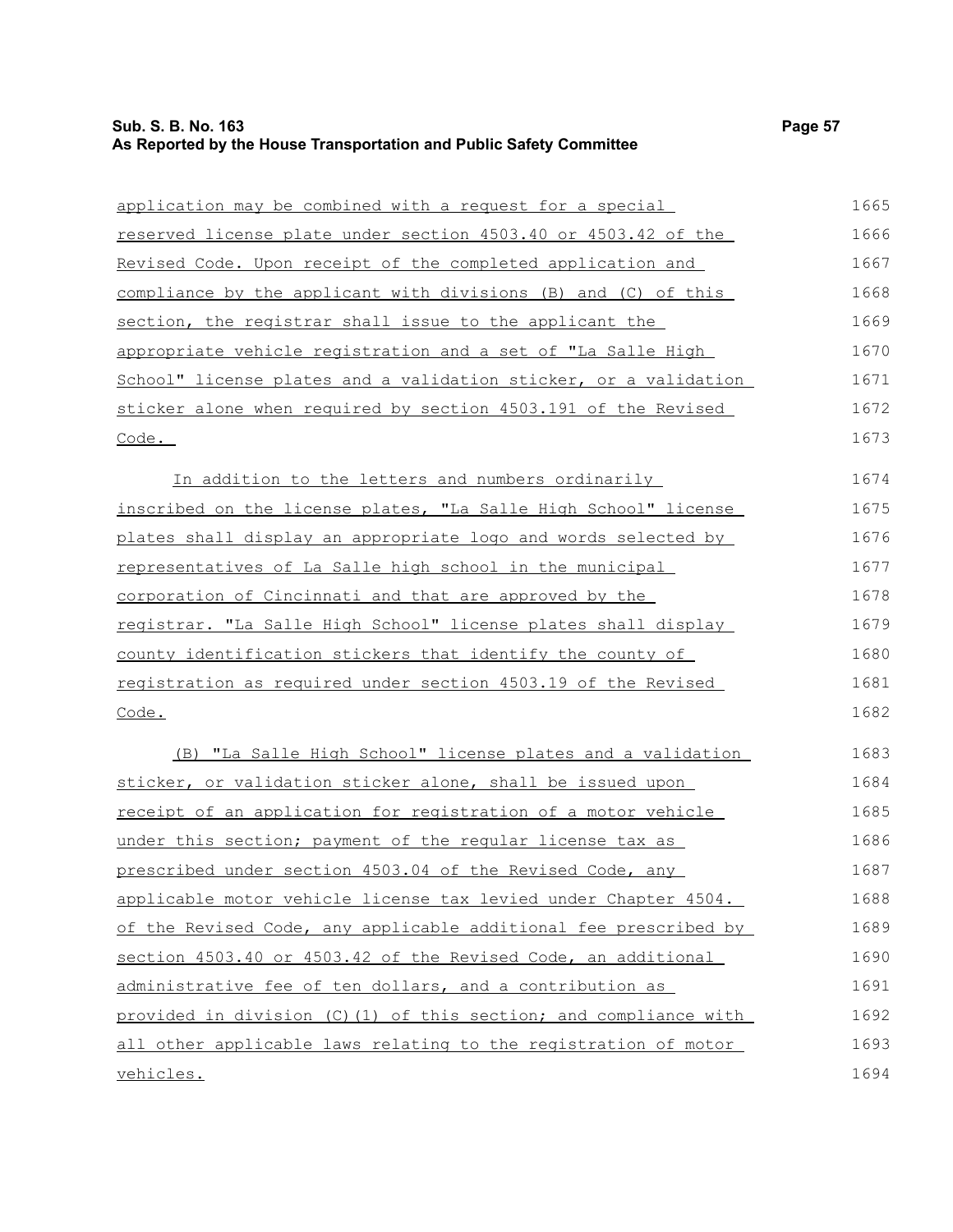### **Sub. S. B. No. 163 Page 58 As Reported by the House Transportation and Public Safety Committee**

(C)(1) For each application for registration and registration renewal notice the registrar receives under this section, the reqistrar shall collect a contribution of thirty dollars. The registrar shall deposit this contribution into the state treasury to the credit of the license plate contribution fund created in section 4501.21 of the Revised Code. 1695 1696 1697 1698 1699 1700

(2) The registrar shall deposit the administrative fee of ten dollars, the purpose of which is to compensate the bureau of motor vehicles for additional services required in the issuing of "La Salle High School" license plates, into the state treasury to the credit of the public safety - highway purposes fund created in section 4501.06 of the Revised Code. 1701 1702 1703 1704 1705 1706

 **Sec. 4503.883.** (A) The owner or lessee of any passenger car, noncommercial motor vehicle, recreational vehicle, or other vehicle of a class approved by the registrar of motor vehicles may apply to the registrar for the registration of the vehicle and issuance of "St. Charles Preparatory School" license plates. The application may be combined with a request for a special reserved license plate under section 4503.40 or 4503.42 of the Revised Code. Upon receipt of the completed application and compliance by the applicant with divisions (B) and (C) of this section, the registrar shall issue to the applicant the appropriate vehicle registration and a set of "St. Charles Preparatory School" license plates and a validation sticker, or a validation sticker alone when required by section 4503.191 of the Revised Code. 1707 1708 1709 1710 1711 1712 1713 1714 1715 1716 1717 1718 1719 1720

In addition to the letters and numbers ordinarily inscribed on the license plates, "St. Charles Preparatory School" license plates shall display an appropriate logo and words selected by representatives of St. Charles preparatory 1721 1722 1723 1724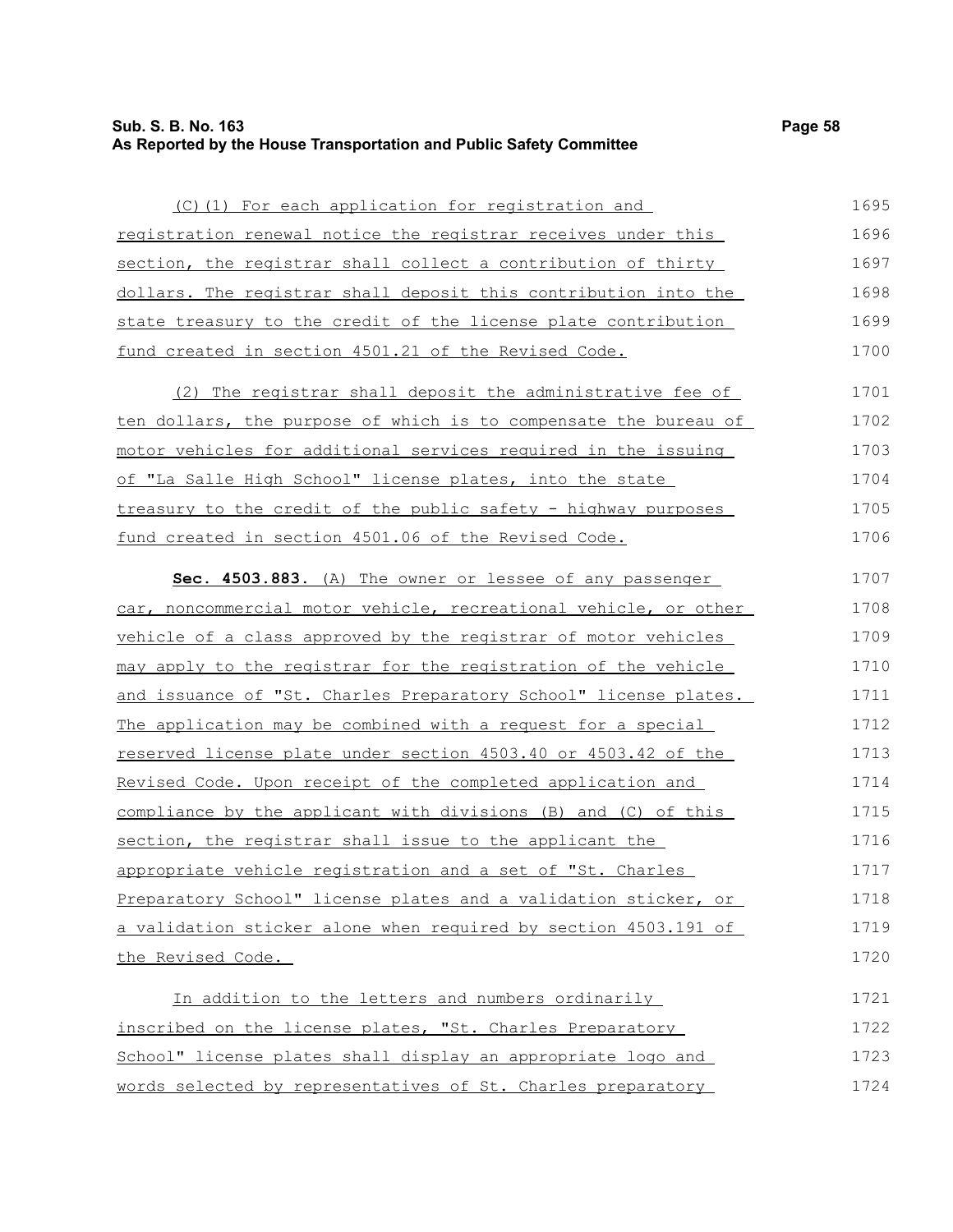# **Sub. S. B. No. 163 Page 59 As Reported by the House Transportation and Public Safety Committee**

| school and that are approved by the registrar. "St. Charles      | 1725 |
|------------------------------------------------------------------|------|
| Preparatory School" license plates shall display county          | 1726 |
| identification stickers that identify the county of registration | 1727 |
| as required under section 4503.19 of the Revised Code.           | 1728 |
| (B) "St. Charles Preparatory School" license plates and a        | 1729 |
| validation sticker, or validation sticker alone, shall be issued | 1730 |
| upon receipt of an application for registration of a motor       | 1731 |
| vehicle under this section; payment of the regular license tax   | 1732 |
| as prescribed under section 4503.04 of the Revised Code, any     | 1733 |
| applicable motor vehicle license tax levied under Chapter 4504.  | 1734 |
| of the Revised Code, any applicable additional fee prescribed by | 1735 |
| section 4503.40 or 4503.42 of the Revised Code, an additional    | 1736 |
| administrative fee of ten dollars, and a contribution as         | 1737 |
| provided in division (C)(1) of this section; and compliance with | 1738 |
| all other applicable laws relating to the registration of motor  | 1739 |
| vehicles.                                                        | 1740 |
| (C)(1) For each application for registration and                 | 1741 |
| registration renewal notice the registrar receives under this    | 1742 |
| section, the registrar shall collect a contribution of thirty    | 1743 |
| dollars. The registrar shall deposit this contribution into the  | 1744 |
| state treasury to the credit of the license plate contribution   | 1745 |
| fund created in section 4501.21 of the Revised Code.             | 1746 |
| (2) The registrar shall deposit the administrative fee of        | 1747 |
| ten dollars, the purpose of which is to compensate the bureau of | 1748 |
| motor vehicles for additional services required in the issuing   | 1749 |
| of "St. Charles Preparatory School" license plates, into the     | 1750 |
| state treasury to the credit of the public safety - highway      | 1751 |
| purposes fund created in section 4501.06 of the Revised Code.    | 1752 |
| Sec. 4503.893. (A) The owner or lessee of any passenger          | 1753 |
| car, noncommercial motor vehicle, recreational vehicle, or other | 1754 |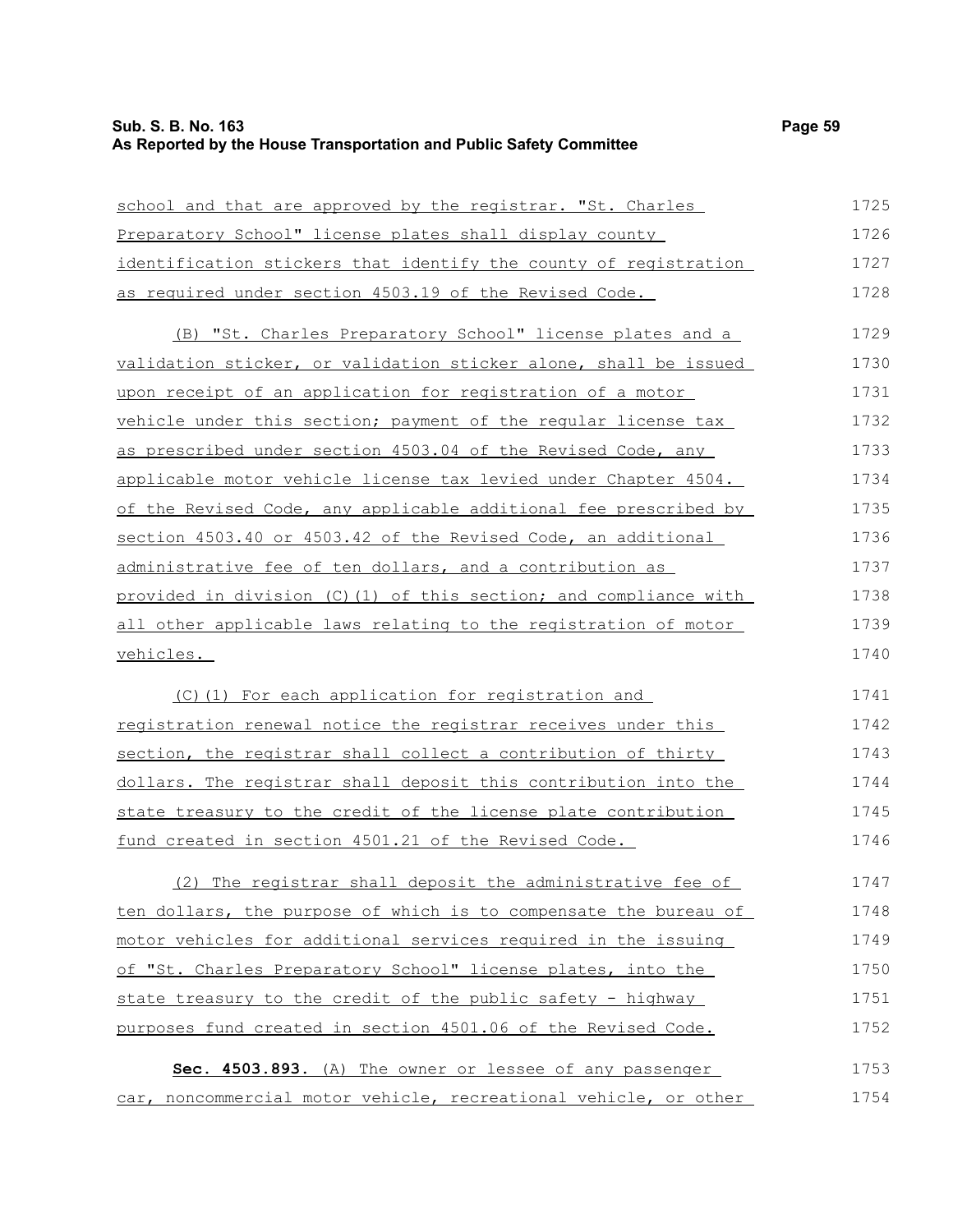# **Sub. S. B. No. 163 Page 60 As Reported by the House Transportation and Public Safety Committee**

| vehicle of a class approved by the registrar of motor vehicles    | 1755 |
|-------------------------------------------------------------------|------|
| may apply to the registrar for the registration of the vehicle    | 1756 |
| and issuance of "Harrison Central Huskies" license plates. The    | 1757 |
| application may be combined with a request for a special          | 1758 |
| reserved license plate under section 4503.40 or 4503.42 of the    | 1759 |
| Revised Code. Upon receipt of the completed application and       | 1760 |
| compliance by the applicant with divisions (B) and (C) of this    | 1761 |
| section, the registrar shall issue to the applicant the           | 1762 |
| appropriate vehicle registration and a set of "Harrison Central   | 1763 |
| Huskies" license plates and a validation sticker, or a            | 1764 |
| validation sticker alone when required by section 4503.191 of     | 1765 |
| <u>the Revised Code.</u>                                          | 1766 |
| In addition to the letters and numbers ordinarily                 | 1767 |
| inscribed on the license plates, "Harrison Central Huskies"       | 1768 |
| license plates shall display an appropriate logo and words        | 1769 |
| selected by representatives of the Harrison Central jr./sr. high  | 1770 |
| school and that are approved by the registrar. "Harrison Central  | 1771 |
| Huskies" license plates shall display county identification       | 1772 |
| stickers that identify the county of registration as required     | 1773 |
| under section 4503.19 of the Revised Code.                        | 1774 |
| (B) "Harrison Central Huskies" license plates and a               | 1775 |
| validation sticker, or validation sticker alone, shall be issued  | 1776 |
| upon receipt of an application for registration of a motor        | 1777 |
| vehicle under this section; payment of the regular license tax    | 1778 |
| as prescribed under section 4503.04 of the Revised Code, any      | 1779 |
| applicable motor vehicle license tax levied under Chapter 4504.   | 1780 |
| of the Revised Code, any applicable additional fee prescribed by  | 1781 |
| section 4503.40 or 4503.42 of the Revised Code, an additional     | 1782 |
| administrative fee of ten dollars, and a contribution as          | 1783 |
| provided in division (C) (1) of this section; and compliance with | 1784 |
| all other applicable laws relating to the registration of motor   | 1785 |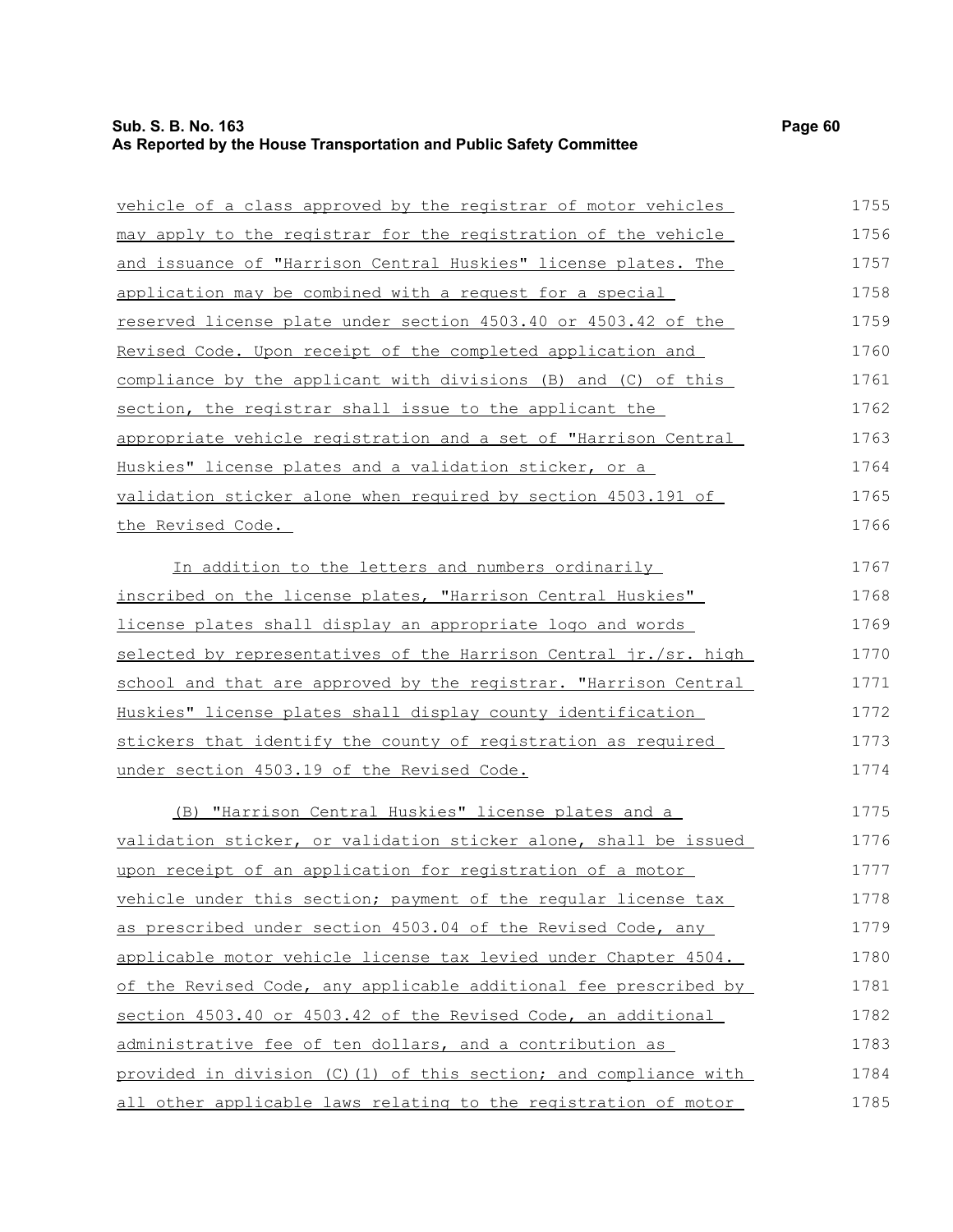### vehicles.

| (C)(1) For each application for registration and                 | 1787 |
|------------------------------------------------------------------|------|
| registration renewal notice the registrar receives under this    | 1788 |
| section, the registrar shall collect a contribution of twenty    | 1789 |
| dollars. The registrar shall deposit this contribution into the  | 1790 |
| state treasury to the credit of the license plate contribution   | 1791 |
| fund created in section 4501.21 of the Revised Code.             | 1792 |
|                                                                  |      |
| (2) The registrar shall deposit the administrative fee of        | 1793 |
| ten dollars, the purpose of which is to compensate the bureau of | 1794 |

motor vehicles for additional services required in the issuing of "Harrison Central Huskies" license plates, into the state treasury to the credit of the public safety - highway purposes fund created in section 4501.06 of the Revised Code. 1795 1796 1797 1798

| Sec. 4503.899. (A) The owner or lessee of any passenger          | 1799 |
|------------------------------------------------------------------|------|
| car, noncommercial motor vehicle, recreational vehicle, or other | 1800 |
| vehicle of a class approved by the registrar of motor vehicles   | 1801 |
| may apply to the registrar for the registration of the vehicle   | 1802 |
| and issuance of "Cleveland Clinic Children's" license plates.    | 1803 |
| The application may be combined with a request for a special     | 1804 |
| reserved license plate under section 4503.40 or 4503.42 of the   | 1805 |
| Revised Code. Upon receipt of the completed application and      | 1806 |
| compliance by the applicant with divisions (B) and (C) of this   | 1807 |
| section, the registrar shall issue to the applicant the          | 1808 |
| appropriate vehicle registration and a set of "Cleveland Clinic  | 1809 |
| Children's" license plates and a validation sticker, or a        | 1810 |
| validation sticker alone when required by section 4503.191 of    | 1811 |
| the Revised Code.                                                | 1812 |
|                                                                  |      |

In addition to the letters and numbers ordinarily inscribed on the license plates, "Cleveland Clinic Children's" license plates shall display an appropriate logo and words, 1813 1814 1815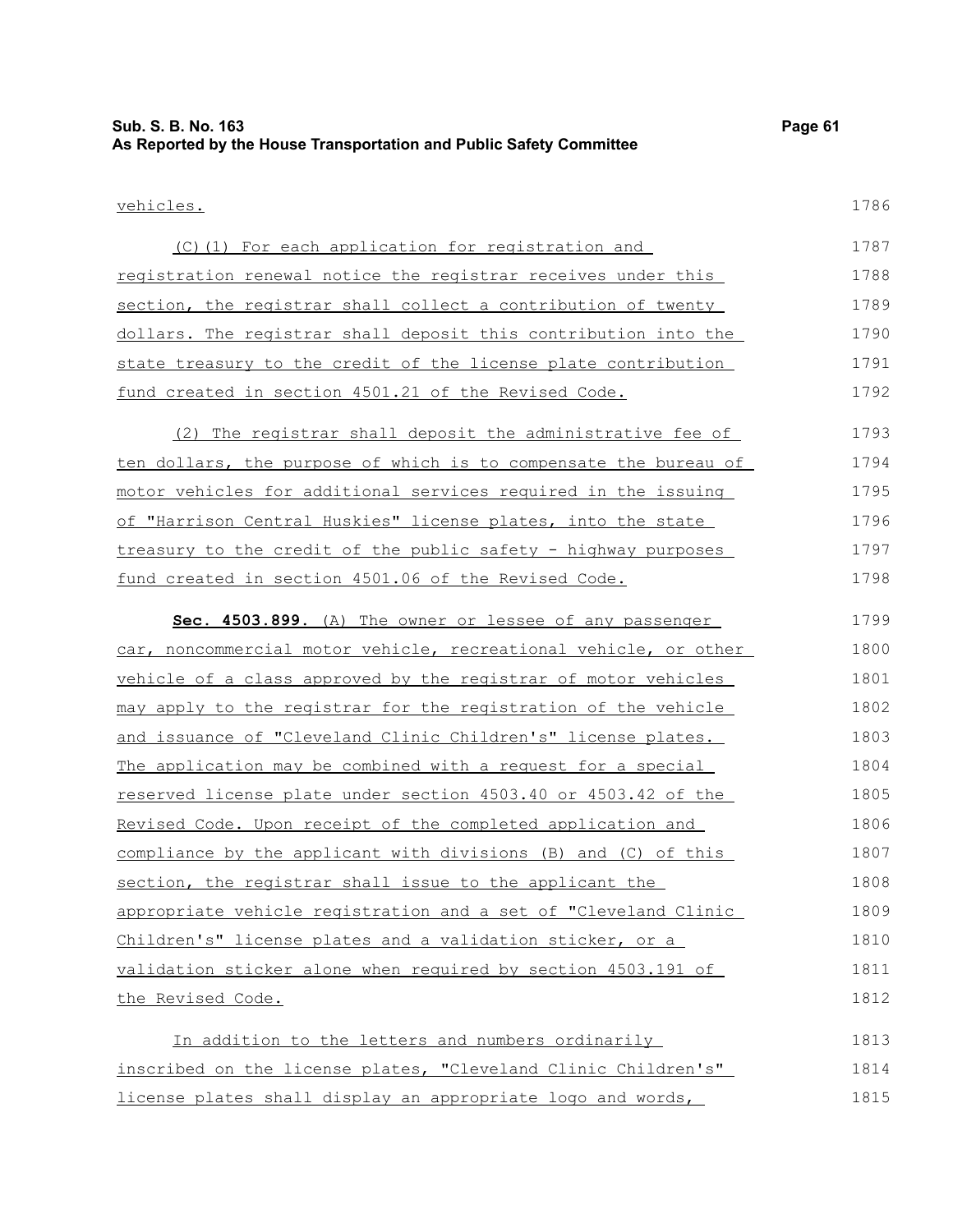# **Sub. S. B. No. 163 Page 62 As Reported by the House Transportation and Public Safety Committee**

| selected by representatives of the Cleveland clinic foundation   | 1816 |
|------------------------------------------------------------------|------|
| and approved by the registrar. "Cleveland Clinic Children's"     | 1817 |
| license plates shall display county identification stickers that | 1818 |
| identify the county of registration as required under section    | 1819 |
| 4503.19 of the Revised Code.                                     | 1820 |
| (B) "Cleveland Clinic Children's" license plates and a           | 1821 |
| validation sticker, or validation sticker alone, shall be issued | 1822 |
| upon receipt of an application for registration of a motor       | 1823 |
| vehicle under this section; payment of the regular license tax   | 1824 |
| as prescribed under section 4503.04 of the Revised Code, any     | 1825 |
| applicable motor vehicle license tax levied under Chapter 4504.  | 1826 |
| of the Revised Code, any applicable additional fee prescribed by | 1827 |
| section 4503.40 or 4503.42 of the Revised Code, an additional    | 1828 |
| administrative fee of ten dollars, and a contribution as         | 1829 |
| provided in division (C)(1) of this section; and compliance with | 1830 |
| all other applicable laws relating to the registration of motor  | 1831 |
| vehicles.                                                        | 1832 |
| (C)(1) For each application for registration and                 | 1833 |
| registration renewal notice the registrar receives under this    | 1834 |
| section, the registrar shall collect a contribution of twenty-   | 1835 |
| five dollars. The registrar shall deposit this contribution into | 1836 |
| the state treasury to the credit of the license plate            | 1837 |
| contribution fund created in section 4501.21 of the Revised      | 1838 |
| Code.                                                            | 1839 |
| (2) The registrar shall deposit the administrative fee of        | 1840 |
| ten dollars, the purpose of which is to compensate the bureau of | 1841 |
| motor vehicles for additional services required in the issuing   | 1842 |
| of "Cleveland Clinic Children's" license plates, into the state  | 1843 |
| treasury to the credit of the public safety - highway purposes   | 1844 |
| fund created in section 4501.06 of the Revised Code.             | 1845 |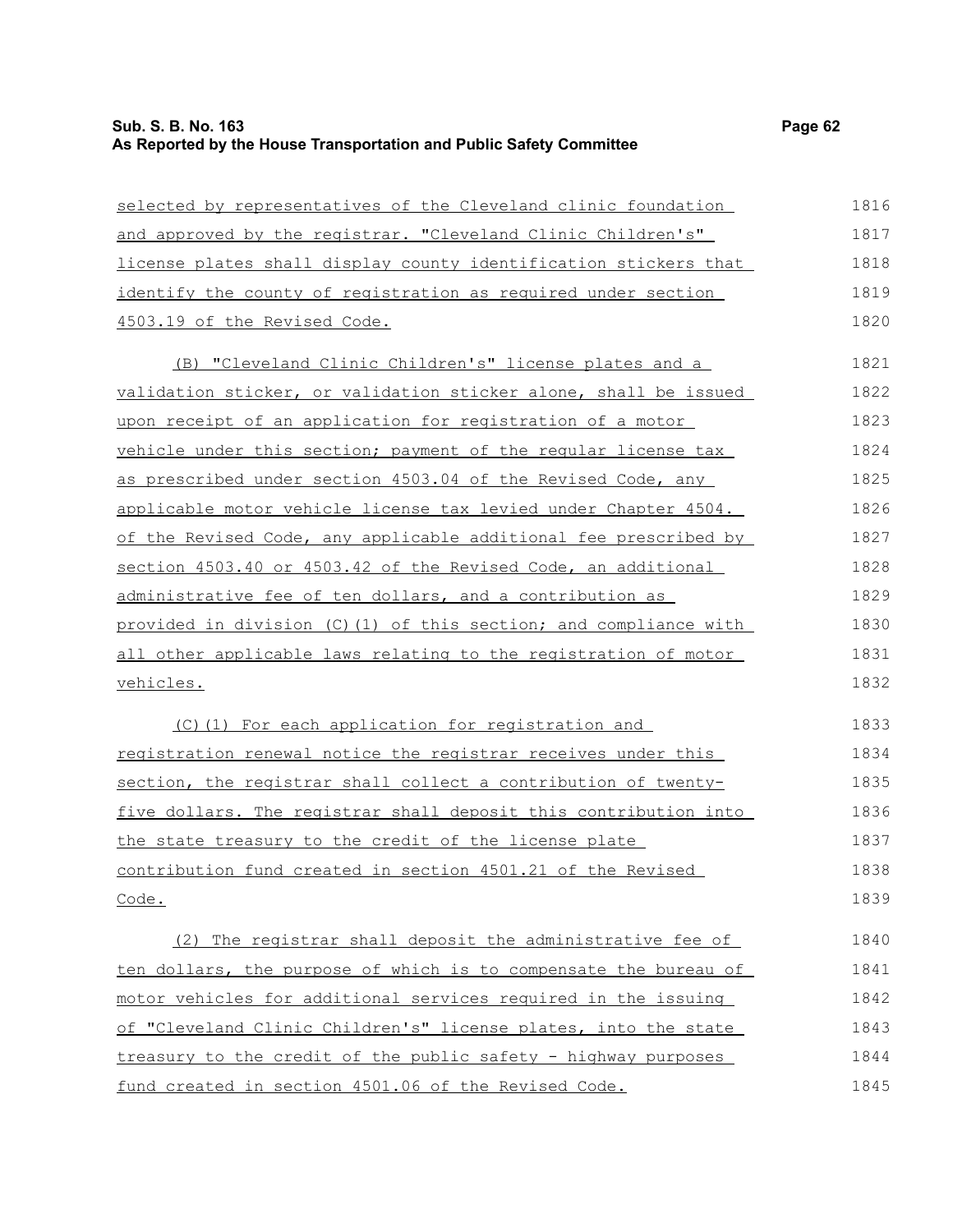### **Sub. S. B. No. 163 Page 63 As Reported by the House Transportation and Public Safety Committee**

 **Sec. 4503.931.** (A) The owner or lessee of any passenger car, noncommercial motor vehicle, recreational vehicle, or other vehicle of a class approved by the registrar of motor vehicles

| may apply to the registrar for the registration of the vehicle   | 1849 |
|------------------------------------------------------------------|------|
| and issuance of "Healthy New Albany" license plates. The         | 1850 |
| application may be combined with a request for a special         | 1851 |
| reserved license plate under section 4503.40 or 4503.42 of the   | 1852 |
| Revised Code. Upon receipt of the completed application and      | 1853 |
| compliance by the applicant with divisions (B) and (C) of this   | 1854 |
| section, the registrar shall issue to the applicant the          | 1855 |
| appropriate vehicle registration and a set of "Healthy New       | 1856 |
| Albany" license plates and a validation sticker, or a validation | 1857 |
| sticker alone when required by section 4503.191 of the Revised   | 1858 |
| Code.                                                            | 1859 |
|                                                                  |      |

In addition to the letters and numbers ordinarily inscribed on the license plates, "Healthy New Albany" license plates shall display an appropriate logo and words selected by representatives of the healthy New Albany organization that are approved by the registrar. "Healthy New Albany" license plates shall display county identification stickers that identify the county of registration as required under section 4503.19 of the Revised Code. 1860 1861 1862 1863 1864 1865 1866 1867

(B) "Healthy New Albany" license plates and a validation sticker, or validation sticker alone, shall be issued upon receipt of an application for registration of a motor vehicle under this section; payment of the regular license tax as prescribed under section 4503.04 of the Revised Code, any applicable motor vehicle license tax levied under Chapter 4504. of the Revised Code, any applicable additional fee prescribed by section 4503.40 or 4503.42 of the Revised Code, an additional administrative fee of ten dollars, and a contribution as 1868 1869 1870 1871 1872 1873 1874 1875 1876

1846 1847 1848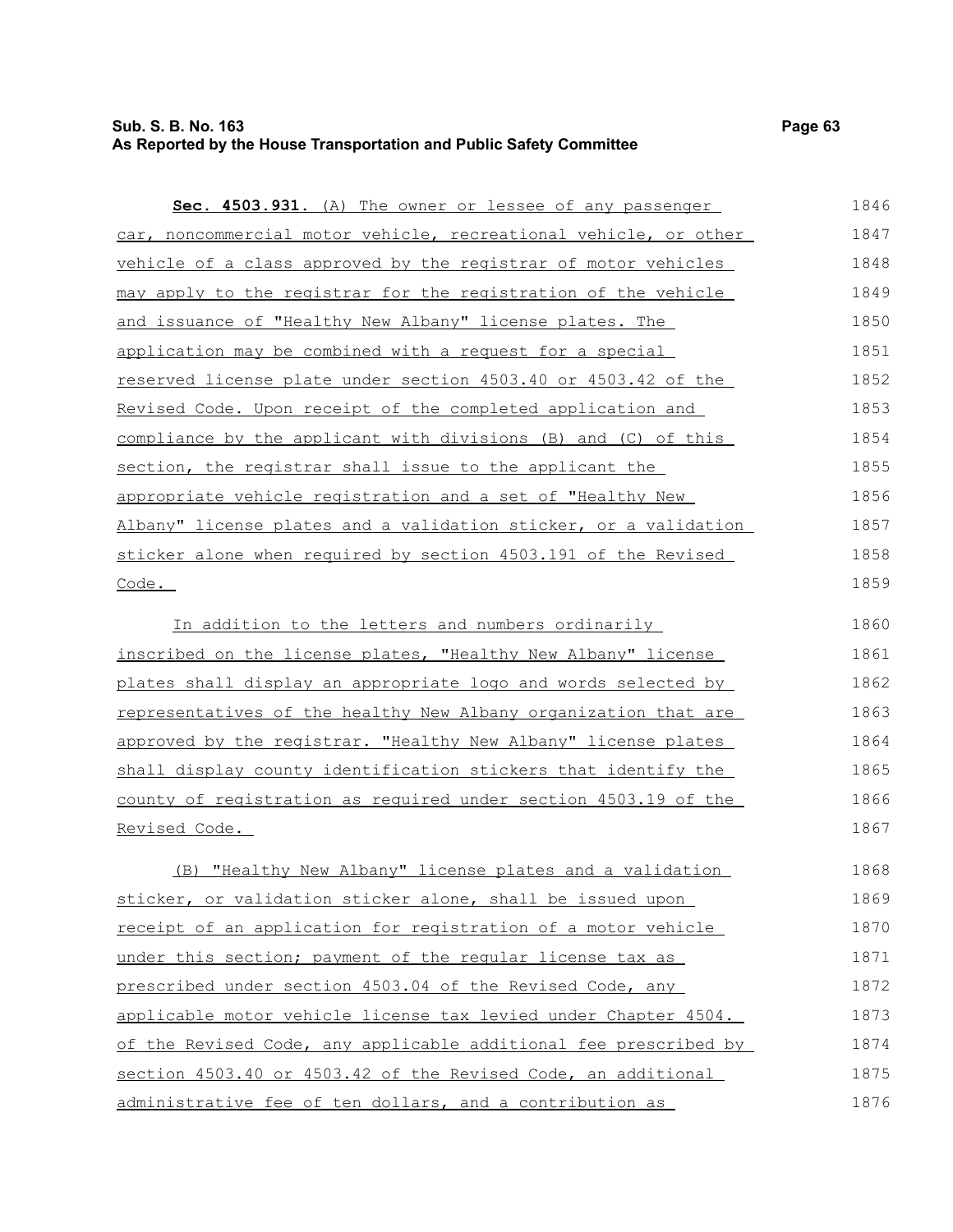| provided in division (C)(1) of this section; and compliance with | 1877 |
|------------------------------------------------------------------|------|
| all other applicable laws relating to the registration of motor  | 1878 |
| vehicles.                                                        | 1879 |
| (C)(1) For each application for registration and                 | 1880 |
| registration renewal notice the registrar receives under this    | 1881 |
| section, the registrar shall collect a contribution of twenty-   | 1882 |
| five dollars. The registrar shall deposit this contribution into | 1883 |
| the state treasury to the credit of the license plate            | 1884 |
| contribution fund created in section 4501.21 of the Revised      | 1885 |
| $\frac{\text{Code}}{\text{.}}$                                   | 1886 |
| (2) The registrar shall deposit the administrative fee of        | 1887 |
| ten dollars, the purpose of which is to compensate the bureau of | 1888 |
| motor vehicles for additional services required in the issuing   | 1889 |
| of "Healthy New Albany" license plates, into the state treasury  | 1890 |
| to the credit of the public safety - highway purposes fund       | 1891 |
| created in section 4501.06 of the Revised Code.                  | 1892 |
| Sec. 4503.932. (A) The owner or lessee of any passenger          | 1893 |
| car, noncommercial motor vehicle, recreational vehicle, or other | 1894 |
| vehicle of a class approved by the registrar of motor vehicles   | 1895 |
| may apply to the registrar for the registration of the vehicle   | 1896 |
| and issuance of "Habitat for Humanity of Ohio" license plates.   | 1897 |
| The application may be combined with a request for a special     | 1898 |
| reserved license plate under section 4503.40 or 4503.42 of the   | 1899 |
| Revised Code. Upon receipt of the completed application and      | 1900 |
| compliance by the applicant with divisions (B) and (C) of this   | 1901 |
| section, the registrar shall issue to the applicant the          | 1902 |
| appropriate vehicle registration and a set of "Habitat for       | 1903 |
| Humanity of Ohio" license plates and a validation sticker, or a  | 1904 |
| validation sticker alone when required by section 4503.191 of    | 1905 |
| the Revised Code.                                                | 1906 |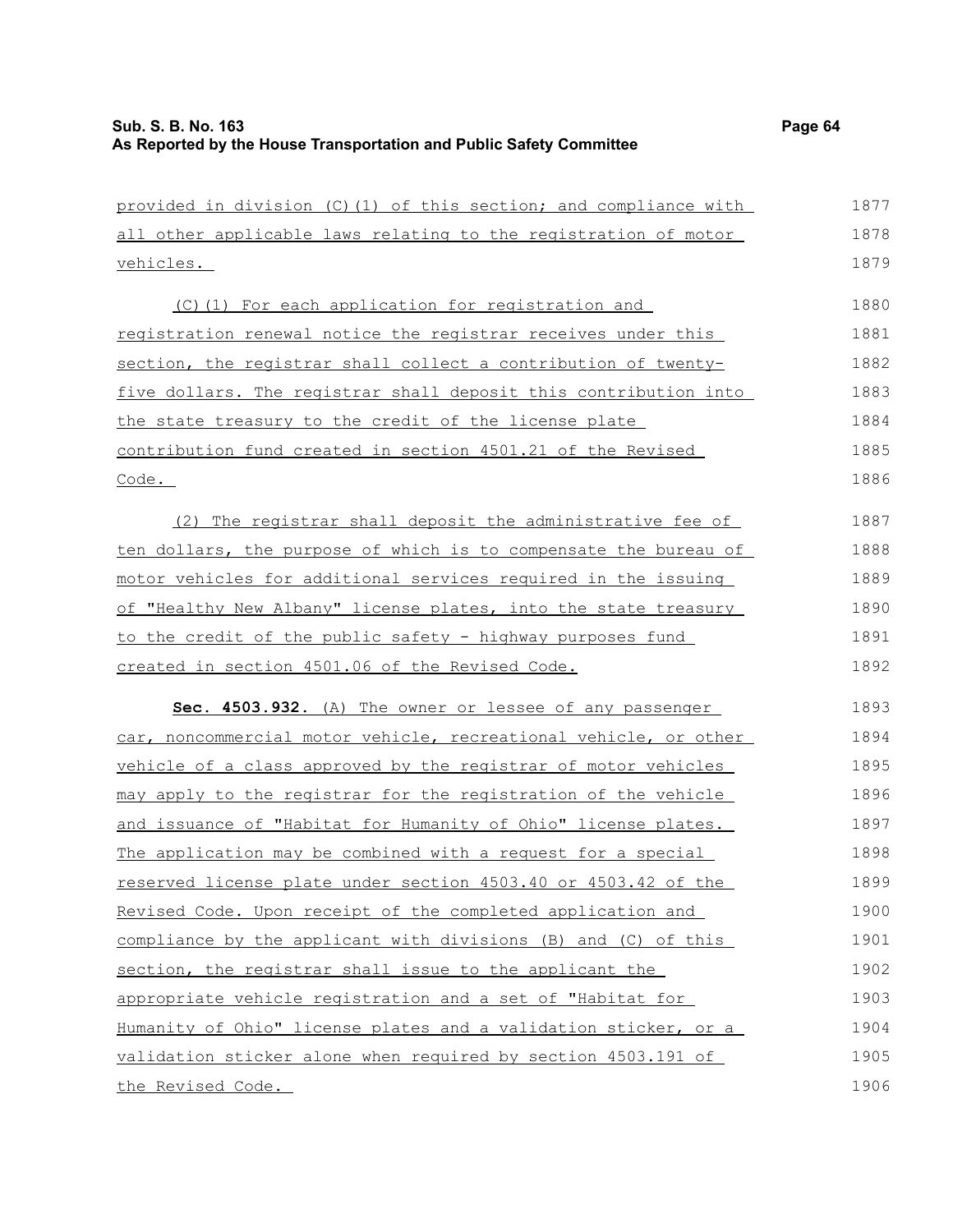### **Sub. S. B. No. 163 Page 65 As Reported by the House Transportation and Public Safety Committee**

In addition to the letters and numbers ordinarily inscribed on the license plates, "Habitat for Humanity of Ohio" license plates shall display an appropriate logo and words selected by representatives of habitat for humanity of Ohio, inc. and that are approved by the registrar. "Habitat for Humanity of Ohio" license plates shall display county identification stickers that identify the county of registration as required under section 4503.19 of the Revised Code. (B) "Habitat for Humanity of Ohio" license plates and a validation sticker, or validation sticker alone, shall be issued upon receipt of an application for registration of a motor vehicle under this section; payment of the regular license tax as prescribed under section 4503.04 of the Revised Code, any applicable motor vehicle license tax levied under Chapter 4504. of the Revised Code, any applicable additional fee prescribed by section 4503.40 or 4503.42 of the Revised Code, an additional administrative fee of ten dollars, and a contribution as provided in division (C)(1) of this section; and compliance with all other applicable laws relating to the registration of motor vehicles. (C)(1) For each application for registration and registration renewal notice the registrar receives under this 1907 1908 1909 1910 1911 1912 1913 1914 1915 1916 1917 1918 1919 1920 1921 1922 1923 1924 1925 1926 1927 1928

section, the registrar shall collect a contribution of twenty dollars. The registrar shall deposit this contribution into the state treasury to the credit of the license plate contribution fund created in section 4501.21 of the Revised Code. 1929 1930 1931 1932

| (2) The registrar shall deposit the administrative fee of        | 1933 |
|------------------------------------------------------------------|------|
| ten dollars, the purpose of which is to compensate the bureau of | 1934 |
| motor vehicles for additional services required in the issuing   | 1935 |
| of "Habitat for Humanity of Ohio" license plates, into the state | 1936 |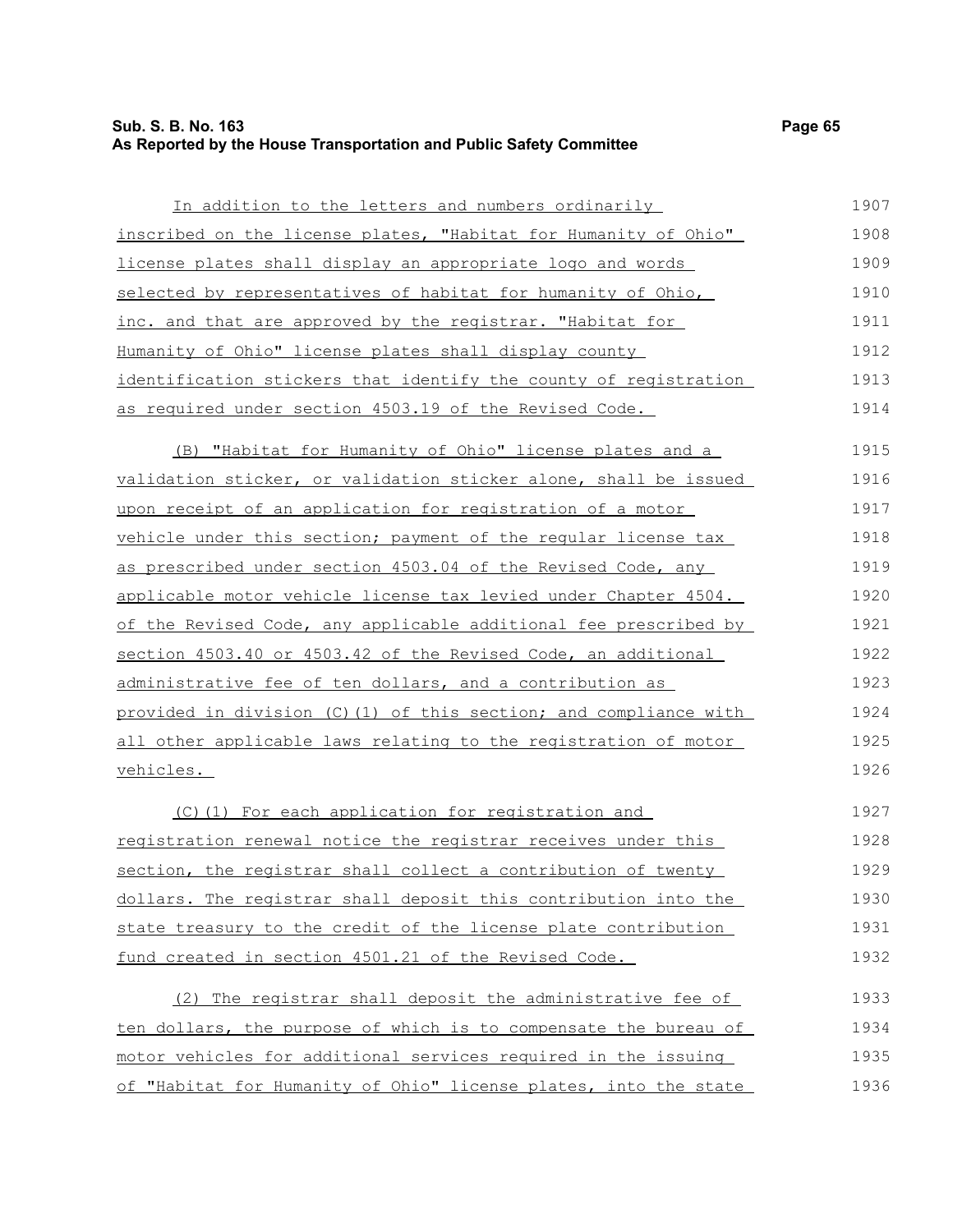# **Sub. S. B. No. 163 Page 66 As Reported by the House Transportation and Public Safety Committee**

| treasury to the credit of the public safety - highway purposes       | 1937 |
|----------------------------------------------------------------------|------|
| fund created in section 4501.06 of the Revised Code.                 | 1938 |
| Sec. 4503.942. (A) The owner or lessee of any passenger              | 1939 |
|                                                                      |      |
| car, noncommercial motor vehicle, recreational vehicle, or other     | 1940 |
| vehicle of a class approved by the registrar of motor vehicles       | 1941 |
| may apply to the registrar for the registration of the vehicle       | 1942 |
| and issuance of "Zero" license plates. An application made under     | 1943 |
| this section may be combined with a request for a special            | 1944 |
| reserved license plate under section 4503.40 or 4503.42 of the       | 1945 |
| Revised Code. Upon receipt of the completed application and          | 1946 |
| compliance by the applicant with divisions (B) and (C) of this       | 1947 |
| section, the registrar shall issue to the applicant the              | 1948 |
| appropriate vehicle registration and a set of "Zero" license         | 1949 |
| plates and a validation sticker, or a validation sticker alone       | 1950 |
| when required by section 4503.191 of the Revised Code.               | 1951 |
| In addition to the letters and numbers ordinarily                    | 1952 |
| inscribed on the license plates, "Zero" license plates shall be      | 1953 |
| inscribed with identifying words or markings that are designed       | 1954 |
| by zero, the end of prostate cancer, incorporated, a nonprofit       | 1955 |
| <u>organization that raises awareness about prostate cancer, and</u> | 1956 |
| that are approved by the registrar. "Zero" license plates shall      | 1957 |
| display county identification stickers that identify the county      | 1958 |
| of registration as required under section 4503.19 of the Revised     | 1959 |
| Code.                                                                | 1960 |
| (B) "Zero" license plates and a validation sticker, or               | 1961 |
| validation sticker alone, shall be issued upon receipt of a          | 1962 |
| contribution as provided in division (C) (1) of this section and     | 1963 |
| upon payment of the regular license tax as prescribed under          | 1964 |
| section 4503.04 of the Revised Code, any applicable motor            | 1965 |
| vehicle license tax levied under Chapter 4504. of the Revised        | 1966 |
|                                                                      |      |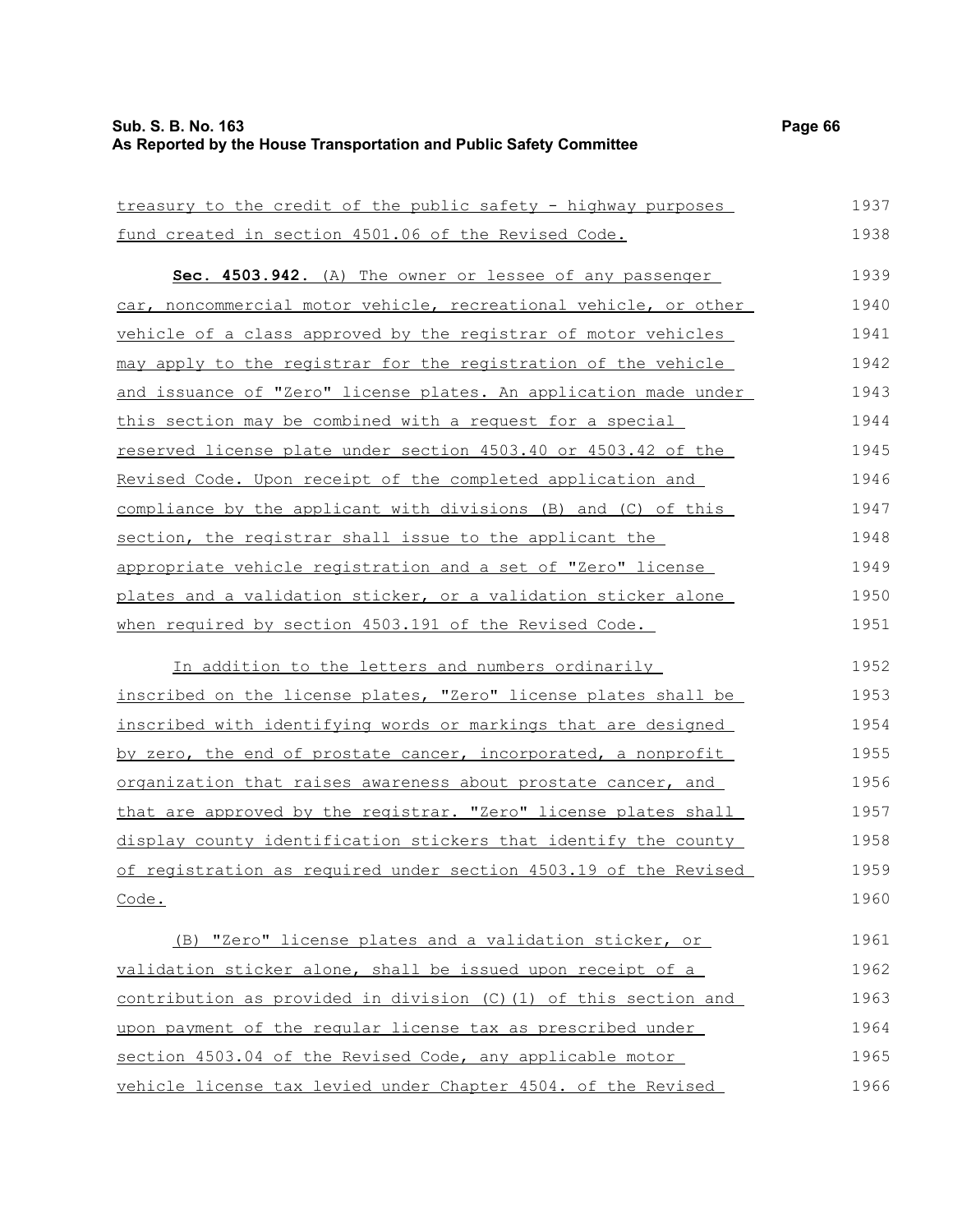| Code, any applicable additional fee prescribed by section            | 1967 |
|----------------------------------------------------------------------|------|
| 4503.40 or 4503.42 of the Revised Code, a bureau of motor            | 1968 |
| vehicles administrative fee of ten dollars, and compliance with      | 1969 |
| all other applicable laws relating to the registration of motor      | 1970 |
| <u>vehicles.</u>                                                     | 1971 |
| (C)(1) For each application for registration and                     | 1972 |
| registration renewal notice the registrar receives under this        | 1973 |
| section, the registrar shall collect a contribution of twenty-       | 1974 |
| five dollars. The registrar shall transmit this contribution         | 1975 |
| into the state treasury to the credit of the license plate           | 1976 |
| contribution fund created in section 4501.21 of the Revised          | 1977 |
| Code.                                                                | 1978 |
| (2) The registrar shall deposit the bureau administrative            | 1979 |
| <u>fee of ten dollars, the purpose of which is to compensate the</u> | 1980 |
| bureau for additional services required in the issuing of "Zero"     | 1981 |
| license plates, into the state treasury to the credit of the         | 1982 |
| public safety - highway purposes contribution fund created in        | 1983 |
| section 4501.06 of the Revised Code.                                 | 1984 |
| Sec. 4503.945. (A) The owner or lessee of any passenger              | 1985 |
| car, noncommercial motor vehicle, recreational vehicle, or other     | 1986 |
| vehicle of a class approved by the registrar of motor vehicles       | 1987 |
| may apply to the registrar for the registration of the vehicle       | 1988 |
| and issuance of "Summit Metro Parks" license plates. The             | 1989 |
| application may be combined with a request for a special             | 1990 |
| reserved license plate under section 4503.40 or 4503.42 of the       | 1991 |
| Revised Code. Upon receipt of the completed application and          | 1992 |
| compliance by the applicant with divisions (B) and (C) of this       | 1993 |
| section, the registrar shall issue to the applicant the              | 1994 |
| appropriate vehicle registration and a set of "Summit Metro          | 1995 |
| Parks" license plates and a validation sticker, or a validation      | 1996 |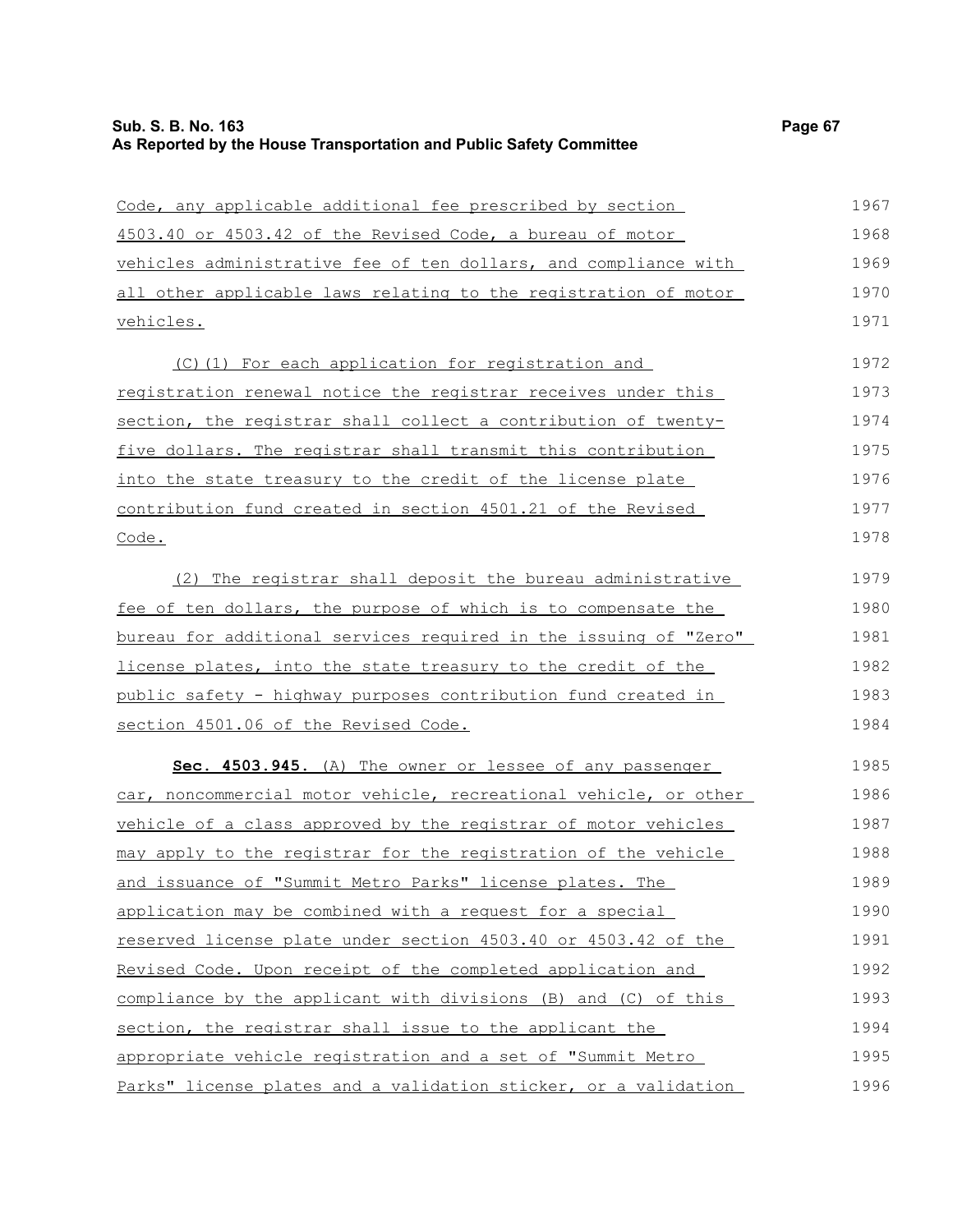| sticker alone when required by section 4503.191 of the Revised   | 1997 |
|------------------------------------------------------------------|------|
| Code.                                                            | 1998 |
| In addition to the letters and numbers ordinarily                | 1999 |
| inscribed on the license plates, "Summit Metro Parks" license    | 2000 |
| plates shall display an appropriate logo and words that are      | 2001 |
| selected by representatives of the Summit metro parks foundation | 2002 |
| and approved by the registrar. "Summit Metro Parks" license      | 2003 |
| plates shall display county identification stickers that         | 2004 |
| identify the county of registration as required under section    | 2005 |
| 4503.19 of the Revised Code.                                     | 2006 |
| (B) "Summit Metro Parks" license plates and a validation         | 2007 |
| sticker, or validation sticker alone, shall be issued upon       | 2008 |
| receipt of an application for registration of a motor vehicle    | 2009 |
| under this section; payment of the reqular license tax as        | 2010 |
| prescribed under section 4503.04 of the Revised Code, any        | 2011 |
| applicable motor vehicle license tax levied under Chapter 4504.  | 2012 |
| of the Revised Code, any applicable additional fee prescribed by | 2013 |
| section 4503.40 or 4503.42 of the Revised Code, an additional    | 2014 |
| administrative fee of ten dollars, and a contribution as         | 2015 |
| provided in division (C)(1) of this section; and compliance with | 2016 |
| all other applicable laws relating to the registration of motor  | 2017 |
| vehicles.                                                        | 2018 |
| (C) (1) For each application for registration and                | 2019 |
| registration renewal notice the registrar receives under this    | 2020 |
| section, the registrar shall collect a contribution of ten       | 2021 |
| dollars. The registrar shall deposit this contribution into the  | 2022 |
| state treasury to the credit of the license plate contribution   | 2023 |
| fund created in section 4501.21 of the Revised Code.             | 2024 |
| (2) The registrar shall deposit the administrative fee of        | 2025 |
| ten dollars, the purpose of which is to compensate the bureau of | 2026 |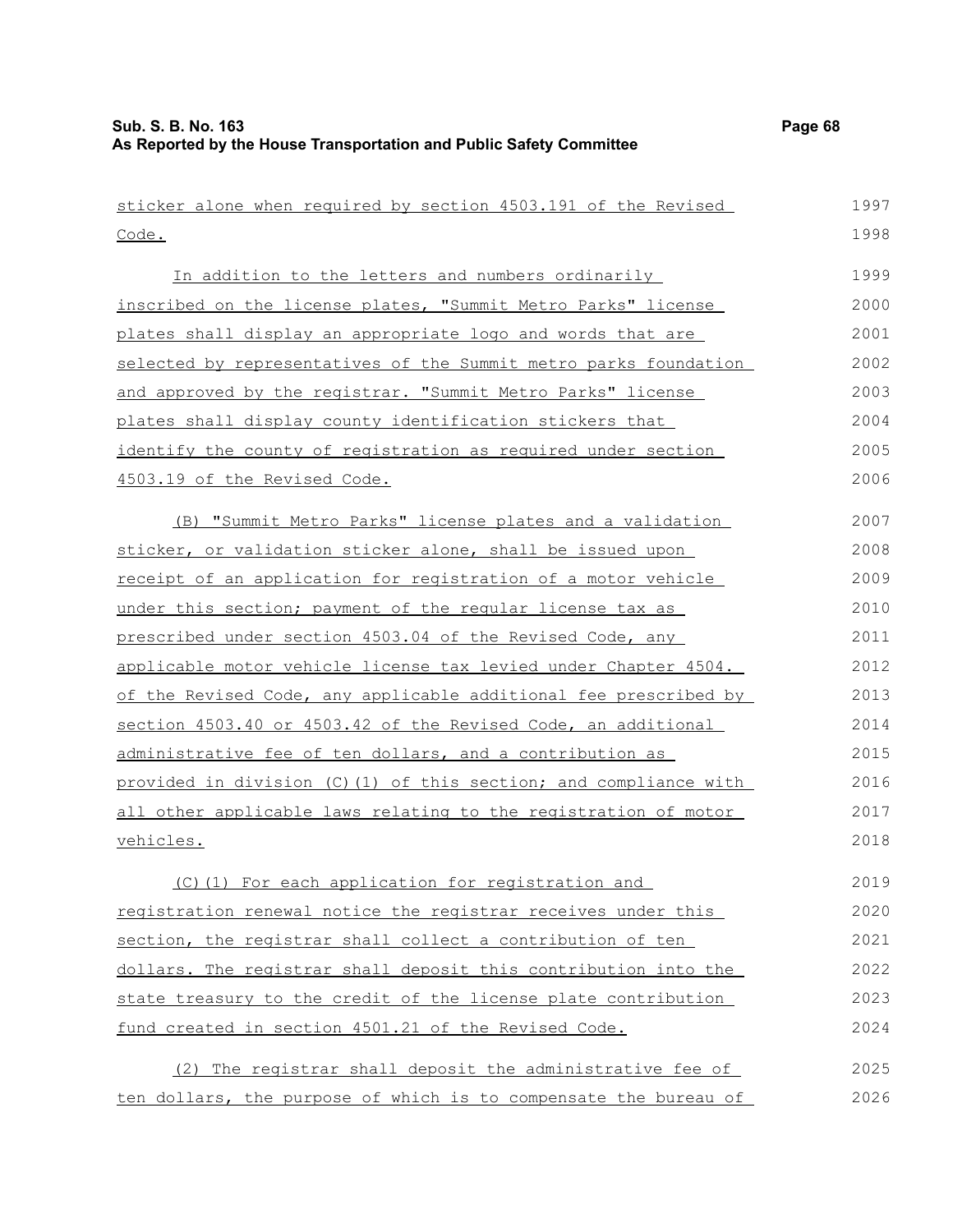## **Sub. S. B. No. 163 Page 69 As Reported by the House Transportation and Public Safety Committee**

motor vehicles for additional services required in the issuing of "Summit Metro Parks" license plates, into the state treasury to the credit of the public safety - highway purposes fund created in section 4501.06 of the Revised Code. **Sec. 4503.956.** (A) The owner or lessee of any passenger car, noncommercial motor vehicle, recreational vehicle, or other vehicle of a class approved by the registrar of motor vehicles may apply to the registrar for the registration of the vehicle and issuance of "Liberty Center Local Schools" license plates. The application may be combined with a request for a special reserved license plate under section 4503.40 or 4503.42 of the Revised Code. Upon receipt of the completed application and compliance by the applicant with divisions (B) and (C) of this section, the registrar shall issue to the applicant the appropriate vehicle registration and a set of "Liberty Center Local Schools" license plates and a validation sticker, or a validation sticker alone when required by section 4503.191 of the Revised Code. 2027 2028 2029 2030 2031 2032 2033 2034 2035 2036 2037 2038 2039 2040 2041 2042 2043 2044

In addition to the letters and numbers ordinarily inscribed on the license plates, "Liberty Center Local Schools" license plates shall display an appropriate logo and words selected by representatives of the Liberty Center local school district that are approved by the registrar. "Liberty Center Local Schools" license plates shall display county identification stickers that identify the county of registration as required under section 4503.19 of the Revised Code. 2045 2046 2047 2048 2049 2050 2051 2052

(B) "Liberty Center Local Schools" license plates and a validation sticker, or validation sticker alone, shall be issued upon receipt of an application for registration of a motor vehicle under this section; payment of the regular license tax 2053 2054 2055 2056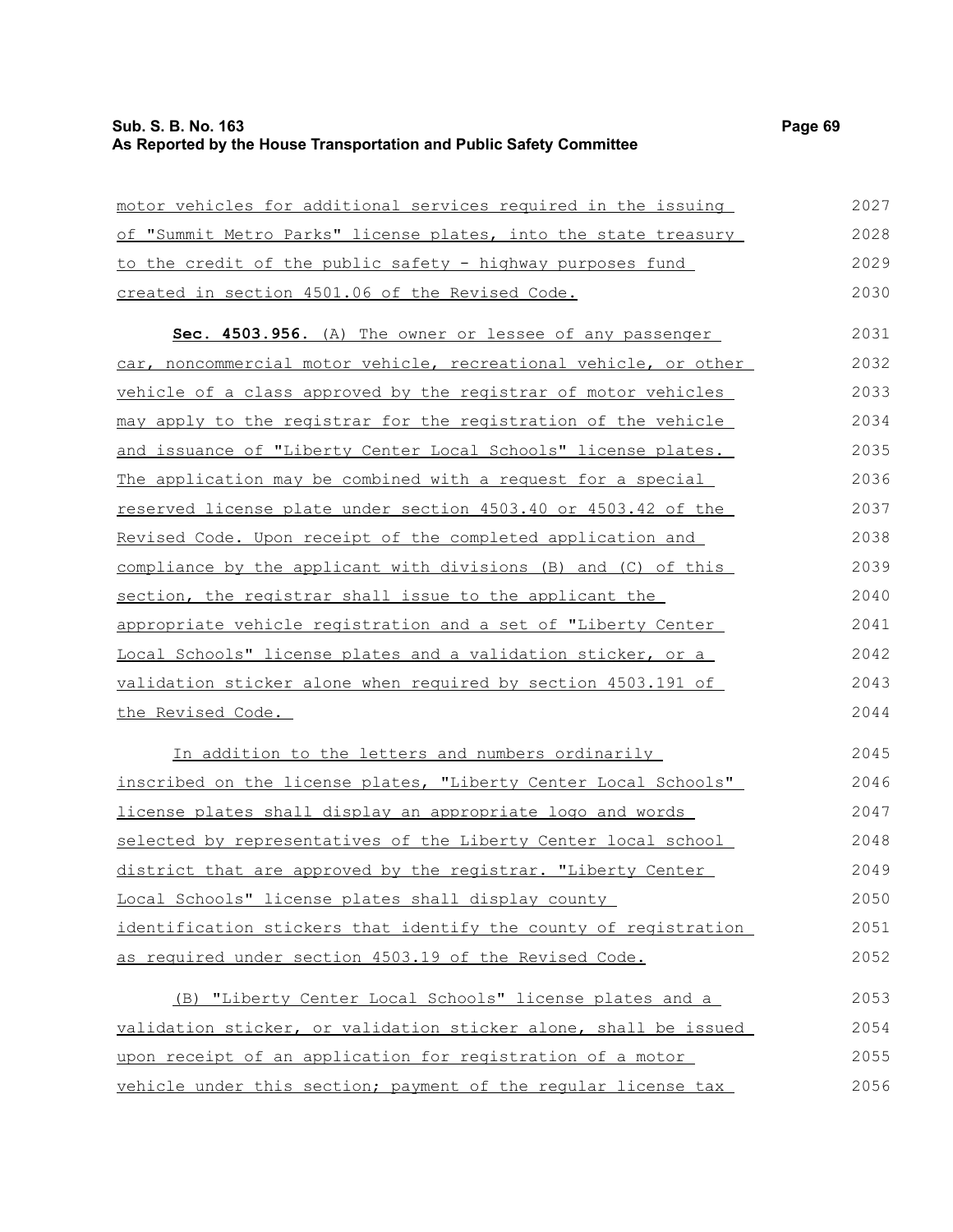# **Sub. S. B. No. 163 Page 70 As Reported by the House Transportation and Public Safety Committee**

| as prescribed under section 4503.04 of the Revised Code, any     | 2057 |
|------------------------------------------------------------------|------|
| applicable motor vehicle license tax levied under Chapter 4504.  | 2058 |
| of the Revised Code, any applicable additional fee prescribed by | 2059 |
| section 4503.40 or 4503.42 of the Revised Code, an additional    | 2060 |
| administrative fee of ten dollars, and a contribution as         | 2061 |
| provided in division (C)(1) of this section; and compliance with | 2062 |
| all other applicable laws relating to the registration of motor  | 2063 |
| vehicles.                                                        | 2064 |
| (C) (1) For each application for registration and                | 2065 |
| registration renewal notice the registrar receives under this    | 2066 |
| section, the registrar shall collect a contribution of twenty-   | 2067 |
| five dollars. The registrar shall deposit this contribution into | 2068 |
| the state treasury to the credit of the license plate            | 2069 |
| contribution fund created in section 4501.21 of the Revised      | 2070 |
| Code.                                                            | 2071 |
| (2) The registrar shall deposit the administrative fee of        | 2072 |
| ten dollars, the purpose of which is to compensate the bureau of | 2073 |
| motor vehicles for additional services required in the issuing   | 2074 |
| of "Liberty Center Local Schools" license plates, into the state | 2075 |
| treasury to the credit of the public safety - highway purposes   | 2076 |
| fund created in section 4501.06 of the Revised Code.             | 2077 |
| Sec. 4503.957. (A) The owner or lessee of any passenger          | 2078 |
| car, noncommercial motor vehicle, recreational vehicle, or other | 2079 |
| vehicle of a class approved by the registrar of motor vehicles   | 2080 |
| may apply to the registrar for the registration of the vehicle   | 2081 |
| and issuance of "John F. Kennedy Catholic School" license        | 2082 |
| plates. The application may be combined with a request for a     | 2083 |
| special reserved license plate under section 4503.40 or 4503.42  | 2084 |
| of the Revised Code. Upon receipt of the completed application   | 2085 |
| and compliance by the applicant with divisions (B) and (C) of    | 2086 |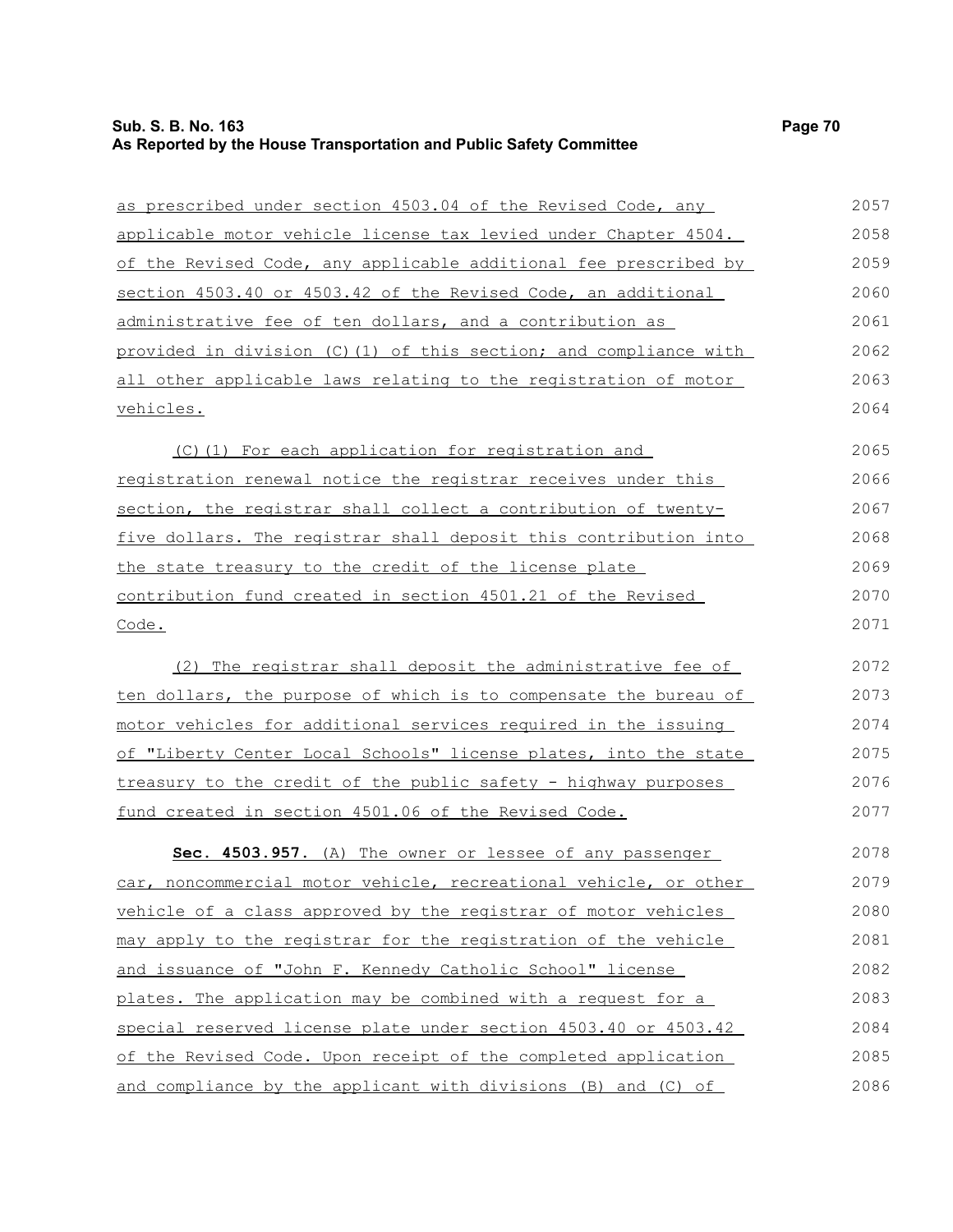# **Sub. S. B. No. 163 Page 71 As Reported by the House Transportation and Public Safety Committee**

| this section, the registrar shall issue to the applicant the      | 2087 |
|-------------------------------------------------------------------|------|
| appropriate vehicle registration and a set of "John F. Kennedy    | 2088 |
| Catholic School" license plates and a validation sticker, or a    | 2089 |
| validation sticker alone when required by section 4503.191 of     | 2090 |
| the Revised Code.                                                 | 2091 |
| In addition to the letters and numbers ordinarily                 | 2092 |
| inscribed on the license plates, "John F. Kennedy Catholic        | 2093 |
| School" license plates shall display an appropriate logo and      | 2094 |
| words that are selected by representatives of John F. Kennedy     | 2095 |
| Catholic school located in Warren and approved by the registrar.  | 2096 |
| "John F. Kennedy Catholic School" license plates shall display    | 2097 |
| county identification stickers that identify the county of        | 2098 |
| registration as required under section 4503.19 of the Revised     | 2099 |
| Code.                                                             | 2100 |
| (B) "John F. Kennedy Catholic School" license plates and a        | 2101 |
| validation sticker, or validation sticker alone, shall be issued  | 2102 |
| upon receipt of an application for registration of a motor        | 2103 |
| vehicle under this section; payment of the reqular license tax    | 2104 |
| as prescribed under section 4503.04 of the Revised Code, any      | 2105 |
| applicable motor vehicle license tax levied under Chapter 4504.   | 2106 |
| of the Revised Code, any applicable additional fee prescribed by  | 2107 |
| section 4503.40 or 4503.42 of the Revised Code, an additional     | 2108 |
| administrative fee of ten dollars, and a contribution as          | 2109 |
| provided in division (C) (1) of this section; and compliance with | 2110 |
| all other applicable laws relating to the registration of motor   | 2111 |
| vehicles.                                                         | 2112 |
| (C)(1) For each application for registration and                  | 2113 |
| registration renewal notice the registrar receives under this     | 2114 |
| section, the registrar shall collect a contribution of twenty     | 2115 |
| dollars. The registrar shall deposit this contribution into the   | 2116 |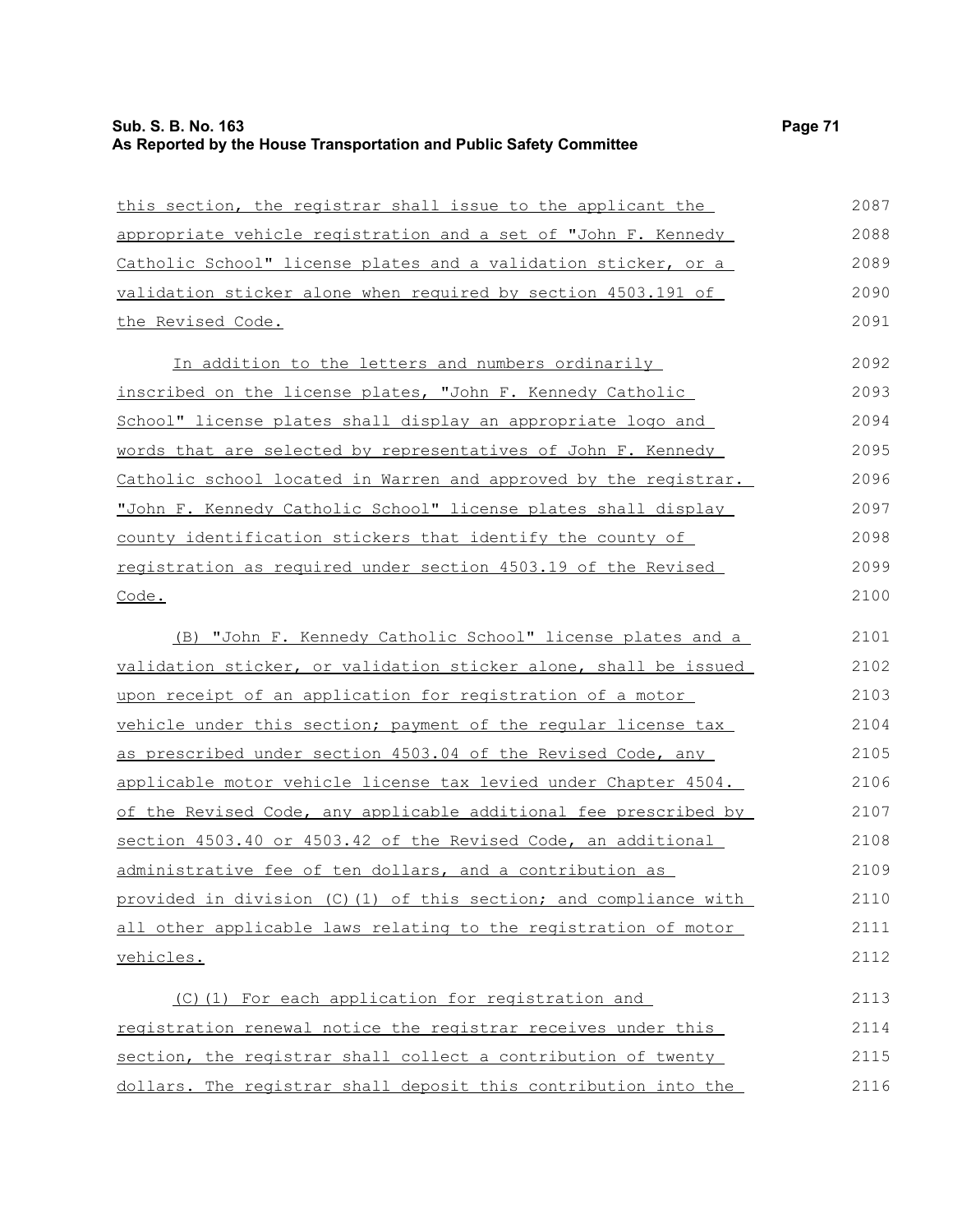| state treasury to the credit of the license plate contribution        | 2117 |
|-----------------------------------------------------------------------|------|
| fund created in section 4501.21 of the Revised Code.                  | 2118 |
| (2) The registrar shall deposit the administrative fee of             | 2119 |
| ten dollars, the purpose of which is to compensate the bureau of      | 2120 |
| motor vehicles for additional services required in the issuing        | 2121 |
| of "John F. Kennedy Catholic School" license plates, into the         | 2122 |
| state treasury to the credit of the public safety - highway           | 2123 |
| purposes fund created in section 4501.06 of the Revised Code.         | 2124 |
| Sec. 4503.958. (A) The owner or lessee of any passenger               | 2125 |
| car, noncommercial motor vehicle, recreational vehicle, or other      | 2126 |
| vehicle of a class approved by the registrar of motor vehicles        | 2127 |
| may apply to the registrar for the registration of the vehicle        | 2128 |
| and issuance of "Elder High School" license plates. The               | 2129 |
| application may be combined with a request for a special              | 2130 |
| <u>reserved license plate under section 4503.40 or 4503.42 of the</u> | 2131 |
| Revised Code. Upon receipt of the completed application and           | 2132 |
| compliance by the applicant with divisions (B) and (C) of this        | 2133 |
| section, the registrar shall issue to the applicant the               | 2134 |
| appropriate vehicle registration and a set of "Elder High             | 2135 |
| School" license plates and a validation sticker, or a validation      | 2136 |
| sticker alone when required by section 4503.191 of the Revised        | 2137 |
| Code.                                                                 | 2138 |
| In addition to the letters and numbers ordinarily                     | 2139 |
| inscribed on the license plates, "Elder High School" license          | 2140 |
| plates shall display an appropriate logo and words that are           | 2141 |
| selected by representatives of Elder high school and approved by      | 2142 |
| the registrar. "Elder High School" license plates shall display       | 2143 |
| county identification stickers that identify the county of            | 2144 |
| registration as required under section 4503.19 of the Revised         | 2145 |
| Code.                                                                 | 2146 |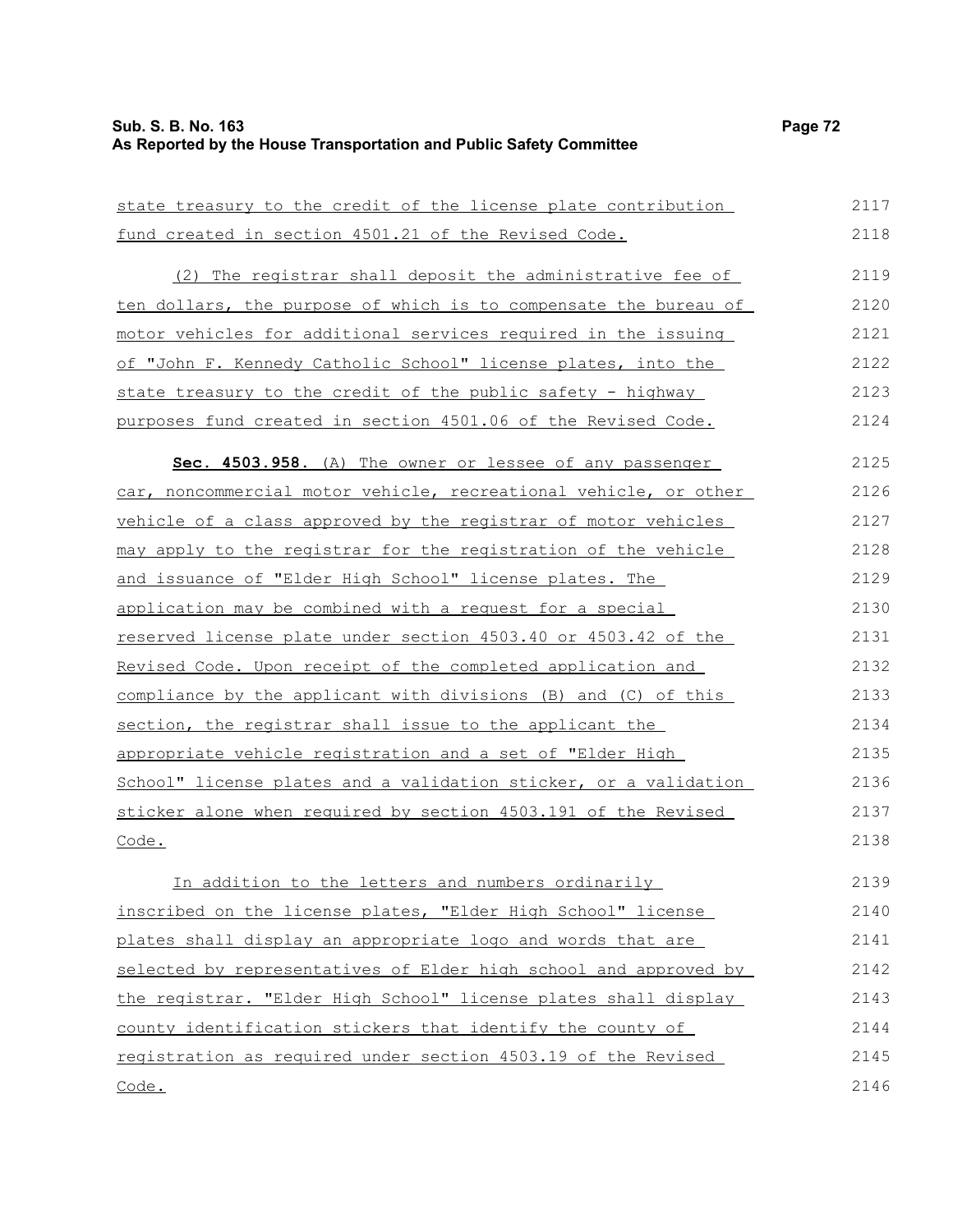## **Sub. S. B. No. 163 Page 73 As Reported by the House Transportation and Public Safety Committee**

| (B) "Elder High School" license plates and a validation               | 2147 |
|-----------------------------------------------------------------------|------|
| sticker, or validation sticker alone, shall be issued upon            | 2148 |
| receipt of an application for registration of a motor vehicle         | 2149 |
| under this section; payment of the regular license tax as             | 2150 |
| prescribed under section 4503.04 of the Revised Code, any             | 2151 |
| applicable motor vehicle license tax levied under Chapter 4504.       | 2152 |
| of the Revised Code, any applicable additional fee prescribed by      | 2153 |
| section 4503.40 or 4503.42 of the Revised Code, an additional         | 2154 |
| <u>administrative fee of ten dollars, and a contribution as </u>      | 2155 |
| provided in division (C)(1) of this section; and compliance with      | 2156 |
| all other applicable laws relating to the registration of motor       | 2157 |
| <u>vehicles.</u>                                                      | 2158 |
| (C)(1) For each application for registration and                      | 2159 |
| registration renewal notice the registrar receives under this         | 2160 |
| section, the registrar shall collect a contribution of thirty         | 2161 |
| dollars. The registrar shall deposit this contribution into the       | 2162 |
| state treasury to the credit of the license plate contribution        | 2163 |
| fund created in section 4501.21 of the Revised Code.                  | 2164 |
| (2) The registrar shall deposit the administrative fee of             | 2165 |
| ten dollars, the purpose of which is to compensate the bureau of      | 2166 |
| motor vehicles for additional services required in the issuing        | 2167 |
| of "Elder High School" license plates, into the state treasury        | 2168 |
| to the credit of the public safety - highway purposes fund            | 2169 |
| created in section 4501.06 of the Revised Code.                       | 2170 |
| Sec. 4503.961. (A) The owner or lessee of any passenger               | 2171 |
| car, noncommercial motor vehicle, recreational vehicle, or other      | 2172 |
| vehicle of a class approved by the registrar of motor vehicles        | 2173 |
| may apply to the registrar for the registration of the vehicle        | 2174 |
| <u>and issuance of "Fairfield Senior High School" license plates.</u> | 2175 |
| The application may be combined with a request for a special          | 2176 |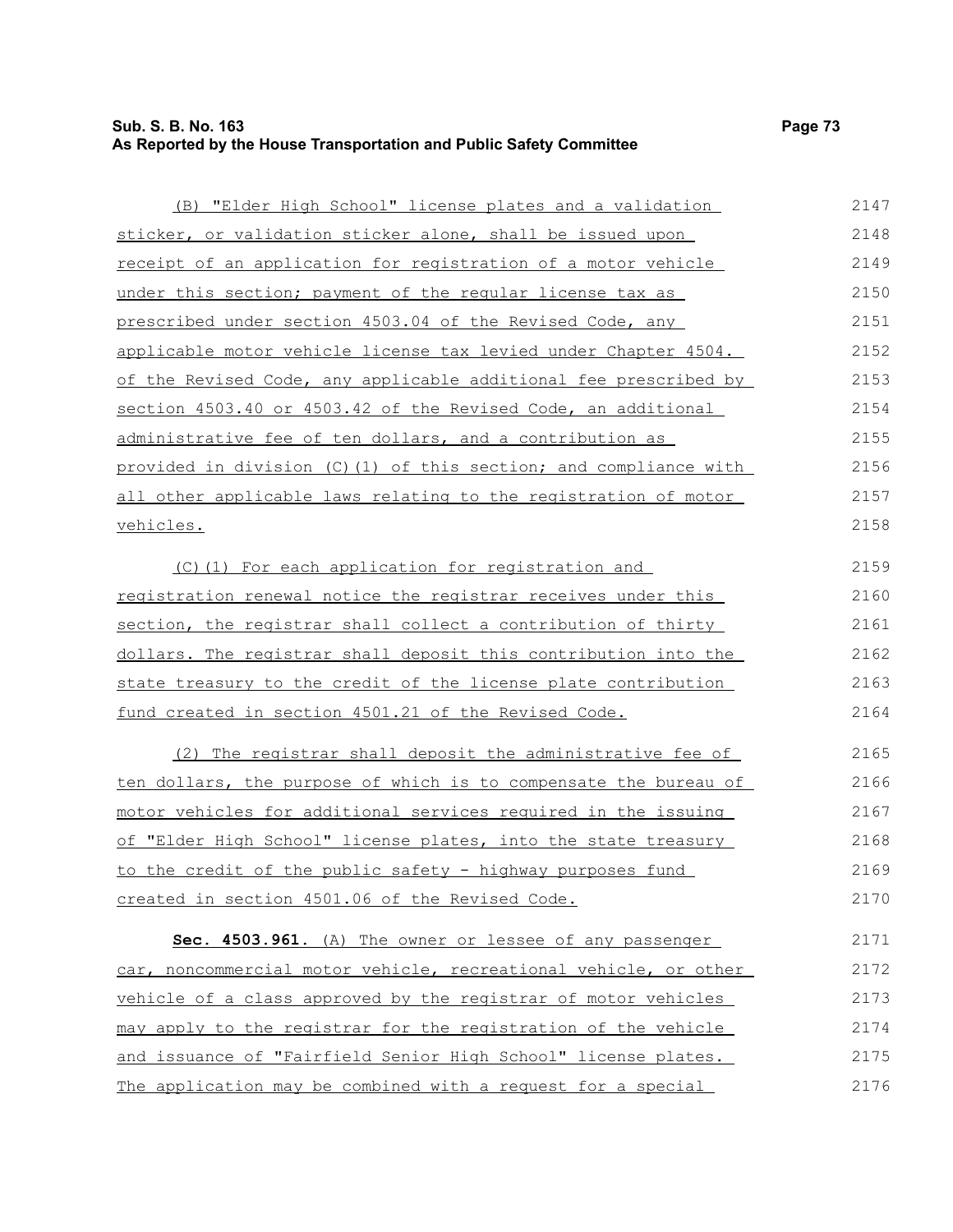## **Sub. S. B. No. 163 Page 74 As Reported by the House Transportation and Public Safety Committee**

| reserved license plate under section 4503.40 or 4503.42 of the   | 2177 |
|------------------------------------------------------------------|------|
| Revised Code. Upon receipt of the completed application and      | 2178 |
| compliance by the applicant with divisions (B) and (C) of this   | 2179 |
| section, the registrar shall issue to the applicant the          | 2180 |
| appropriate vehicle registration and a set of "Fairfield Senior  | 2181 |
| High School" license plates and a validation sticker, or a       | 2182 |
| validation sticker alone when required by section 4503.191 of    | 2183 |
| the Revised Code.                                                | 2184 |
| In addition to the letters and numbers ordinarily                | 2185 |
| inscribed on the license plates, "Fairfield Senior High School"  | 2186 |
| license plates shall display an appropriate logo and words that  | 2187 |
| are selected by representatives of Fairfield senior high school  | 2188 |
| and approved by the registrar. "Fairfield Senior High School"    | 2189 |
| license plates shall display county identification stickers that | 2190 |
| identify the county of registration as required under section    | 2191 |
| 4503.19 of the Revised Code.                                     | 2192 |
| (B) "Fairfield Senior High School" license plates and a          | 2193 |
| validation sticker, or validation sticker alone, shall be issued | 2194 |
| upon receipt of an application for registration of a motor       | 2195 |
| vehicle under this section; payment of the regular license tax   | 2196 |
| as prescribed under section 4503.04 of the Revised Code, any     | 2197 |
| applicable motor vehicle license tax levied under Chapter 4504.  | 2198 |
| of the Revised Code, any applicable additional fee prescribed by | 2199 |
| section 4503.40 or 4503.42 of the Revised Code, an additional    | 2200 |
| administrative fee of ten dollars, and a contribution as         | 2201 |
| provided in division (C)(1) of this section; and compliance with | 2202 |
| all other applicable laws relating to the registration of motor  | 2203 |
| vehicles.                                                        | 2204 |
| (C)(1) For each application for registration and                 | 2205 |
| registration renewal notice the registrar receives under this    | 2206 |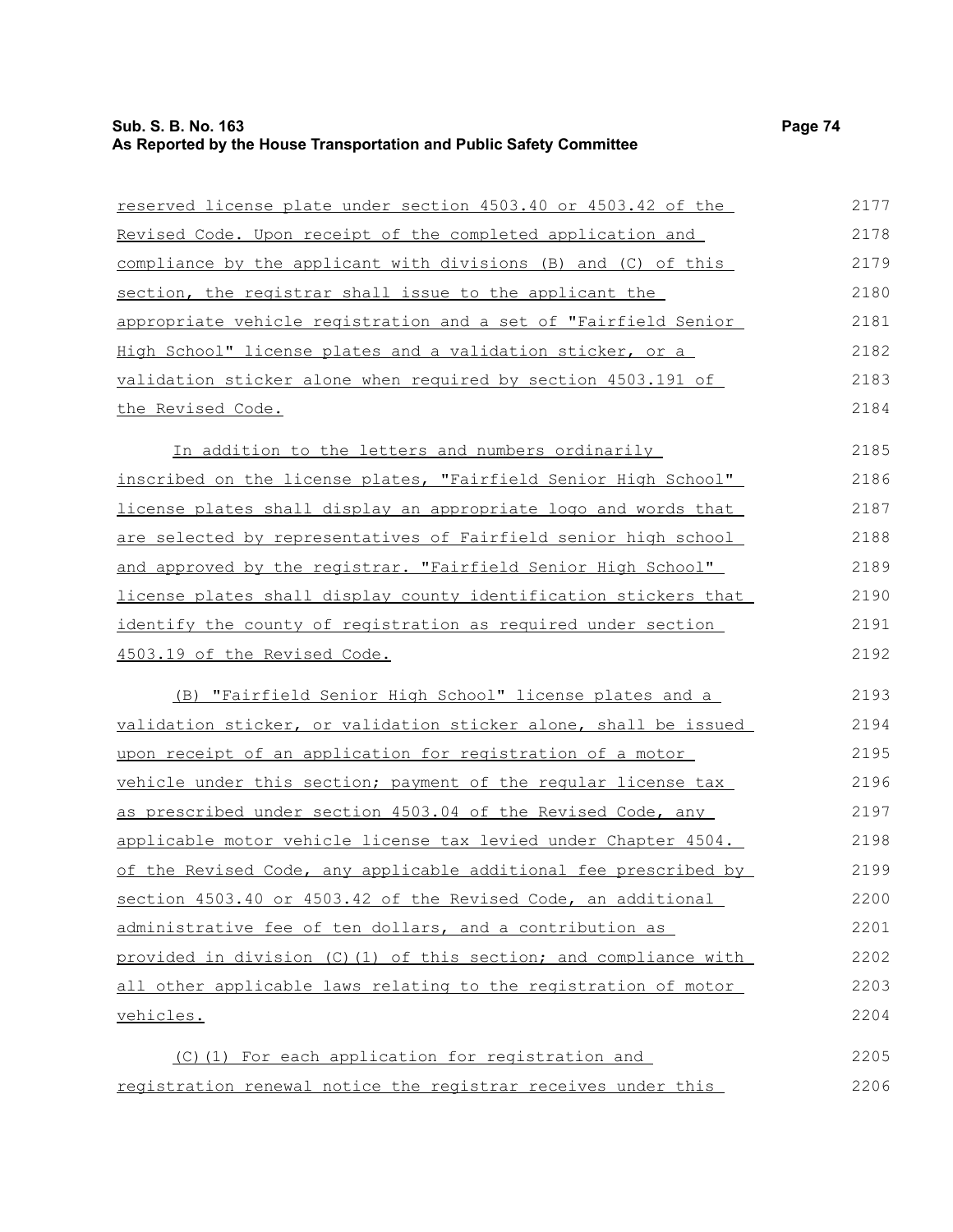## **Sub. S. B. No. 163 Page 75 As Reported by the House Transportation and Public Safety Committee**

| section, the registrar shall collect a contribution of thirty            | 2207 |
|--------------------------------------------------------------------------|------|
| dollars. The registrar shall deposit this contribution into the          | 2208 |
| state treasury to the credit of the license plate contribution           | 2209 |
| fund created in section 4501.21 of the Revised Code.                     | 2210 |
| (2) The registrar shall deposit the administrative fee of                | 2211 |
| <u>ten dollars, the purpose of which is to compensate the bureau of </u> | 2212 |
| motor vehicles for additional services required in the issuing           | 2213 |
| of "Fairfield Senior High School" license plates, into the state         | 2214 |
| treasury to the credit of the public safety - highway purposes           | 2215 |
| fund created in section 4501.06 of the Revised Code.                     | 2216 |
| Sec. 4503.962. (A) The owner or lessee of any passenger                  | 2217 |
| car, noncommercial motor vehicle, recreational vehicle, or other         | 2218 |
| vehicle of a class approved by the registrar of motor vehicles           | 2219 |
| may apply to the registrar for the registration of the vehicle           | 2220 |
| and issuance of "Hamilton High School" license plates. The               | 2221 |
| application may be combined with a request for a special                 | 2222 |
| reserved license plate under section 4503.40 or 4503.42 of the           | 2223 |
| Revised Code. Upon receipt of the completed application and              | 2224 |
| compliance by the applicant with divisions (B) and (C) of this           | 2225 |
| section, the registrar shall issue to the applicant the                  | 2226 |
| appropriate vehicle registration and a set of "Hamilton High             | 2227 |
| School" license plates and a validation sticker, or a validation         | 2228 |
| sticker alone when required by section 4503.191 of the Revised           | 2229 |
| Code.                                                                    | 2230 |
| In addition to the letters and numbers ordinarily                        | 2231 |
| inscribed on the license plates, "Hamilton High School" license          | 2232 |
| plates shall display an appropriate logo and words that are              | 2233 |
| selected by representatives of Hamilton high school and approved         | 2234 |

by the registrar. "Hamilton High School" license plates shall display county identification stickers that identify the county 2235 2236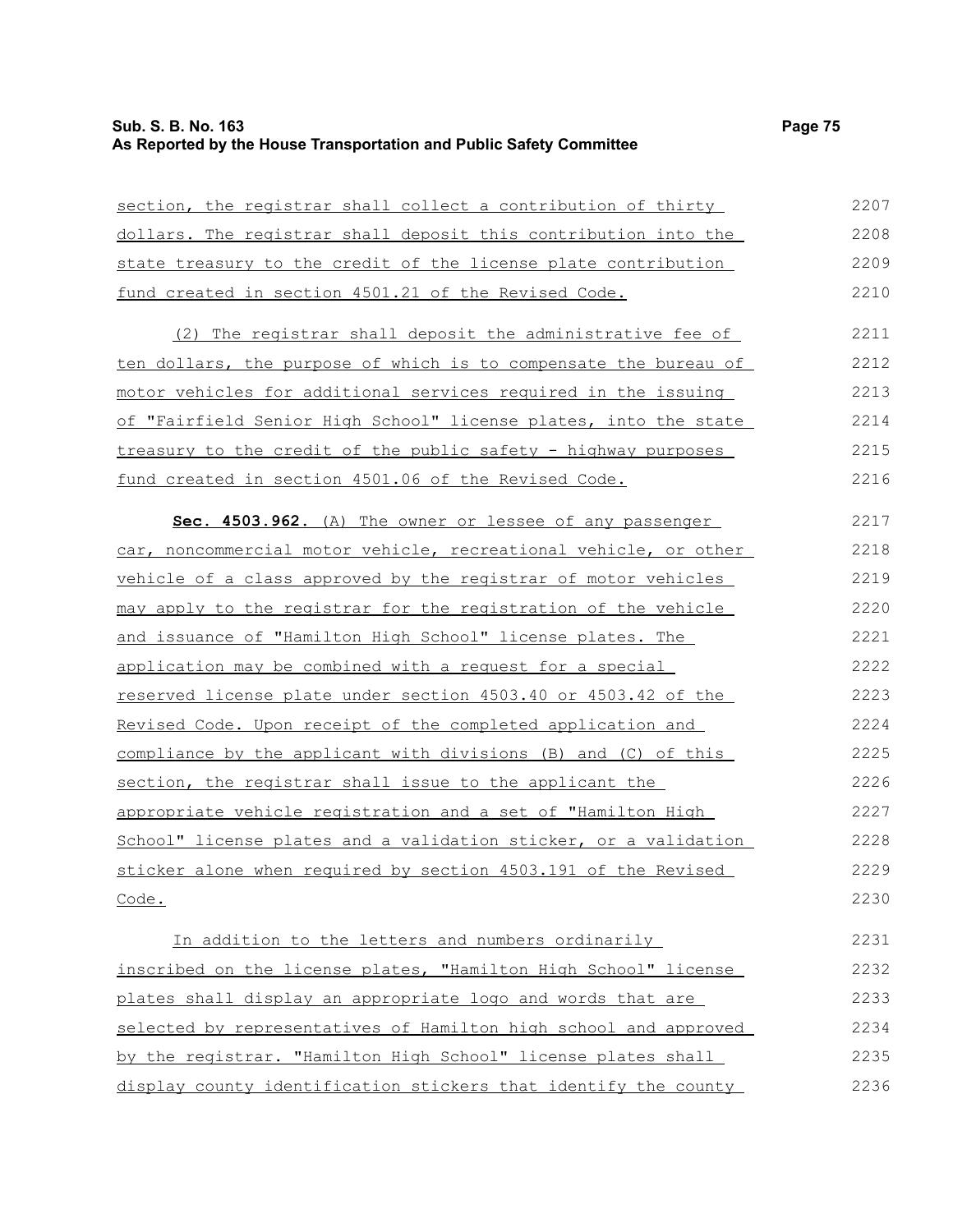| of registration as required under section 4503.19 of the Revised  | 2237         |
|-------------------------------------------------------------------|--------------|
| Code.                                                             | 2238         |
| (B) "Hamilton High School" license plates and a validation        | 2239         |
| sticker, or validation sticker alone, shall be issued upon        | 2240         |
| receipt of an application for registration of a motor vehicle     | 2241         |
| under this section; payment of the reqular license tax as         | 2242         |
| prescribed under section 4503.04 of the Revised Code, any         | 2243         |
| applicable motor vehicle license tax levied under Chapter 4504.   | 2244         |
| of the Revised Code, any applicable additional fee prescribed by  | 2245         |
| section 4503.40 or 4503.42 of the Revised Code, an additional     | 2246         |
| administrative fee of ten dollars, and a contribution as          | 2247         |
| provided in division (C) (1) of this section; and compliance with | 2248         |
| all other applicable laws relating to the registration of motor   | 2249         |
| vehicles.                                                         | 2250         |
| (C)(1) For each application for registration and                  | 2251         |
|                                                                   | 2252         |
| registration renewal notice the registrar receives under this     |              |
| section, the registrar shall collect a contribution of thirty     | 2253         |
| dollars. The registrar shall deposit this contribution into the   | 2254<br>2255 |
| state treasury to the credit of the license plate contribution    | 2256         |
| fund created in section 4501.21 of the Revised Code.              |              |
| (2) The registrar shall deposit the administrative fee of         | 2257         |
| ten dollars, the purpose of which is to compensate the bureau of  | 2258         |
| motor vehicles for additional services required in the issuing    | 2259         |
| of "Hamilton High School" license plates, into the state          | 2260         |
| treasury to the credit of the public safety - highway purposes    | 2261         |
| fund created in section 4501.06 of the Revised Code.              | 2262         |
| Sec. 4503.963. (A) The owner or lessee of any passenger           | 2263         |
| car, noncommercial motor vehicle, recreational vehicle, or other  | 2264         |
| vehicle of a class approved by the registrar of motor vehicles    | 2265         |
| may apply to the registrar for the registration of the vehicle    | 2266         |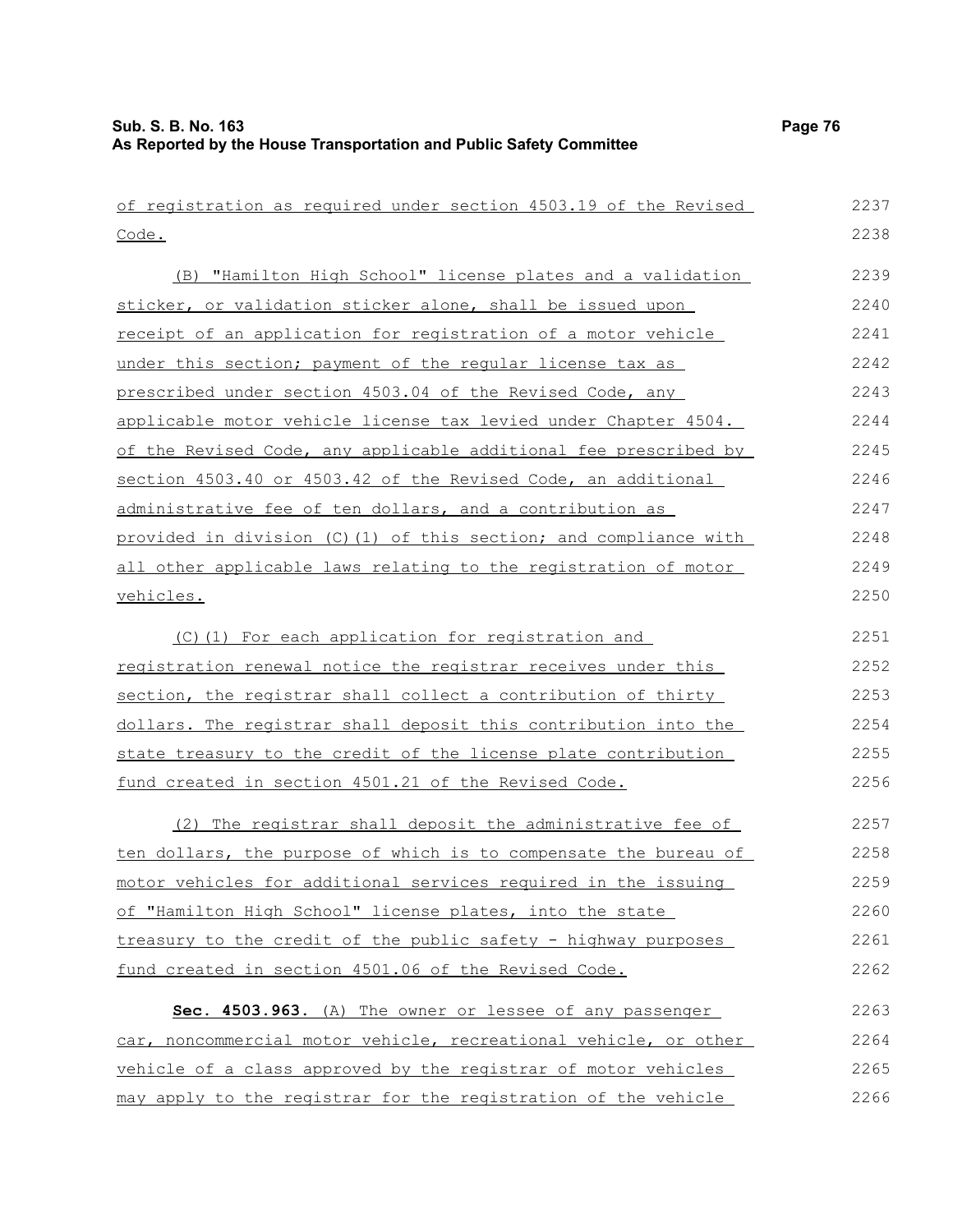| Page 77 |  |
|---------|--|
|---------|--|

| and issuance of "Ross High School" license plates. The                | 2267 |
|-----------------------------------------------------------------------|------|
| application may be combined with a request for a special              | 2268 |
| <u>reserved license plate under section 4503.40 or 4503.42 of the</u> | 2269 |
| Revised Code. Upon receipt of the completed application and           | 2270 |
| compliance by the applicant with divisions (B) and (C) of this        | 2271 |
| section, the registrar shall issue to the applicant the               | 2272 |
| appropriate vehicle registration and a set of "Ross High School"      | 2273 |
| license plates and a validation sticker, or a validation sticker      | 2274 |
| alone when required by section 4503.191 of the Revised Code.          | 2275 |
| In addition to the letters and numbers ordinarily                     | 2276 |
| inscribed on the license plates, "Ross High School" license           | 2277 |
| plates shall display an appropriate logo and words that are           | 2278 |
| selected by representatives of Ross high school and approved by       | 2279 |
| the registrar. "Ross High School" license plates shall display        | 2280 |
| county identification stickers that identify the county of            | 2281 |
| registration as required under section 4503.19 of the Revised         | 2282 |
| Code.                                                                 | 2283 |
| (B) "Ross High School" license plates and a validation                | 2284 |
| sticker, or validation sticker alone, shall be issued upon            | 2285 |
| receipt of an application for registration of a motor vehicle         | 2286 |
| under this section; payment of the regular license tax as             | 2287 |
| prescribed under section 4503.04 of the Revised Code, any             | 2288 |
| applicable motor vehicle license tax levied under Chapter 4504.       | 2289 |
| of the Revised Code, any applicable additional fee prescribed by      | 2290 |
| section 4503.40 or 4503.42 of the Revised Code, an additional         | 2291 |
| administrative fee of ten dollars, and a contribution as              | 2292 |
| provided in division (C)(1) of this section; and compliance with      | 2293 |
| all other applicable laws relating to the registration of motor       | 2294 |
| vehicles.                                                             | 2295 |
| (C) (1) For each application for registration and                     | 2296 |